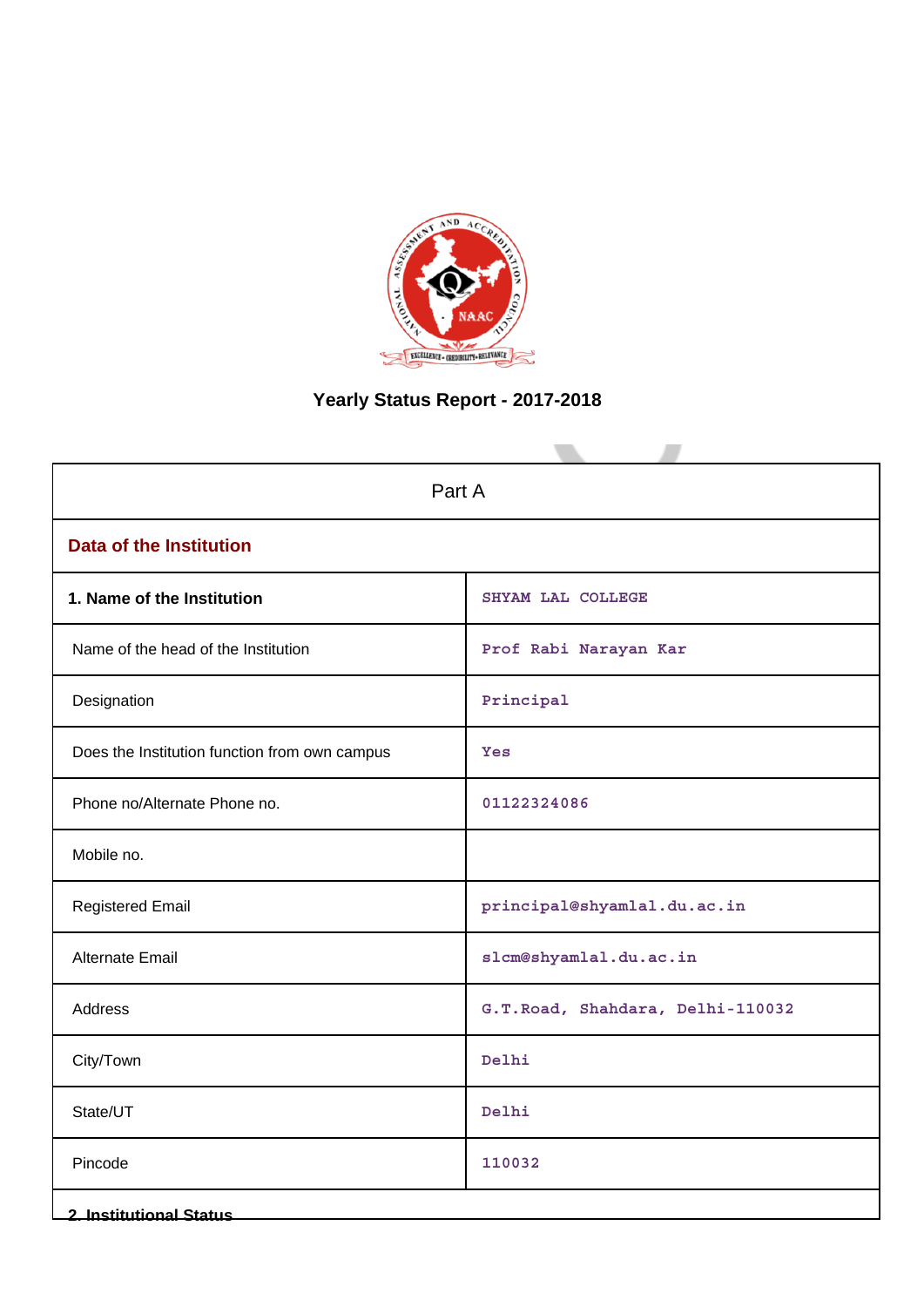| Affiliated / Constituent                                 | Affiliated                      |
|----------------------------------------------------------|---------------------------------|
| Type of Institution                                      | Co-education                    |
| Location                                                 | Urban                           |
| <b>Financial Status</b>                                  | central                         |
| Name of the IQAC co-ordinator/Director                   | Dr Alka sharma                  |
| Phone no/Alternate Phone no.                             | 01122324086                     |
| Mobile no.                                               | 9810325759                      |
| <b>Registered Email</b>                                  | iqac.slc@gmail.com              |
| Alternate Email                                          | slcm@shyamlal.du.ac.in          |
| 3. Website Address                                       |                                 |
| Web-link of the AQAR: (Previous Academic Year)           | http://slc.du.ac.in/pdf/ssr.pdf |
| 4. Whether Academic Calendar prepared during<br>the year | Yes                             |

if yes,whether it is uploaded in the institutional website:

# **5. Accrediation Details**

| Cycle | Grade | <b>CGPA</b> | Year of<br>Accrediation | Validity          |             |
|-------|-------|-------------|-------------------------|-------------------|-------------|
|       |       |             |                         | Period From       | Period To   |
|       | $B+$  | 2.62        | 2017                    | $01 - May - 2017$ | 31-May-2022 |

# **6. Date of Establishment of IQAC** 06-May-2016

[nder%202017-18.pdf](http://slc.du.ac.in/pdf/academic%20calender%202017-18.pdf)

[http://slc.du.ac.in/pdf/academic%20cale](http://slc.du.ac.in/pdf/academic%20calender%202017-18.pdf)

# **7. Internal Quality Assurance System**

| Quality initiatives by IQAC during the year for promoting quality culture        |                   |                                       |  |  |
|----------------------------------------------------------------------------------|-------------------|---------------------------------------|--|--|
| Item / Title of the quality initiative by<br><b>IQAC</b>                         | Date & Duration   | Number of participants/ beneficiaries |  |  |
| The International<br>Conference on Indias<br>Ascendancy in the<br>Emerging World | $26 - 0ct - 2017$ | 200                                   |  |  |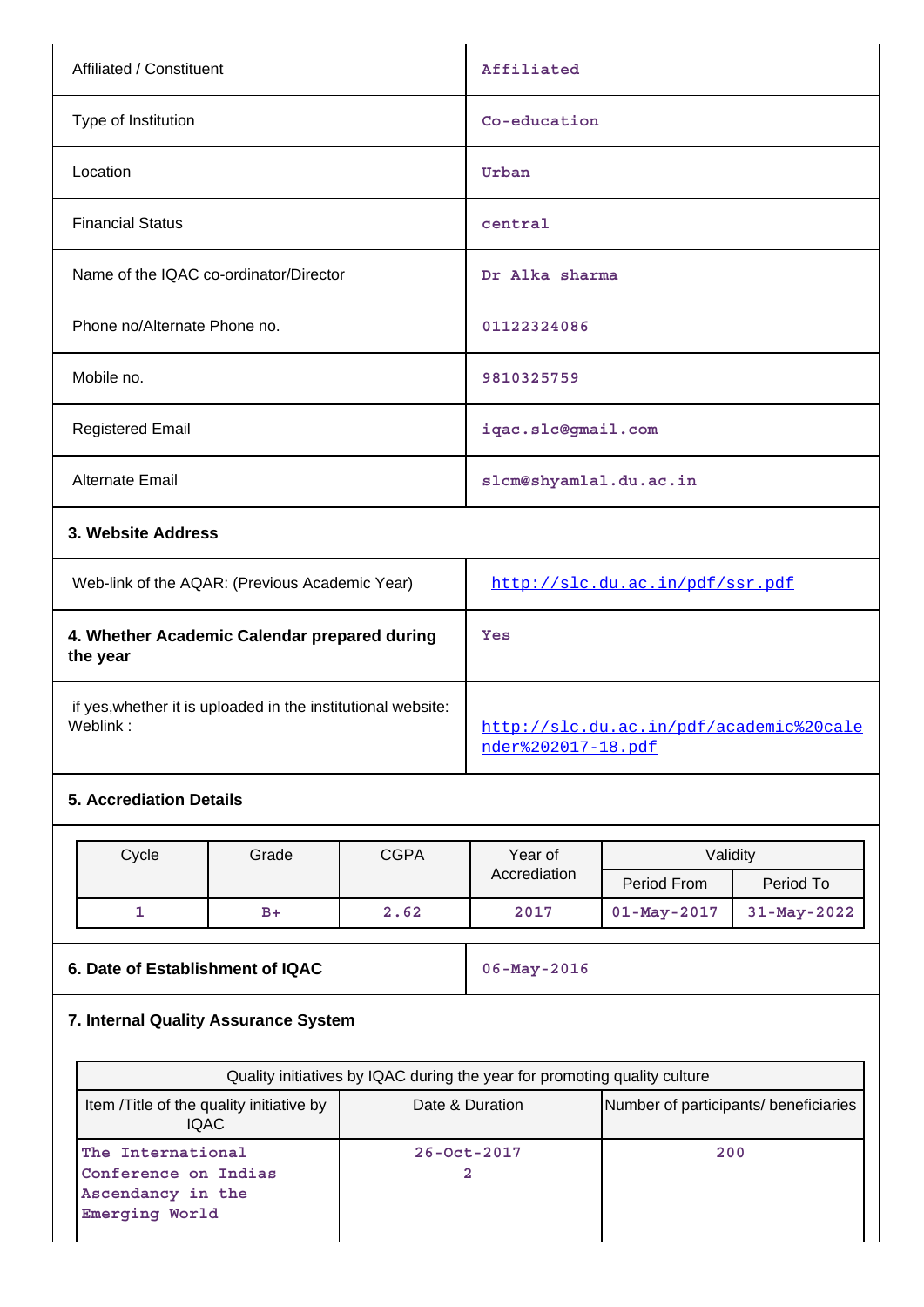| Transitional Dynamics New<br>Upsurges, Strategic<br>Challenges and<br>Opportunities                                      |                                            |     |
|--------------------------------------------------------------------------------------------------------------------------|--------------------------------------------|-----|
| Seminar on Understanding<br>Issues in Gender<br>Disparity                                                                | $07 - Nov - 2017$<br>1                     | 100 |
| Smart office<br>Administration@2                                                                                         | $03 - May - 2018$<br>2                     | 80  |
| International Workshop II<br>on International<br>Experiences of Skill<br>Development and its<br>Adoption                 | $07 - Mar - 2018$<br>1                     | 200 |
| International Workshop I<br>on Entrepreneurship in<br>Emerging Economies Path<br>Ahead                                   | $03 - \text{Mar} - 2018$<br>1              | 200 |
| International Conference<br>on Developing Countries<br>and Sustainable<br>Development Reconnecting<br>Past with Present  | $05 - \text{Mar} - 2018$<br>$\overline{2}$ | 200 |
| International Winter<br>School on Fostering<br>Collaborative Innovations<br>and Solutions for<br>Sustainable Development | $03 - Mar - 2018$<br>5                     | 200 |
|                                                                                                                          | View File                                  |     |

**8. Provide the list of funds by Central/ State Government- UGC/CSIR/DST/DBT/ICMR/TEQIP/World Bank/CPE of UGC etc.**

| Institution/Departmen<br>t/Faculty           | Scheme                         | <b>Funding Agency</b>                                         | Year of award with<br>duration | Amount |
|----------------------------------------------|--------------------------------|---------------------------------------------------------------|--------------------------------|--------|
| IQAC                                         | International<br>Winter School | Indian Council<br>of Social<br>Science<br>Research<br>(ICSSR) | 2018<br>7                      | 150000 |
| <b>IQAC</b>                                  | International<br>Winter School | National Skill<br>Development<br>Corporation<br>(NSDC)        | 2018<br>7                      | 200000 |
| Department of<br>Political<br>Science & IQAC | International<br>Conference    | Indian Council<br>of Social<br>Science<br>Research<br>(ICSSR) | 2017<br>2                      | 200000 |
| Department of<br>History                     | National<br>Seminar            | Indian Council<br>of Social<br>Science                        | 2018<br>1                      | 200000 |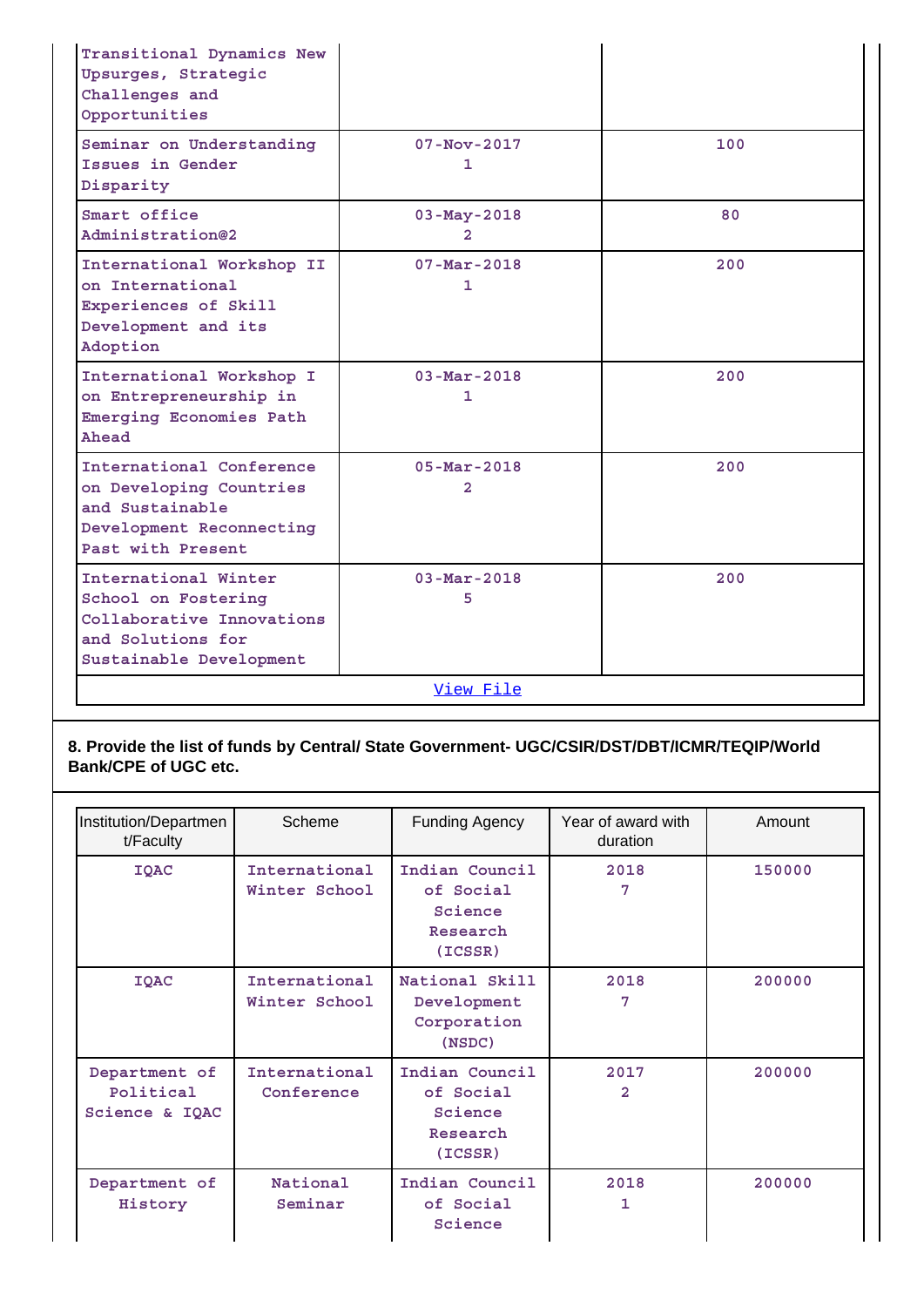|                                                                                                                                                       |                                                       |        | Research<br>(ICSSR)                                           |           |                                                                                  |  |
|-------------------------------------------------------------------------------------------------------------------------------------------------------|-------------------------------------------------------|--------|---------------------------------------------------------------|-----------|----------------------------------------------------------------------------------|--|
| CHD, SLC                                                                                                                                              | National<br>Symposium                                 |        | Indian Council<br>of Social<br>Science<br>Research<br>(ICSSR) | 2017<br>2 | 200000                                                                           |  |
|                                                                                                                                                       |                                                       |        | No Files Uploaded !!!                                         |           |                                                                                  |  |
| 9. Whether composition of IQAC as per latest<br><b>NAAC</b> guidelines:                                                                               |                                                       |        | Yes                                                           |           |                                                                                  |  |
| Upload latest notification of formation of IQAC                                                                                                       |                                                       |        | View File                                                     |           |                                                                                  |  |
| 10. Number of IQAC meetings held during the<br>year :                                                                                                 |                                                       |        | 9                                                             |           |                                                                                  |  |
| The minutes of IQAC meeting and compliances to the<br>decisions have been uploaded on the institutional<br>website                                    |                                                       |        | Yes                                                           |           |                                                                                  |  |
|                                                                                                                                                       | Upload the minutes of meeting and action taken report |        |                                                               | View File |                                                                                  |  |
| 11. Whether IQAC received funding from any of<br>the funding agency to support its activities<br>during the year?                                     |                                                       |        | Yes                                                           |           |                                                                                  |  |
| If yes, mention the amount                                                                                                                            |                                                       | 550000 |                                                               |           |                                                                                  |  |
| Year                                                                                                                                                  |                                                       |        |                                                               |           |                                                                                  |  |
| 12. Significant contributions made by IQAC during the current year(maximum five bullets)                                                              |                                                       |        |                                                               |           |                                                                                  |  |
| for Sustainable Development                                                                                                                           |                                                       |        |                                                               |           | International Winter School on Fostering Collaborative Innovations and Solutions |  |
| International Conference on Developing Countries and Sustainable Development<br>Reconnecting Past with Present                                        |                                                       |        |                                                               |           |                                                                                  |  |
| Smart office Administration@2                                                                                                                         |                                                       |        |                                                               |           |                                                                                  |  |
| The International Conference on Indias Ascendancy in the Emerging World<br>Transitional Dynamics New Upsurges, Strategic Challenges and Opportunities |                                                       |        |                                                               |           |                                                                                  |  |
| Gender sensitization program & seminar on "Understanding Issues in Gender<br>Disparity"                                                               |                                                       |        |                                                               |           |                                                                                  |  |
|                                                                                                                                                       | No Files Uploaded !!!                                 |        |                                                               |           |                                                                                  |  |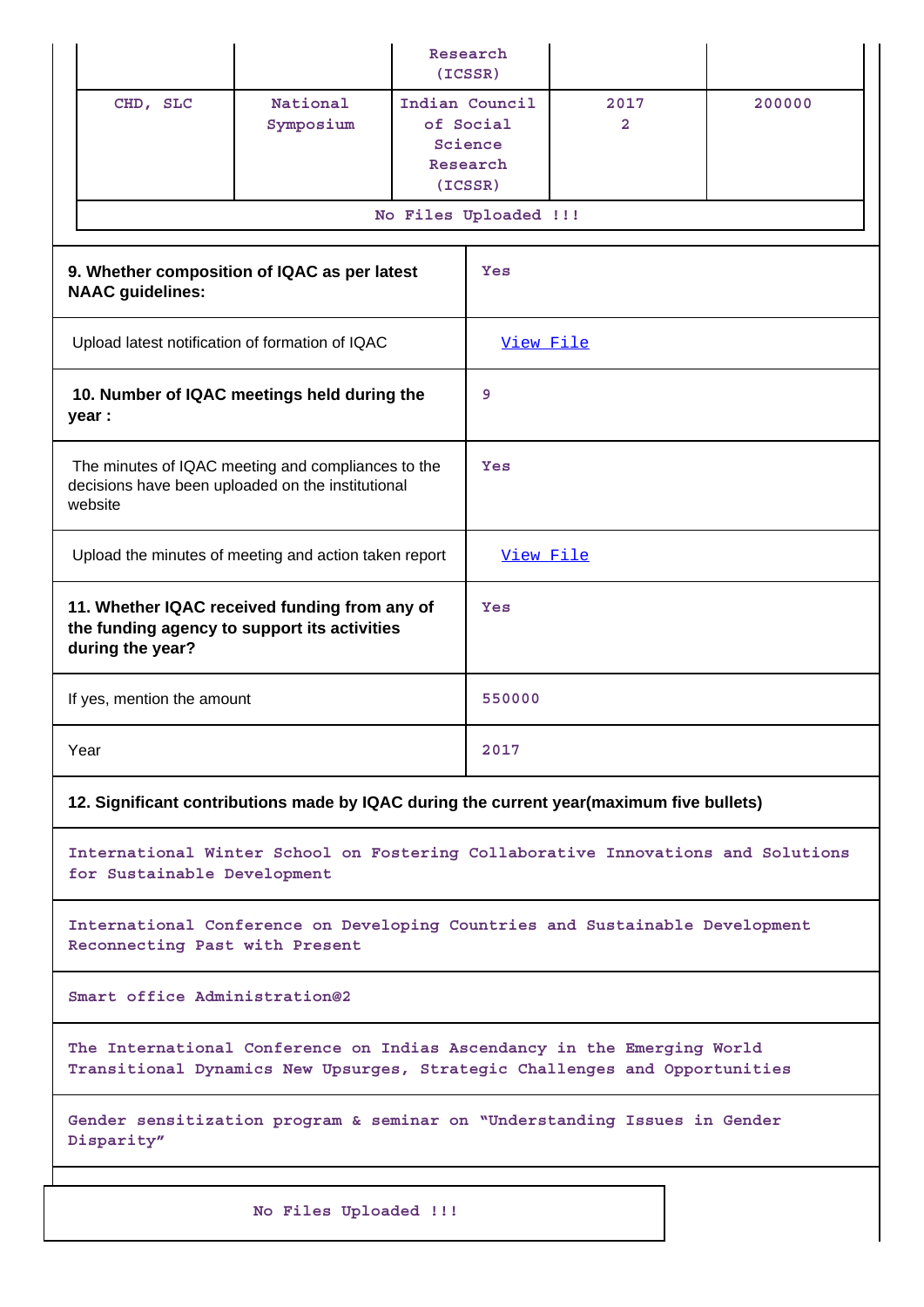# **13. Plan of action chalked out by the IQAC in the beginning of the academic year towards Quality Enhancement and outcome achieved by the end of the academic year**

| Plan of Action                                                                                                     | Achivements/Outcomes                                                                                                                                                                                                                                                                                                                                                                                                                                                                                            |
|--------------------------------------------------------------------------------------------------------------------|-----------------------------------------------------------------------------------------------------------------------------------------------------------------------------------------------------------------------------------------------------------------------------------------------------------------------------------------------------------------------------------------------------------------------------------------------------------------------------------------------------------------|
| Enrichment of office staff - Smart<br>office Administration@2                                                      | Organized successfully and from the<br>feedback it is visible that<br>productivity and skill development of<br>the office staff has been enhanced.                                                                                                                                                                                                                                                                                                                                                              |
| International Winter School on<br>Fostering Collaborative Innovations and<br>Solutions for Sustainable Development | It gave our students and faculty<br>international exposure experience in<br>education and motivated them to explore<br>greater career possibilities.                                                                                                                                                                                                                                                                                                                                                            |
| Infrastructure                                                                                                     | Construction of lift, Board room,<br>renovation of Conference Hall, A.C.<br>Reading Room, Construction of<br>Classroom, Renovation of parking<br>including pabered flooring.                                                                                                                                                                                                                                                                                                                                    |
| <b>Extension Activities</b>                                                                                        | Organized successfully various<br>extension activities - Medical camp,<br>Blood Donation Camp, Tree Plantation,<br>Donation Drive, National Voter's day,<br>Self-defence camp and Promoting sports<br>for the nearby underprivileged school<br>children by providing coaching and<br>sports facilities in our own ground. In<br>order to promote sustainable living SLC<br>carries out regular campaigns for use<br>of recycled carry bags instead of<br>polythene in nearby areas including<br>Shahdara Mandi. |
| Value added courses                                                                                                | SLC has started the certificate program<br>"Stock Market and Expert Trader" in<br>collaboration with BSE. It focuses on<br>both employability and entrepreneurship<br>skills of the students. Increased the<br>investment Skills, trade Skills and<br>financial Expertise of the students.<br>All these will help them get better job<br>opportunities in the Financial sector.                                                                                                                                 |
| Remedial classes                                                                                                   | IQAC organized Spoken English Classes<br>thrice a week where apart from speaking<br>and writing skills, the students were<br>also given lectures on Personality<br>Development, resume writing and<br>interview skills.                                                                                                                                                                                                                                                                                         |
| Feedback system                                                                                                    | Feedback System for Students, Alumni,<br>Parents, Employer and Faculty were<br>introduced to understand the strength<br>and weaknesses of the college as<br>perceived by them. Data is properly<br>analysed and on the basis of the<br>feedback, suitable corrective measures<br>were undertaken by the institution for<br>overall improvement which is visible.                                                                                                                                                |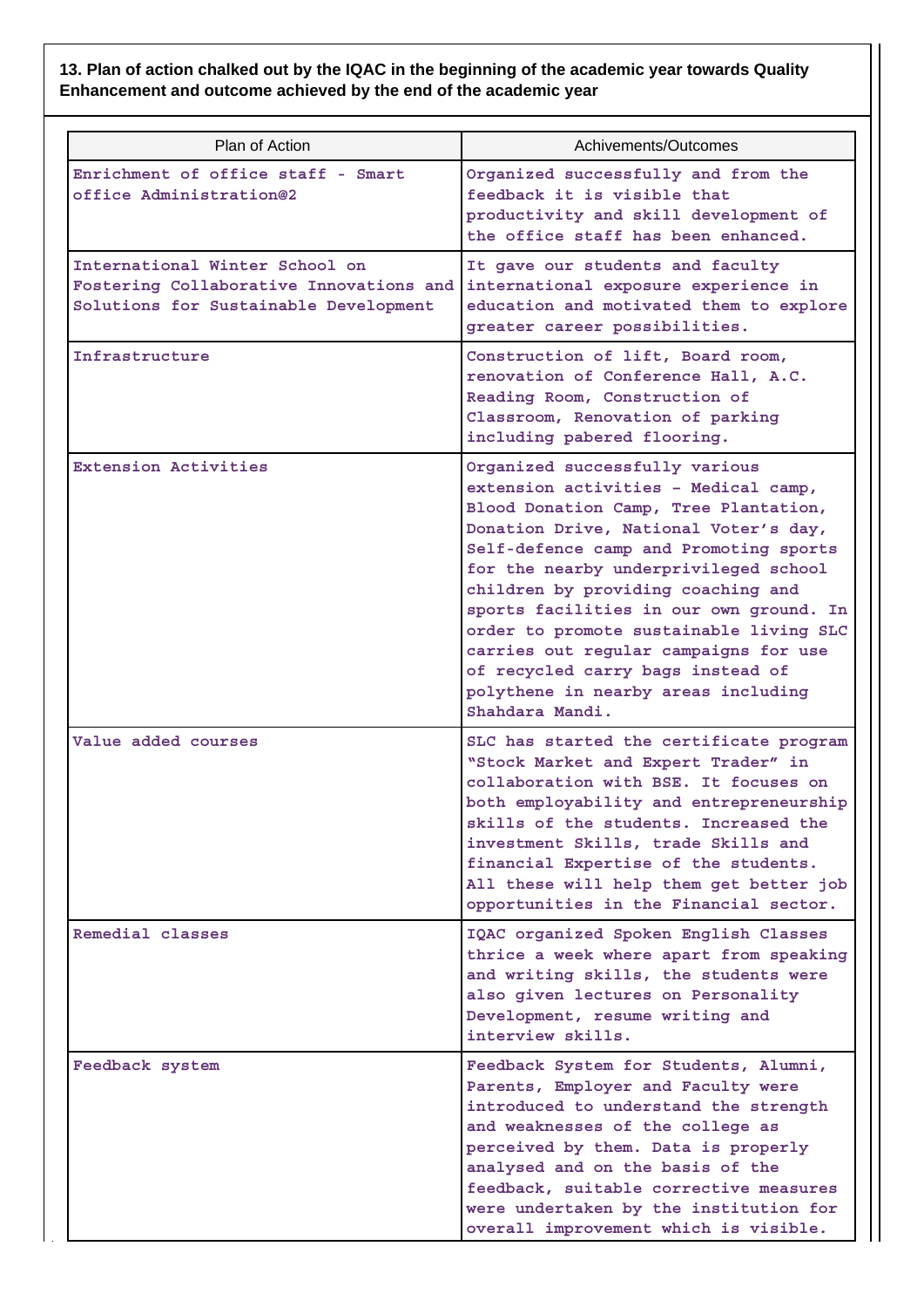| Counselling sessions                                                                                                 | Counselling sessions were started under<br>WDC wherein a professional counsellor<br>visits college every fortnight.                                                                                                                                                                                                                                                                                                                                                                      |  |  |  |
|----------------------------------------------------------------------------------------------------------------------|------------------------------------------------------------------------------------------------------------------------------------------------------------------------------------------------------------------------------------------------------------------------------------------------------------------------------------------------------------------------------------------------------------------------------------------------------------------------------------------|--|--|--|
| Mentoring of students                                                                                                | Mentoring program was started<br>successfully wherein students were<br>allotted to teachers for the academic<br>and overall guidance and counselling.                                                                                                                                                                                                                                                                                                                                    |  |  |  |
| Gender sensitization program                                                                                         | Gender sensitization program and<br>seminar on "Understanding Issues in<br>Gender Disparity" was organized<br>successfully and it helped to aware<br>students and faculties about the causes<br>and problems related to gender<br>disparity in our society and make them<br>sensitive to the issue.                                                                                                                                                                                      |  |  |  |
|                                                                                                                      | No Files Uploaded !!!                                                                                                                                                                                                                                                                                                                                                                                                                                                                    |  |  |  |
| 14. Whether AQAR was placed before statutory<br>body?                                                                | Yes                                                                                                                                                                                                                                                                                                                                                                                                                                                                                      |  |  |  |
| Name of Statutory Body                                                                                               | <b>Meeting Date</b>                                                                                                                                                                                                                                                                                                                                                                                                                                                                      |  |  |  |
| Governing Body                                                                                                       | $05 - \text{Mar} - 2019$                                                                                                                                                                                                                                                                                                                                                                                                                                                                 |  |  |  |
| 15. Whether NAAC/or any other accredited<br>body(s) visited IQAC or interacted with it to<br>assess the functioning? | Yes                                                                                                                                                                                                                                                                                                                                                                                                                                                                                      |  |  |  |
| Date of Visit                                                                                                        | $03 - Apr - 2017$                                                                                                                                                                                                                                                                                                                                                                                                                                                                        |  |  |  |
| 16. Whether institutional data submitted to<br>AISHE:                                                                | Yes                                                                                                                                                                                                                                                                                                                                                                                                                                                                                      |  |  |  |
| Year of Submission                                                                                                   | 2018                                                                                                                                                                                                                                                                                                                                                                                                                                                                                     |  |  |  |
| Date of Submission                                                                                                   | 21-May-2018                                                                                                                                                                                                                                                                                                                                                                                                                                                                              |  |  |  |
| 17. Does the Institution have Management<br><b>Information System?</b>                                               | Yes                                                                                                                                                                                                                                                                                                                                                                                                                                                                                      |  |  |  |
| If yes, give a brief descripiton and a list of modules<br>currently operational (maximum 500 words)                  | The college has a management<br>information system. It operates through<br>Online admission and examination<br>process for which a server link<br>webportal is provided by University of<br>Delhi Tally 9.3 is working for Accounts<br>and finance management. MCS for salary<br>management Webtell for Tax Deducted at<br>source (TDS) Online access of e books<br>Online access of e journals Issue and<br>return of books The IQAC of the college<br>has been organizing smart office |  |  |  |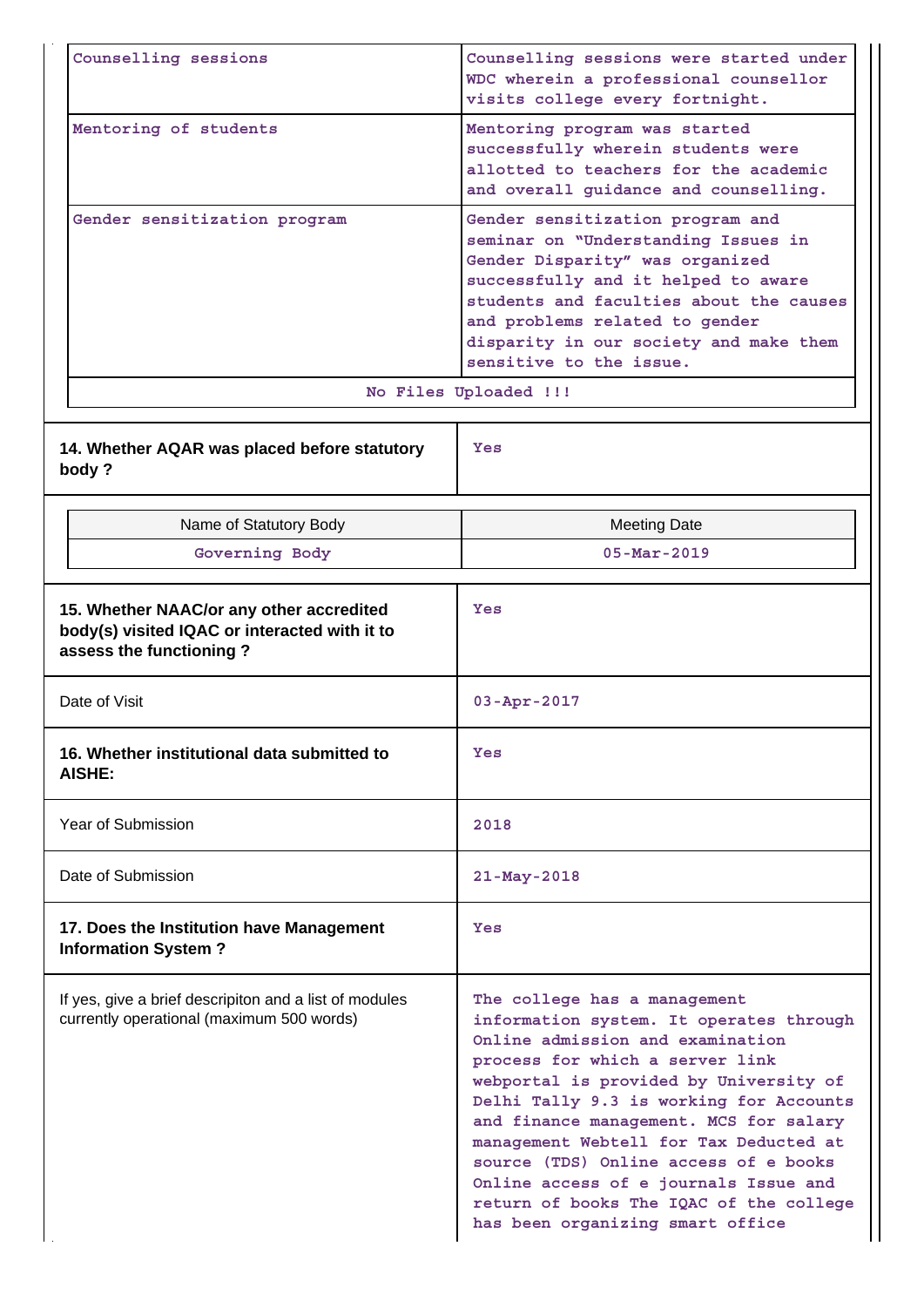**training programs regularly to upgrade the skills and domain knowledge of the non teaching staff for bringing better efficiency. The IQAC is also planning to initiate total ERP Solutions for the College that can help Administration, Library, Examination and Admission Management and further benefit the College to increase transparency of institutional policies and better management.**

# **Part B**

### **CRITERION I – CURRICULAR ASPECTS**

#### **1.1 – Curriculum Planning and Implementation**

 1.1.1 – Institution has the mechanism for well planned curriculum delivery and documentation. Explain in 500 words

 **Shyam Lal College is a constituent college of University of Delhi and it follows the structure of curriculum designed by the Delhi University subject experts. The College depending upon the feedback and previous year's result analysis plans various ways such as uploading departmental teaching plans and timetable on the college website to execute curriculum effectively. To bring this to effect, with the recommendations of IQAC and Academic Affairs & Monitoring Committee, the Head of the institution interacts with the departments and students and discusses the future course of action. The IQAC and Academic Affairs and Monitoring Committee also regularly monitor the mentoring of students. The teachers identify slow learners and give them special attention during tutorials. The faculty members are encouraged to join FDP, refresher courses, workshops etc to update and enhance their teaching skills and contribute to teaching learning process effectively. The College's Academic Calendar helps the teachers plan their classes and internal assessment in advance and the administration too issues reminders on timely basis. However, as the College caters to the needs of students mainly from Delhi/NCR, and from underprivileged background, it has developed an understanding that these students need additional support system to keep up with the market demands after the graduation. Therefore, the role of various centres (SDC (http://slc.du.ac.in/skill-development.php), CIISD, CHD (http://slc.du.ac.in/chd.php) , ASC (http://slc.du.ac.in/asc.php) , GSC (http://slc.du.ac.in/GSC.php) , Placement Cell(http://slc.du.ac.in/aboutplacement-celll.php) ) at SLC has been enhanced so as to combine curricular and**

| co-curricular academic development of the students. |  |  |  |  |  |
|-----------------------------------------------------|--|--|--|--|--|
|-----------------------------------------------------|--|--|--|--|--|

|                                             | 1.1.2 – Certificate/ Diploma Courses introduced during the academic year |                          |          |                                                                                                                                  |                                                                                                            |
|---------------------------------------------|--------------------------------------------------------------------------|--------------------------|----------|----------------------------------------------------------------------------------------------------------------------------------|------------------------------------------------------------------------------------------------------------|
| Certificate                                 | Diploma Courses                                                          | Dates of<br>Introduction | Duration | Focus on employ<br>ability/entreprene<br>urship                                                                                  | Skill<br>Development                                                                                       |
| <b>Stock Market</b><br>and Expert<br>Trader | <b>NA</b>                                                                | 17/11/2017               | 30       | It focuses<br>on both empl<br>oyability<br>and entrepre<br>neurship Col<br>laboration<br>with Bombay<br>Stock<br><b>Exchange</b> | Investment<br>Skills,<br>Trade<br>Skills,<br>Financial<br>Expertise.<br>All these<br>will help<br>them get |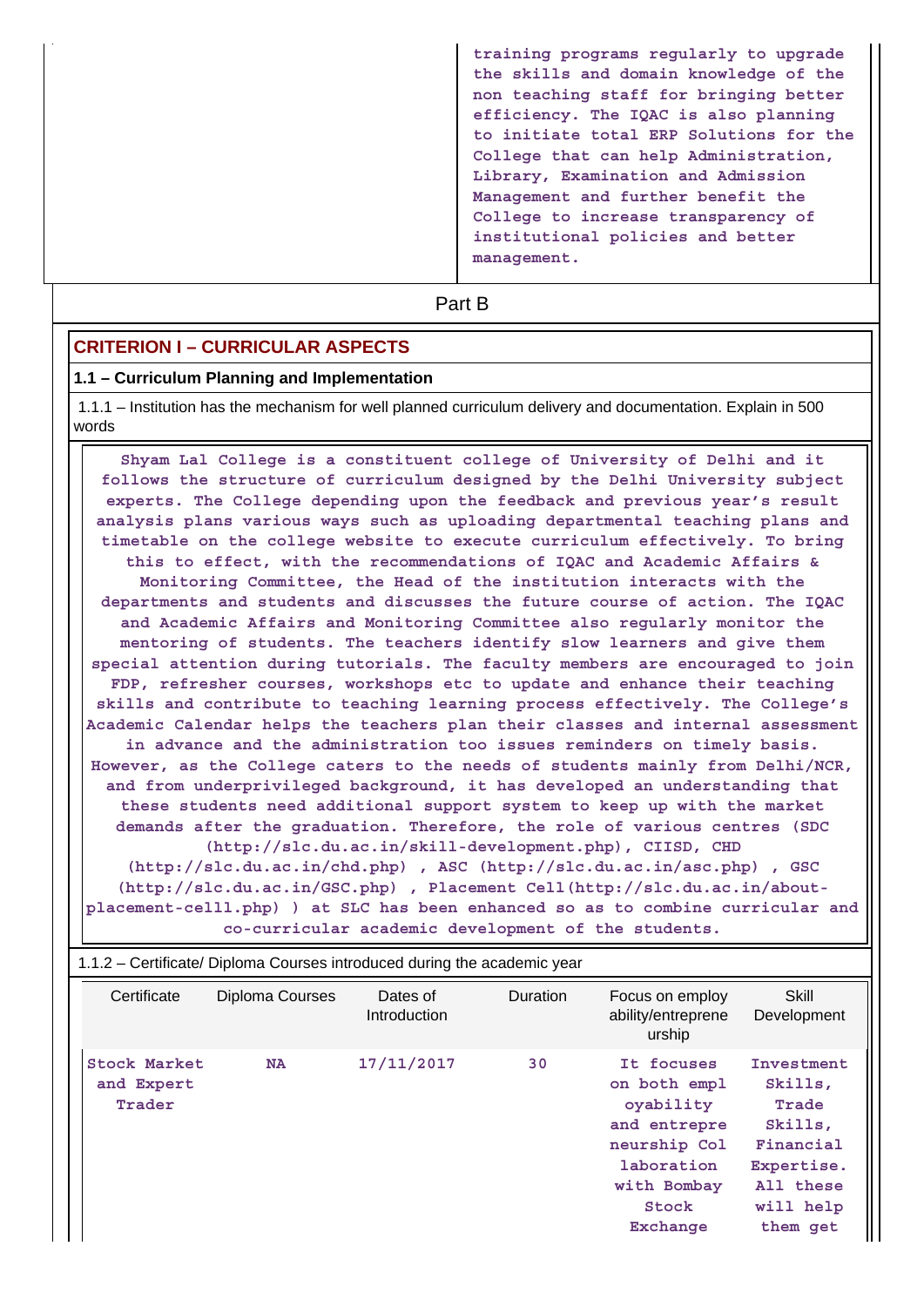**Ltd. better job o pportunities in the Financial sector and give them better investment o**

> **pportunities .**

# **1.2 – Academic Flexibility**

1.2.1 – New programmes/courses introduced during the academic year

| Programme/Course                   | Programme Specialization | Dates of Introduction |
|------------------------------------|--------------------------|-----------------------|
| No Data Entered/Not Applicable !!! |                          |                       |

#### **No file uploaded.**

 1.2.2 – Programmes in which Choice Based Credit System (CBCS)/Elective course system implemented at the affiliated Colleges (if applicable) during the academic year.

| Name of programmes adopting<br><b>CBCS</b> | Programme Specialization                                              | Date of implementation of<br><b>CBCS/Elective Course System</b> |
|--------------------------------------------|-----------------------------------------------------------------------|-----------------------------------------------------------------|
| <b>BA</b>                                  | Pass                                                                  | 20/07/2017                                                      |
| <b>BA</b>                                  | Economics                                                             | 20/07/2017                                                      |
| <b>BA</b>                                  | English                                                               | 20/07/2017                                                      |
| <b>BA</b>                                  | Hindi                                                                 | 20/07/2017                                                      |
| <b>BA</b>                                  | History                                                               | 20/07/2017                                                      |
| <b>BA</b>                                  | Pol. Science                                                          | 20/07/2017                                                      |
| <b>BCom</b>                                | Pass                                                                  | 20/07/2017                                                      |
| <b>BCom</b>                                | Honours                                                               | 20/07/2017                                                      |
| <b>BSc</b>                                 | Physical<br>Sciences (Electronics,<br>Chemistry, Computer<br>Science) | 20/07/2017                                                      |

1.2.3 – Students enrolled in Certificate/ Diploma Courses introduced during the year

|                                                                                            | Certificate              | Diploma Course                                               |  |  |  |  |
|--------------------------------------------------------------------------------------------|--------------------------|--------------------------------------------------------------|--|--|--|--|
| Number of Students                                                                         | 70                       | 0                                                            |  |  |  |  |
| 1.3 - Curriculum Enrichment                                                                |                          |                                                              |  |  |  |  |
| 1.3.1 – Value-added courses imparting transferable and life skills offered during the year |                          |                                                              |  |  |  |  |
| <b>Value Added Courses</b>                                                                 | Date of Introduction     | Number of Students Enrolled                                  |  |  |  |  |
| Stock Market and Expert<br>Trader                                                          | 17/11/2017               | 70                                                           |  |  |  |  |
| No file uploaded.                                                                          |                          |                                                              |  |  |  |  |
| 1.3.2 – Field Projects / Internships under taken during the year                           |                          |                                                              |  |  |  |  |
| Project/Programme Title                                                                    | Programme Specialization | No. of students enrolled for Field<br>Projects / Internships |  |  |  |  |
| ΒA                                                                                         | Political Science        | 20                                                           |  |  |  |  |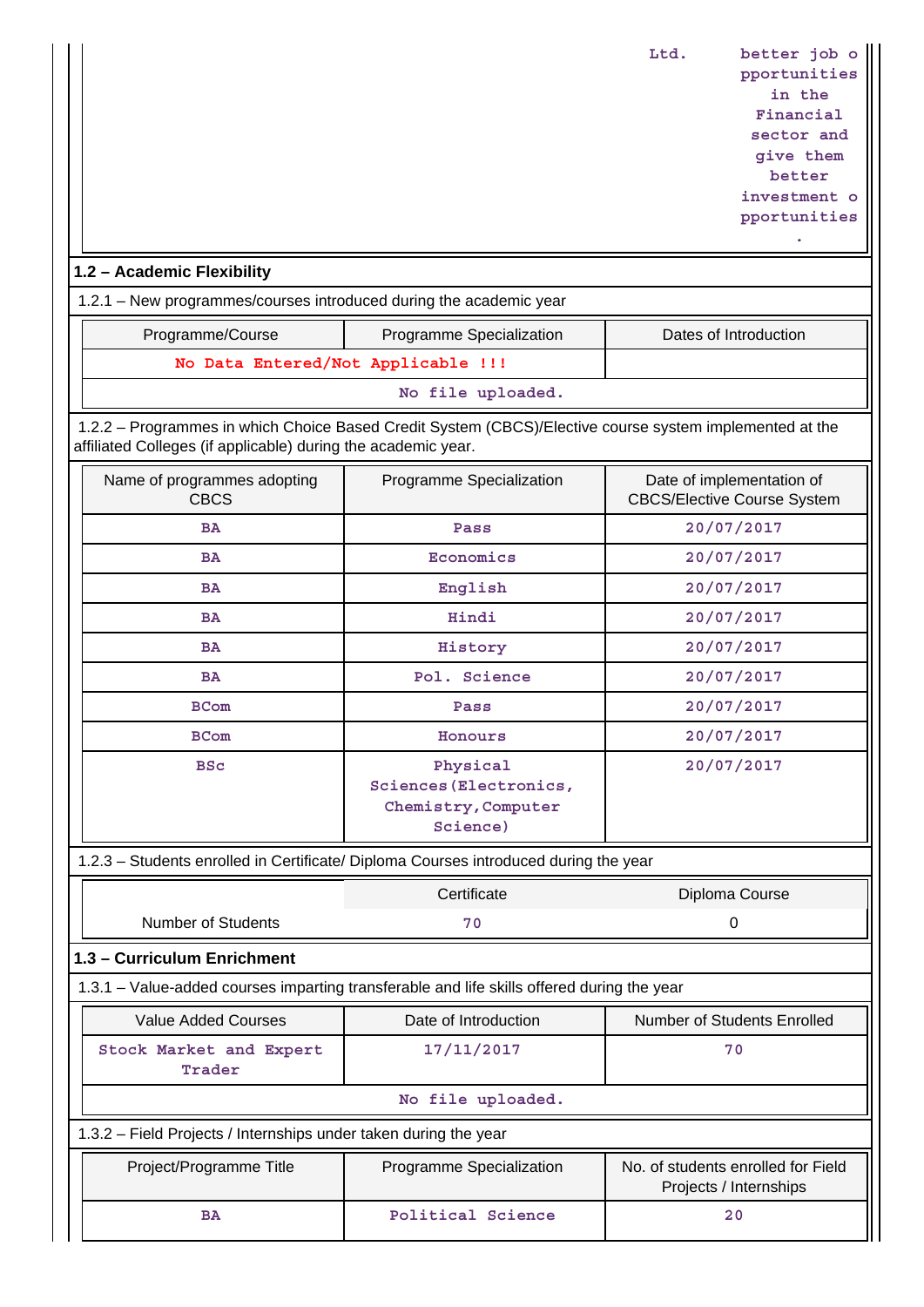| BA                              | Economics |  |  |
|---------------------------------|-----------|--|--|
| <b>BCom</b>                     | Honours   |  |  |
| Physical Sciences<br><b>BSC</b> |           |  |  |
| No file uploaded.               |           |  |  |

## **1.4 – Feedback System**

| 1.4.1 – Whether structured feedback received from all the stakeholders. |     |  |  |  |
|-------------------------------------------------------------------------|-----|--|--|--|
| <b>Students</b>                                                         | Yes |  |  |  |
| <b>Teachers</b>                                                         | Yes |  |  |  |
| <b>Employers</b>                                                        | Yes |  |  |  |
| Alumni                                                                  | Yes |  |  |  |
| Parents                                                                 | Yes |  |  |  |

 1.4.2 – How the feedback obtained is being analyzed and utilized for overall development of the institution? (maximum 500 words)

#### Feedback Obtained

**The success of any institution is determined by its stakeholders and their fervent participation. Every contribution of stakeholders is very valuable for further improvements. The feedback has been used as a source of improvement for the academic institution. The stakeholders here include the enrolled students, their parents, teaching staff, alumni and alumni's employers. The College is under a process of transformation by using their feedbacks The feedback obtained is being analyzed : Methodology The five entities (stakeholders) have been facing distinct issues and also carry different notions about the institution. So, the five separate questionnaires have been designed and these questionnaires have been circulated among the respective group of respondentsstudents, their parents, teaching staff, alumni and alumni's employers. The data collection has found that the responses have been gathered from students and teachers of various socio-cultural backgrounds and various academic disciplines. The alumni's data has been collected from different batches of the students. The convenience sampling has been followed. Then, the parameters of the questionnaire have been compared on Likert Scale, bipolar responses and subjective (open-ended) responses. The responses have been categorized into majorly three groups: favorable responses, unfavorable responses and neither favorable nor unfavorable responses. The given parameters have been analyzed on these groups with an objective to test whether the proportion of favorable responses are more than the unfavorable responses or vice-versa. The data has been analyzed and interpreted in terms of these responses. Proportionately higher favorable responses than unfavorable responses have been interpreted as a higher utility to these stakeholders. Whereas, if the unfavorable responses have been dominant, then the criticism is taken constructively and further coarse of action is planned. The feedback obtained is being utilized : Overall development • The central idea of gathering and compiling these feedbacks from the affiliated entities is to further enhance the academic model and make the learning process friction-free. This can be detailed as the following key aspects: primarily, to attain better learning outcomes for the students. Secondly, to make new infrastructural developments (reading room, seminar hall, amphitheater, solar panel, cafeteria etc.) accessible to students. Thirdly, to focus on the students' overall development which extends the academic learning to the value-based learning. Fourthly, to augment the students' participation towards society by undertaking social responsibility and extension activities. Lastly, to incline students towards nation-building process. The five parties must be carrying different perspectives for any concern. As a source of improvement and upliftment of the College, all the associated stakeholders need**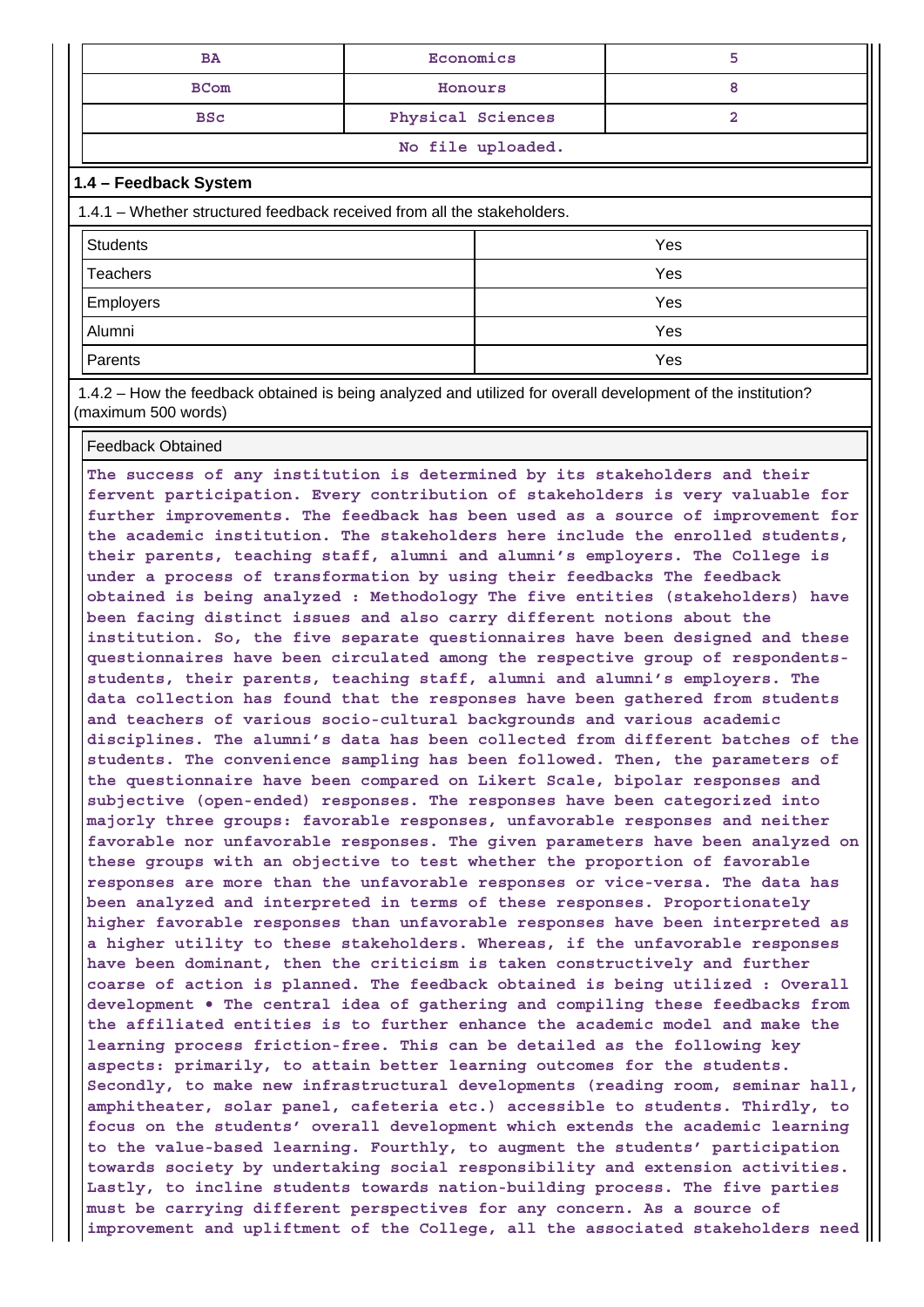**to be a part of this transitional process. Details : http://slc.du.ac.in/pdf/IQAC/ALUMNI.pdf http://slc.du.ac.in/pdf/IQAC/ALUMNIemployer.pdf http://slc.du.ac.in/pdf/IQAC/student-satisfaction.pdf http://slc.du.ac.in/pdf/IQAC/TEACHERS.pdf http://slc.du.ac.in/pdf/IQAC/PARENTS.pdf**

# **CRITERION II – TEACHING- LEARNING AND EVALUATION**

# **2.1 – Student Enrolment and Profile**

# 2.1.1 – Demand Ratio during the year

| Name of the<br>Programme                                      |                                                                                                                                                                                                                                                                                                                                      | Number of seats<br>Programme<br>Specialization<br>available |                                                |                                        |    | Number of<br>Application received |  | <b>Students Enrolled</b>                                    |
|---------------------------------------------------------------|--------------------------------------------------------------------------------------------------------------------------------------------------------------------------------------------------------------------------------------------------------------------------------------------------------------------------------------|-------------------------------------------------------------|------------------------------------------------|----------------------------------------|----|-----------------------------------|--|-------------------------------------------------------------|
| MA                                                            | Hindi                                                                                                                                                                                                                                                                                                                                |                                                             | 15                                             |                                        | 15 |                                   |  | 13                                                          |
| <b>BSc</b>                                                    | (Phy. Sc)<br>Electronics<br>Chemistry<br>Computer<br>Science                                                                                                                                                                                                                                                                         |                                                             | 246                                            |                                        |    | 1880                              |  | 263                                                         |
| <b>BCom</b>                                                   | Honours                                                                                                                                                                                                                                                                                                                              |                                                             | 185                                            |                                        |    | 2500                              |  | 159                                                         |
| <b>BCom</b>                                                   | Pass                                                                                                                                                                                                                                                                                                                                 |                                                             |                                                | 154                                    |    | 3900                              |  | 183                                                         |
| <b>BA</b>                                                     | Pol. Science                                                                                                                                                                                                                                                                                                                         |                                                             | 46                                             |                                        |    | 1870                              |  | 47                                                          |
| <b>BA</b>                                                     | History                                                                                                                                                                                                                                                                                                                              |                                                             | 46                                             |                                        |    | 1250                              |  | 43                                                          |
| <b>BA</b>                                                     | Hindi                                                                                                                                                                                                                                                                                                                                |                                                             | 46                                             |                                        |    | 740                               |  | 55                                                          |
| <b>BA</b>                                                     | English                                                                                                                                                                                                                                                                                                                              |                                                             | 46                                             |                                        |    | 1820                              |  | 48                                                          |
| <b>BA</b>                                                     | Program                                                                                                                                                                                                                                                                                                                              |                                                             | 154                                            |                                        |    | 2500                              |  | 179                                                         |
| <b>BA</b>                                                     | Economics                                                                                                                                                                                                                                                                                                                            |                                                             | 46                                             |                                        |    | 1350                              |  | 41                                                          |
|                                                               |                                                                                                                                                                                                                                                                                                                                      |                                                             |                                                | No file uploaded.                      |    |                                   |  |                                                             |
| 2.2 - Catering to Student Diversity                           |                                                                                                                                                                                                                                                                                                                                      |                                                             |                                                |                                        |    |                                   |  |                                                             |
| 2.2.1 - Student - Full time teacher ratio (current year data) |                                                                                                                                                                                                                                                                                                                                      |                                                             |                                                |                                        |    |                                   |  |                                                             |
| Year                                                          | Number of<br>Number of<br>Number of<br>Number of<br>students enrolled<br>students enrolled<br>fulltime teachers<br>fulltime teachers<br>in the institution<br>in the institution<br>available in the<br>available in the<br>(UG)<br>(PG)<br>institution<br>institution<br>teaching only PG<br>teaching only UG<br>courses<br>courses |                                                             |                                                |                                        |    |                                   |  | Number of<br>teachers<br>teaching both UG<br>and PG courses |
| 2017                                                          | 2876                                                                                                                                                                                                                                                                                                                                 |                                                             | 13                                             | 118                                    |    | 118                               |  | 133                                                         |
|                                                               | 2.3 - Teaching - Learning Process                                                                                                                                                                                                                                                                                                    |                                                             |                                                |                                        |    |                                   |  |                                                             |
|                                                               | 2.3.1 - Percentage of teachers using ICT for effective teaching with Learning Management Systems (LMS), E-<br>learning resources etc. (current year data)                                                                                                                                                                            |                                                             |                                                |                                        |    |                                   |  |                                                             |
| Number of<br><b>Teachers on Roll</b>                          | Number of<br>teachers using<br>ICT (LMS, e-<br>Resources)                                                                                                                                                                                                                                                                            |                                                             | <b>ICT Tools and</b><br>resources<br>available | Number of ICT<br>enabled<br>Classrooms |    | Numberof smart<br>classrooms      |  | E-resources and<br>techniques used                          |
| 133                                                           | 133                                                                                                                                                                                                                                                                                                                                  |                                                             | 150                                            | 40                                     |    | 40                                |  | 142046                                                      |
|                                                               |                                                                                                                                                                                                                                                                                                                                      |                                                             |                                                | View File of ICT Tools and resources   |    |                                   |  |                                                             |
| View File of E-resources and techniques used                  |                                                                                                                                                                                                                                                                                                                                      |                                                             |                                                |                                        |    |                                   |  |                                                             |

2.3.2 – Students mentoring system available in the institution? Give details. (maximum 500 words)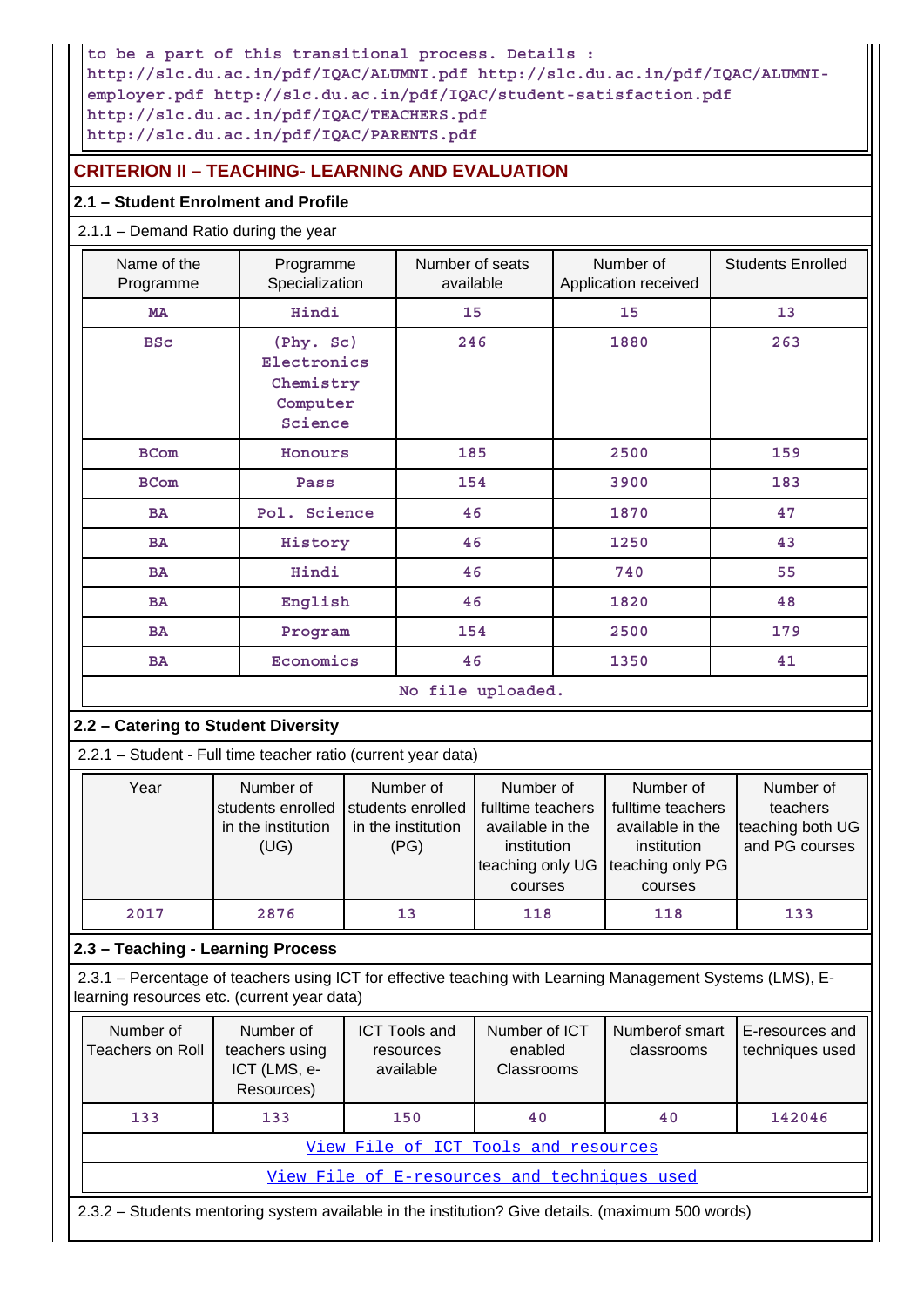Yes. The College has mentoring system since 2017. The practise initially started off with an aim to give knowledge, guidance and support to students beyond teaching hours. It was first aimed at helping slow learners only but then a genuine concern regarding advanced learners was also felt as their energy and vigour has to be channelized in the right direction. For mentoring slow as well as advanced learners, the IQAC along with Academic Affairs and Monitoring Committee in discussion with Teacher-in-Charges have outlined the framework and monitoring of the mentoring activities. Following are the details of the mentoring system: Firstly, keeping in mind the total number of students enrolled, teachers are assigned a fixed number of students as mentees for an entire academic year through the active involvement of the administrative branch of the office. The process is repeated at the beginning of every odd semester. The mentor meets and interacts with his/her assigned mentees on a fortnightly basis so as to establish a continuous and trustworthy relationship between the two. The mentor then monitors the overall growth of his mentees in the semester, guides them to right choices in co-curricular and curricular activities. He/she shares and responds to the concerns of his/her mentees. Finally, these interactions are documented and further discussed in semester end meetings of IQAC, TICs and the Principal where further course of action, improvements in the existing mentoring system are decided. Some of the actions taken are as follows: 1) Enhance the role and reach of all the six centres of the College towards academic ecxellence. 2) Inclusive programmes at the department levels like academic trips and industrial visits. 3) Remedial classes 4) Subject centred talks, seminars, conferences and workshops.

| Number of students enrolled in the<br>institution | Number of fulltime teachers | Mentor: Mentee Ratio |
|---------------------------------------------------|-----------------------------|----------------------|
| 2876                                              | 118                         | 25                   |

# **2.4 – Teacher Profile and Quality**

2.4.1 – Number of full time teachers appointed during the year

| No. of sanctioned<br>positions | No. of filled positions | Vacant positions | Positions filled during<br>the current year | No. of faculty with<br>Ph.D |
|--------------------------------|-------------------------|------------------|---------------------------------------------|-----------------------------|
| 132                            | 133                     |                  | 20                                          |                             |

 2.4.2 – Honours and recognition received by teachers (received awards, recognition, fellowships at State, National, International level from Government, recognised bodies during the year )

| Year of Award | Name of full time teachers<br>receiving awards from<br>state level, national level,<br>international level | Designation         | Name of the award,<br>fellowship, received from<br>Government or recognized<br>bodies          |
|---------------|------------------------------------------------------------------------------------------------------------|---------------------|------------------------------------------------------------------------------------------------|
| 2017          | Prof. Rabi Narayan<br>Kar                                                                                  | Principal           | Visiting Professor,<br>CIMO Finland                                                            |
| 2017          | Dr. Kusha Tiwari                                                                                           | Assistant Professor | Visiting Fellow,<br>CIMO Finland                                                               |
| 2017          | Dr. Satya Priya<br>Pandey                                                                                  | Assistant Professor | Academic Fellow,<br>Centre for culture<br>and global studies<br>Japan                          |
| 2017          | Satya Priya<br>Dr.<br>Pandey                                                                               | Assistant Professor | ?????? ??????<br>??????? ???? ??????<br>???????? 2017.<br>????? ?????? ?????<br>??????? , ???? |
|               |                                                                                                            | No file uploaded.   |                                                                                                |

# **2.5 – Evaluation Process and Reforms**

 2.5.1 – Number of days from the date of semester-end/ year- end examination till the declaration of results during the year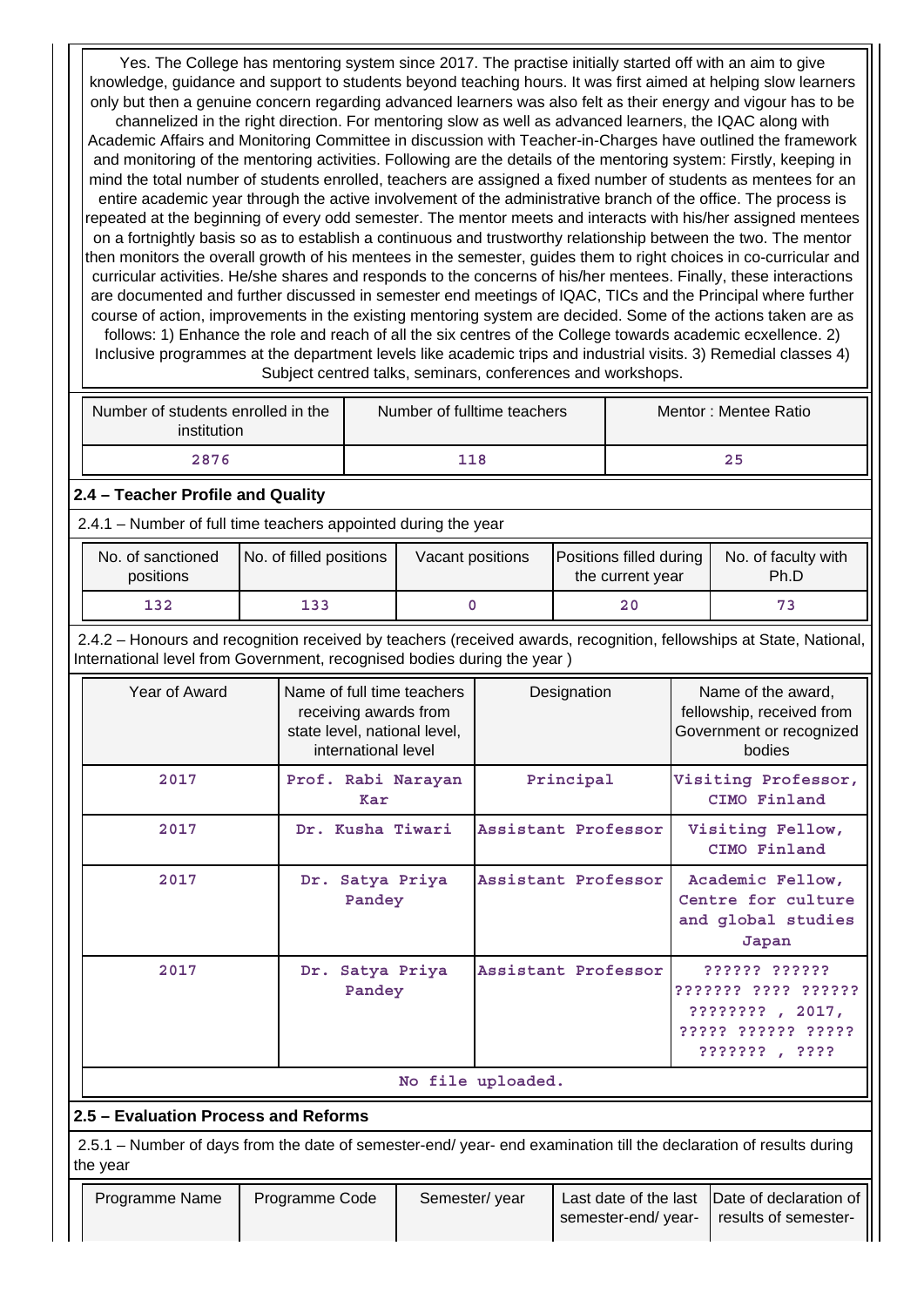|             |     |                   | end examination | end/ year- end<br>examination |
|-------------|-----|-------------------|-----------------|-------------------------------|
| <b>BA</b>   | 516 | 6                 | 29/05/2018      | 09/07/2018                    |
| <b>BA</b>   | 511 | 6                 | 29/05/2018      | 19/07/2018                    |
| <b>BA</b>   | 510 | 6                 | 29/05/2018      | 13/07/2018                    |
| <b>BA</b>   | 501 | 6                 | 29/05/2018      | 16/07/2018                    |
| <b>BA</b>   | 518 | 6                 | 29/05/2018      | 11/07/2018                    |
| <b>BA</b>   | 527 | 6                 | 29/05/2018      | 10/07/2018                    |
| <b>BCom</b> | 503 | 6                 | 29/05/2018      | 11/07/2018                    |
| <b>BCom</b> | 504 | 6                 | 29/05/2018      | 09/07/2018                    |
| <b>BSC</b>  | 582 | 6                 | 29/05/2018      | 17/07/2018                    |
|             |     | No file uploaded. |                 |                               |

2.5.2 – Reforms initiated on Continuous Internal Evaluation(CIE) system at the institutional level (250 words)

 **The College has the Continuous Internal Evaluation system in accordance with University of Delhi and under active support of IQAC's quality enhancement practices and aided by Student Feedback, Alumni Feedback, Feedback from Parents of enrolled students, result analysis etc. The analysis of all reforms is initiated towards improving teaching-learning process, remedial measures, sports facilities, library facilities and infrastructural facilities. The recent reforms initiated in college are: • The internal assessment system has further been strengthened by incorporating student projects for which due credit is given. • The teaching-learning process has improved with the introduction of mentoring system and remedial measures. • The academic calendar and Teaching plans uploaded on the website also helps in transparent teaching mechanism. • IQAC actively encourage teachers to impart skills and knowledge to students keeping in mind the requirements of industry and other sectors and has been earmarked in the learning outcomes • The college infrastructure has been modernized with installation of lifts, better library facilities and PwD facilitation centre for the benefits of learners.**

 2.5.3 – Academic calendar prepared and adhered for conduct of Examination and other related matters (250 words)

 **The academic calendar of the College is in sync with the University Calendar and strictly adheres to it for internal assessment schedule, university examinations schedule, commencement of new session and so on. The College accordingly plans its own calendar with details of college events like conferences, seminars, workshops, annual day etc. In order to have optimum utilization of teaching days, the Administration has decided an activity week during which most of the activities like welcome party, department fest and other non-academic/co-curricular events are organised. The department heads are given the calendar in advance to facilitate teaching in an organized manner without any clash or significant loss of teaching hours.**

### **2.6 – Student Performance and Learning Outcomes**

 2.6.1 – Program outcomes, program specific outcomes and course outcomes for all programs offered by the institution are stated and displayed in website of the institution (to provide the weblink)

|                   | http://slc.du.ac.in/courses.php       |                   |                             |                       |                              |                 |
|-------------------|---------------------------------------|-------------------|-----------------------------|-----------------------|------------------------------|-----------------|
|                   | $2.6.2$ – Pass percentage of students |                   |                             |                       |                              |                 |
| Programme<br>Code |                                       | Programme<br>Name | Programme<br>Specialization | Number of<br>students | Number of<br>students passed | Pass Percentage |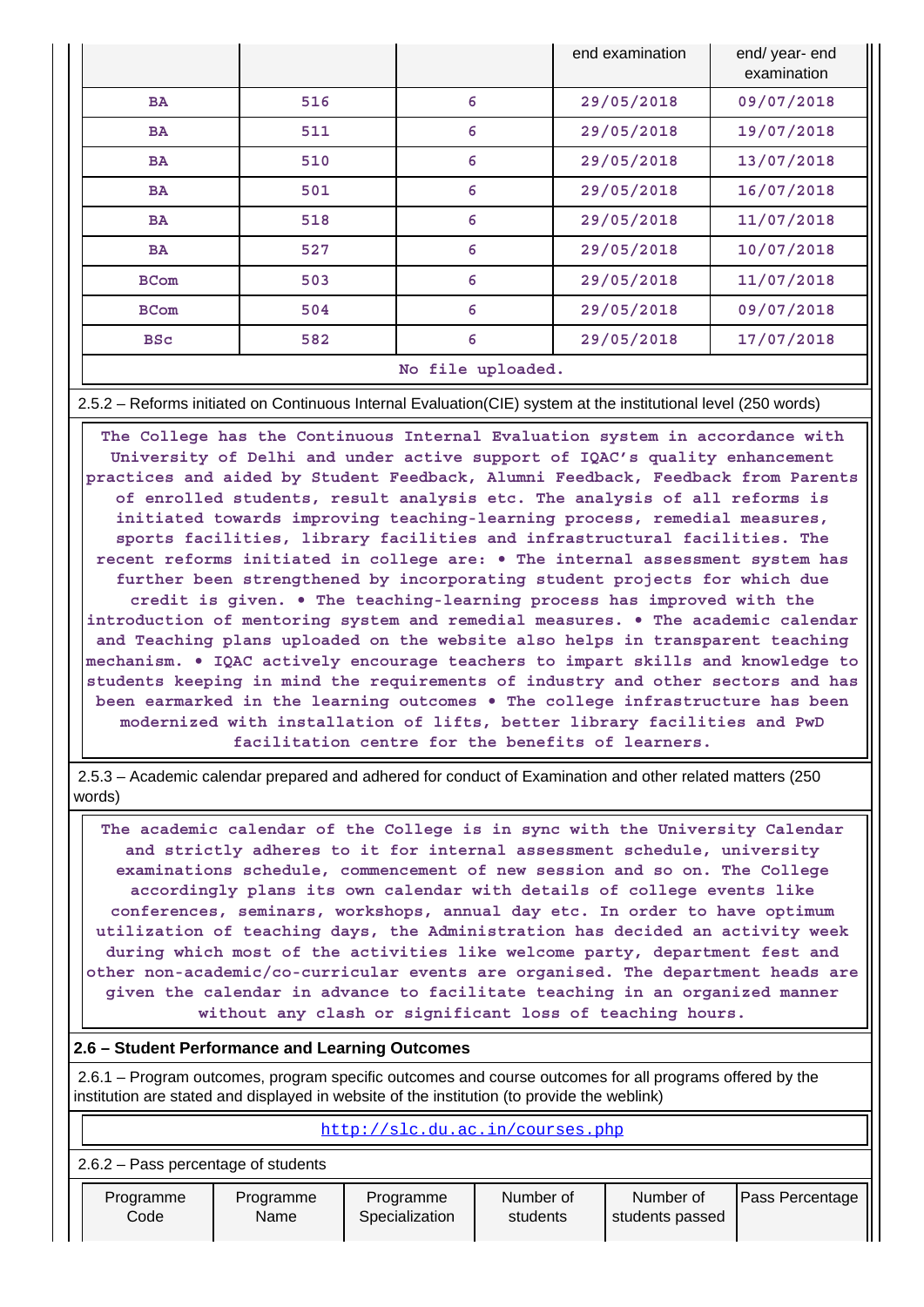|     |             |                      | appeared in the<br>final year<br>examination | in final year<br>examination |       |
|-----|-------------|----------------------|----------------------------------------------|------------------------------|-------|
| 582 | <b>BSc</b>  | (Physical<br>Science | 181                                          | 168                          | 92.82 |
| 504 | <b>BCom</b> | Honours              | 182                                          | 171                          | 93.96 |
| 503 | <b>BCom</b> | Pass                 | 150                                          | 141                          | 94    |
| 527 | BA          | Pol.Sc.              | 44                                           | 43                           | 97.73 |
| 518 | BA          | History              | 51                                           | 49                           | 96.08 |
| 510 | <b>BA</b>   | Economics            | 55                                           | 45                           | 81.82 |
| 516 | BA          | Hindi                | 46                                           | 38                           | 82.61 |
| 511 | BA          | English              | 42                                           | 42                           | 100   |
| 501 | BA          | Pass                 | 142                                          | 124                          | 87.32 |
|     |             |                      | No file uploaded.                            |                              |       |

# **2.7 – Student Satisfaction Survey**

 2.7.1 – Student Satisfaction Survey (SSS) on overall institutional performance (Institution may design the questionnaire) (results and details be provided as weblink)

<http://slc.du.ac.in/pdf/IQAC/student-satisfaction.pdf>

# **CRITERION III – RESEARCH, INNOVATIONS AND EXTENSION**

# **3.1 – Resource Mobilization for Research**

3.1.1 – Research funds sanctioned and received from various agencies, industry and other organisations

| Nature of the Project     | <b>Duration</b> | Name of the funding<br>agency | Total grant<br>sanctioned | Amount received<br>during the year |
|---------------------------|-----------------|-------------------------------|---------------------------|------------------------------------|
| InternationalPr<br>ojects | 30              | CIMO Finland                  | 4000000                   |                                    |

#### **No file uploaded.**

### **3.2 – Innovation Ecosystem**

 3.2.1 – Workshops/Seminars Conducted on Intellectual Property Rights (IPR) and Industry-Academia Innovative practices during the year

| Title of workshop/seminar                                                                                                                        | Name of the Dept.      | Date       |  |
|--------------------------------------------------------------------------------------------------------------------------------------------------|------------------------|------------|--|
| 5th Virtual Lecture on<br>International Business as<br>a Key Research Question<br>for Management Scholars<br>in the US: Challenges and<br>Impact | Department of Commerce | 08/08/2017 |  |
| Workshop on GST                                                                                                                                  | Skill Development Cell | 29/08/2017 |  |
| How to be an Expert<br>Trader                                                                                                                    | Skill Development Cell | 25/09/2017 |  |
| Industrial Visit to Moon<br><b>Beverages</b>                                                                                                     | Skill Development Cell | 12/10/2017 |  |
| Certificate course on HOW<br>TO BE AN EXPERT TRADER                                                                                              | Skill Development Cell | 14/03/2018 |  |
| Seminar on<br>Entrepreneurship-Startup                                                                                                           | Department of commerce | 27/09/2017 |  |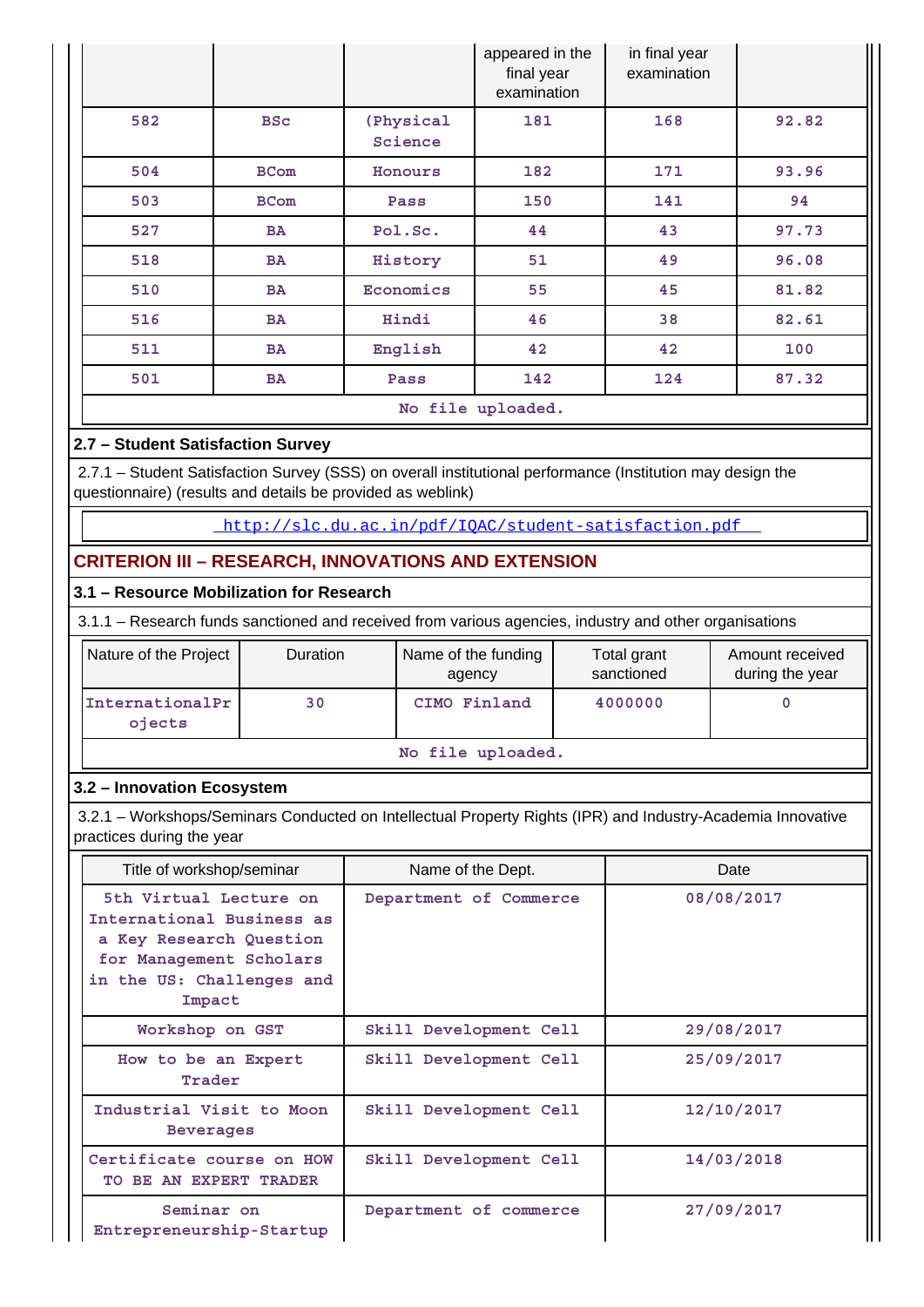| Challenges and<br>opportunities in India |                                                                                                                                                         |                 |                        |                       |                                                    |  |                        |                         |  |
|------------------------------------------|---------------------------------------------------------------------------------------------------------------------------------------------------------|-----------------|------------------------|-----------------------|----------------------------------------------------|--|------------------------|-------------------------|--|
|                                          | Seminar on Information<br>Security Understanding<br>open Source Software<br>Evolution                                                                   |                 |                        |                       | Department of Mathematics                          |  |                        | 09/10/2017              |  |
|                                          | Illuminate Workshop                                                                                                                                     |                 | $E-Cell$               |                       |                                                    |  | 10/10/2017             |                         |  |
|                                          | International Conference<br>titled Indias Ascendancy<br>in Emerging World<br>Transitions: New<br>Upsurges, Strategic<br>Challenges and<br>Opportunities |                 |                        | Science               | Department of Political                            |  |                        | 26/10/2017              |  |
|                                          | National Symposium on<br>Ethics and Values:<br>Reconnecting Past with<br>Present                                                                        |                 |                        | <b>CHD</b>            |                                                    |  |                        | 09/11/2017              |  |
|                                          | Entrepreneur Day 2.0                                                                                                                                    |                 |                        | $E-Cell$              |                                                    |  |                        | 05/01/2018              |  |
|                                          | International Winter<br>School                                                                                                                          |                 |                        | IQAC                  |                                                    |  |                        | 03/03/2018              |  |
|                                          | National seminar on The<br>Holy City of Banaras:<br>Through the Ages                                                                                    |                 |                        | Department of History |                                                    |  | 12/03/2018             |                         |  |
|                                          | Employment opportunities<br>in "Investment Banking<br>Back office Operations                                                                            |                 |                        |                       | Skill Development Cell                             |  |                        | 22/03/2018              |  |
|                                          | An Educational Visit to<br>Securities and Exchange<br>Board of India (SEBI)<br>office                                                                   |                 | Skill Development Cell |                       |                                                    |  | 28/03/2018             |                         |  |
|                                          | National conference on A<br>cultural perspective:<br>journey of narratives and<br>narrativizarion of<br>journeys                                        |                 |                        |                       | Department of English                              |  |                        | 20/04/2018              |  |
|                                          | Stake holders meet :<br>Deliberation on solution<br>of Ayodhya Land Dispute                                                                             |                 |                        | Parliament)           | The Debating Society :<br>SLYP 18 (Shyam Lal Youth |  |                        | 12/04/2018              |  |
|                                          | 3.2.2 - Awards for Innovation won by Institution/Teachers/Research scholars/Students during the year                                                    |                 |                        |                       |                                                    |  |                        |                         |  |
|                                          | Title of the innovation                                                                                                                                 | Name of Awardee |                        | Awarding Agency       |                                                    |  | Date of award          | Category                |  |
|                                          | Digital Masala<br>challenge                                                                                                                             | Vishal Sharma   |                        | IIT Kanpur            |                                                    |  | 01/09/2017             | Project                 |  |
|                                          |                                                                                                                                                         |                 |                        |                       | No file uploaded.                                  |  |                        |                         |  |
|                                          | 3.2.3 - No. of Incubation centre created, start-ups incubated on campus during the year                                                                 |                 |                        |                       |                                                    |  |                        |                         |  |
|                                          | Incubation<br>Center                                                                                                                                    | Name            |                        | Sponsered By          | Name of the<br>Start-up                            |  | Nature of Start-<br>up | Date of<br>Commencement |  |
|                                          |                                                                                                                                                         |                 |                        |                       | No Data Entered/Not Applicable !!!                 |  |                        |                         |  |
|                                          | No file uploaded.                                                                                                                                       |                 |                        |                       |                                                    |  |                        |                         |  |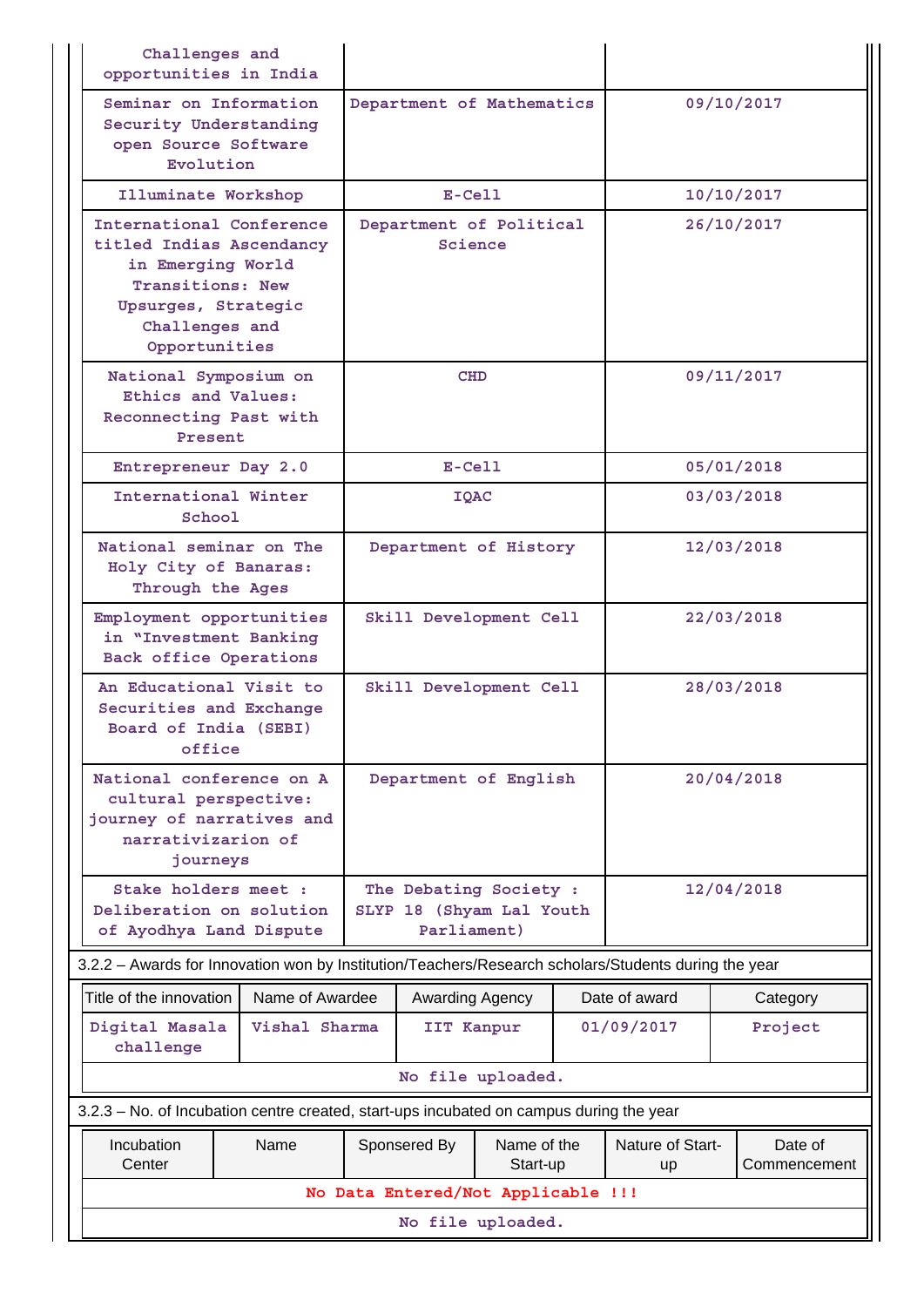| 3.3 - Research Publications and Awards                                                                                                                                |                        |                                     |                        |           |                       |    |                                                                    |                                                      |
|-----------------------------------------------------------------------------------------------------------------------------------------------------------------------|------------------------|-------------------------------------|------------------------|-----------|-----------------------|----|--------------------------------------------------------------------|------------------------------------------------------|
| 3.3.1 - Incentive to the teachers who receive recognition/awards                                                                                                      |                        |                                     |                        |           |                       |    |                                                                    |                                                      |
|                                                                                                                                                                       | <b>State</b>           |                                     | National               |           |                       |    | International                                                      |                                                      |
|                                                                                                                                                                       |                        | No Data Entered/Not Applicable !!!  |                        |           |                       |    |                                                                    |                                                      |
| 3.3.2 - Ph. Ds awarded during the year (applicable for PG College, Research Center)                                                                                   |                        |                                     |                        |           |                       |    |                                                                    |                                                      |
|                                                                                                                                                                       | Name of the Department |                                     |                        |           |                       |    | Number of PhD's Awarded                                            |                                                      |
|                                                                                                                                                                       | Department of Commerce |                                     |                        |           |                       | 1  |                                                                    |                                                      |
| 3.3.3 - Research Publications in the Journals notified on UGC website during the year                                                                                 |                        |                                     |                        |           |                       |    |                                                                    |                                                      |
| <b>Type</b>                                                                                                                                                           |                        | Department                          |                        |           | Number of Publication |    |                                                                    | Average Impact Factor (if<br>any)                    |
| <b>National</b>                                                                                                                                                       |                        | Commerce                            |                        |           | $\overline{2}$        |    |                                                                    | 0                                                    |
| International                                                                                                                                                         |                        | Commerce                            |                        |           | 4                     |    |                                                                    | 0                                                    |
| International                                                                                                                                                         |                        | Mathematics and<br>computer science |                        |           | 1                     |    |                                                                    | 0                                                    |
| International                                                                                                                                                         |                        | English                             |                        |           | $\overline{3}$        |    |                                                                    | 0                                                    |
| International                                                                                                                                                         |                        | Economics                           |                        |           | $\overline{2}$        |    |                                                                    | 2                                                    |
| International                                                                                                                                                         |                        | Physics                             |                        |           | 16                    |    |                                                                    | 1                                                    |
| International<br>Chemistry<br>$\overline{2}$<br>4                                                                                                                     |                        |                                     |                        |           |                       |    |                                                                    |                                                      |
| No file uploaded.                                                                                                                                                     |                        |                                     |                        |           |                       |    |                                                                    |                                                      |
| 3.3.4 - Books and Chapters in edited Volumes / Books published, and papers in National/International Conference<br>Proceedings per Teacher during the year            |                        |                                     |                        |           |                       |    |                                                                    |                                                      |
|                                                                                                                                                                       | Department             |                                     |                        |           |                       |    | <b>Number of Publication</b>                                       |                                                      |
|                                                                                                                                                                       | Physics                |                                     |                        |           |                       | 3  |                                                                    |                                                      |
|                                                                                                                                                                       | Economics              |                                     |                        | 2         |                       |    |                                                                    |                                                      |
|                                                                                                                                                                       | History                |                                     |                        | 1         |                       |    |                                                                    |                                                      |
|                                                                                                                                                                       | Political Science      |                                     |                        | 8         |                       |    |                                                                    |                                                      |
|                                                                                                                                                                       | Hindi                  |                                     |                        | 3         |                       |    |                                                                    |                                                      |
|                                                                                                                                                                       | English                |                                     |                        |           |                       | 8  |                                                                    |                                                      |
|                                                                                                                                                                       | Commerce               |                                     |                        |           |                       | 10 |                                                                    |                                                      |
|                                                                                                                                                                       |                        |                                     | No file uploaded.      |           |                       |    |                                                                    |                                                      |
| 3.3.5 - Bibliometrics of the publications during the last Academic year based on average citation index in Scopus/<br>Web of Science or PubMed/ Indian Citation Index |                        |                                     |                        |           |                       |    |                                                                    |                                                      |
| Title of the<br>Paper                                                                                                                                                 | Name of<br>Author      | Title of journal                    | Year of<br>publication |           | <b>Citation Index</b> |    | Institutional<br>affiliation as<br>mentioned in<br>the publication | Number of<br>citations<br>excluding self<br>citation |
|                                                                                                                                                                       |                        | No Data Entered/Not Applicable !!!  |                        |           |                       |    |                                                                    |                                                      |
|                                                                                                                                                                       |                        |                                     |                        | View File |                       |    |                                                                    |                                                      |
| 3.3.6 - h-Index of the Institutional Publications during the year. (based on Scopus/ Web of science)                                                                  |                        |                                     |                        |           |                       |    |                                                                    |                                                      |
| Title of the<br>Paper                                                                                                                                                 | Name of<br>Author      | Title of journal                    | Year of<br>publication |           | h-index               |    | Number of<br>citations<br>excluding self                           | Institutional<br>affiliation as<br>mentioned in      |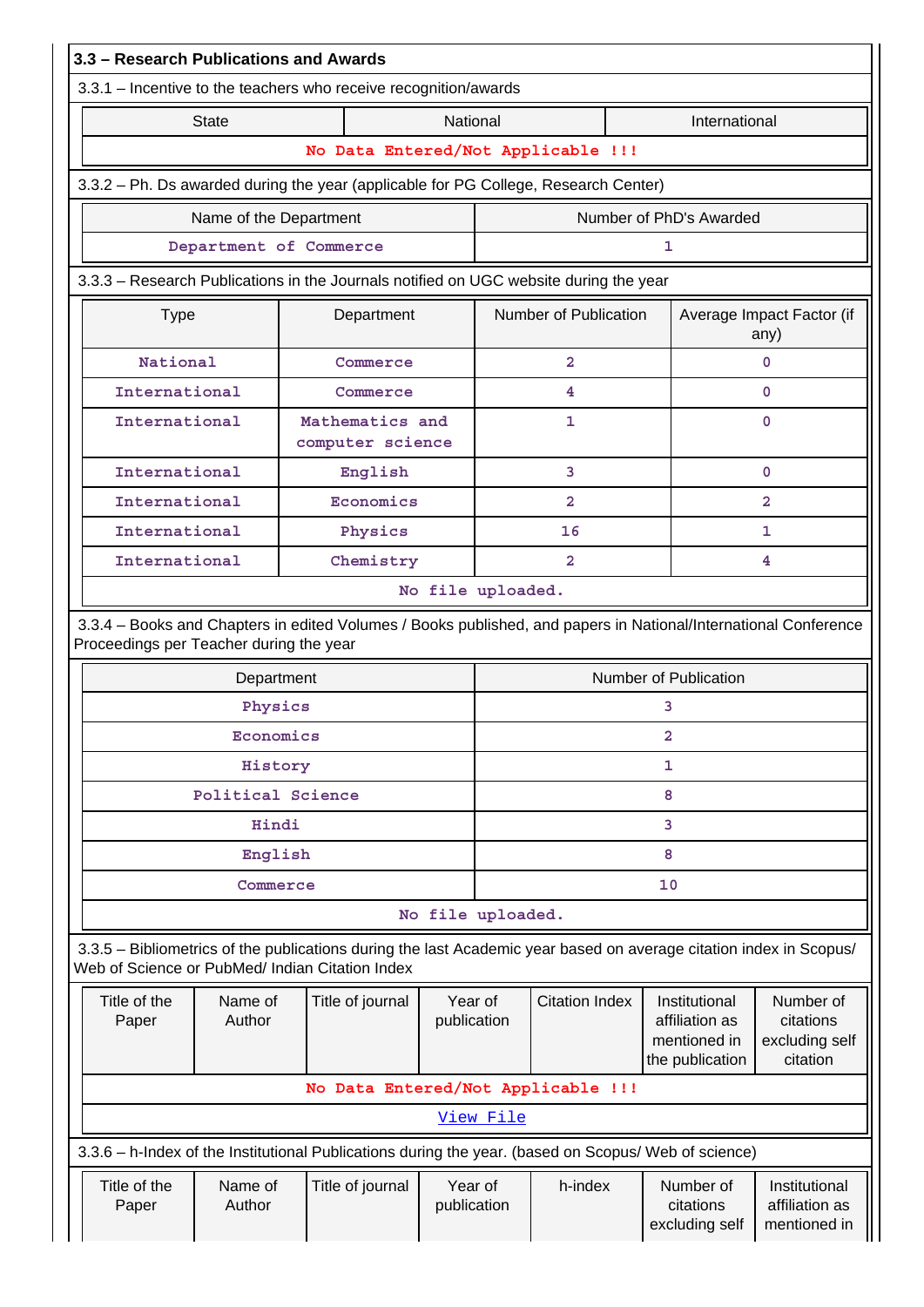|                                                                                                                                                                                                                    |                                                    |                                                                                      |              |                                                          | citation | the publication                                          |
|--------------------------------------------------------------------------------------------------------------------------------------------------------------------------------------------------------------------|----------------------------------------------------|--------------------------------------------------------------------------------------|--------------|----------------------------------------------------------|----------|----------------------------------------------------------|
|                                                                                                                                                                                                                    | No Data Entered/Not Applicable !!!                 |                                                                                      |              |                                                          |          |                                                          |
|                                                                                                                                                                                                                    |                                                    |                                                                                      | View File    |                                                          |          |                                                          |
| 3.3.7 - Faculty participation in Seminars/Conferences and Symposia during the year:                                                                                                                                |                                                    |                                                                                      |              |                                                          |          |                                                          |
| Number of Faculty                                                                                                                                                                                                  | International<br>National                          |                                                                                      | <b>State</b> |                                                          | Local    |                                                          |
| Attended/Semina<br>rs/Workshops                                                                                                                                                                                    | 68                                                 | 10                                                                                   |              | $\mathbf 0$                                              |          | $\mathbf 0$                                              |
| Presented<br>papers                                                                                                                                                                                                | 38                                                 | 22                                                                                   |              | $\mathbf 0$                                              |          | $\mathbf 0$                                              |
| Resource<br>persons                                                                                                                                                                                                | 15                                                 | 15                                                                                   |              | $\mathbf 0$                                              |          | $\mathbf 0$                                              |
|                                                                                                                                                                                                                    |                                                    | No file uploaded.                                                                    |              |                                                          |          |                                                          |
| 3.4 - Extension Activities                                                                                                                                                                                         |                                                    |                                                                                      |              |                                                          |          |                                                          |
| 3.4.1 - Number of extension and outreach programmes conducted in collaboration with industry, community and<br>Non- Government Organisations through NSS/NCC/Red cross/Youth Red Cross (YRC) etc., during the year |                                                    |                                                                                      |              |                                                          |          |                                                          |
| Title of the activities<br>Organising unit/agency/<br>collaborating agency                                                                                                                                         |                                                    |                                                                                      |              | Number of teachers<br>participated in such<br>activities |          | Number of students<br>participated in such<br>activities |
|                                                                                                                                                                                                                    | No Data Entered/Not Applicable !!!                 |                                                                                      |              |                                                          |          |                                                          |
|                                                                                                                                                                                                                    |                                                    |                                                                                      | View File    |                                                          |          |                                                          |
| 3.4.2 - Awards and recognition received for extension activities from Government and other recognized bodies<br>during the year                                                                                    |                                                    |                                                                                      |              |                                                          |          |                                                          |
| Name of the activity                                                                                                                                                                                               | Award/Recognition                                  |                                                                                      |              | <b>Awarding Bodies</b>                                   |          | Number of students<br><b>Benefited</b>                   |
| Digital Economy<br>Project Vittiya<br>Saksharata Abhiyan<br>(VISAKA)                                                                                                                                               | Best Volunteer                                     |                                                                                      | <b>MHRD</b>  |                                                          | 2        |                                                          |
|                                                                                                                                                                                                                    |                                                    | No file uploaded.                                                                    |              |                                                          |          |                                                          |
| 3.4.3 - Students participating in extension activities with Government Organisations, Non-Government<br>Organisations and programmes such as Swachh Bharat, Aids Awareness, Gender Issue, etc. during the year     |                                                    |                                                                                      |              |                                                          |          |                                                          |
| Name of the scheme                                                                                                                                                                                                 | Organising unit/Agen<br>cy/collaborating<br>agency | Name of the activity                                                                 |              | Number of teachers<br>participated in such<br>activites  |          | Number of students<br>participated in such<br>activites  |
| Swachh Bharat                                                                                                                                                                                                      | Rally for<br>Rivers                                | Campaign to<br>create<br>awareness about<br>protecting<br>rivers and<br>rejuvenating |              | 7                                                        |          | 200                                                      |
| Swachh Bharat                                                                                                                                                                                                      | Goonj                                              | Cleanliness and<br>Plantation<br>drive                                               |              | 7                                                        |          | 100                                                      |
| Aids for the<br>poor                                                                                                                                                                                               | Amar Jyoti                                         | Donation Drive                                                                       |              | 7                                                        |          | 500                                                      |
| Gender<br>Sensitization                                                                                                                                                                                            | WDC, SLC                                           | Seminar on<br>Understanding                                                          |              | 10                                                       |          | 100                                                      |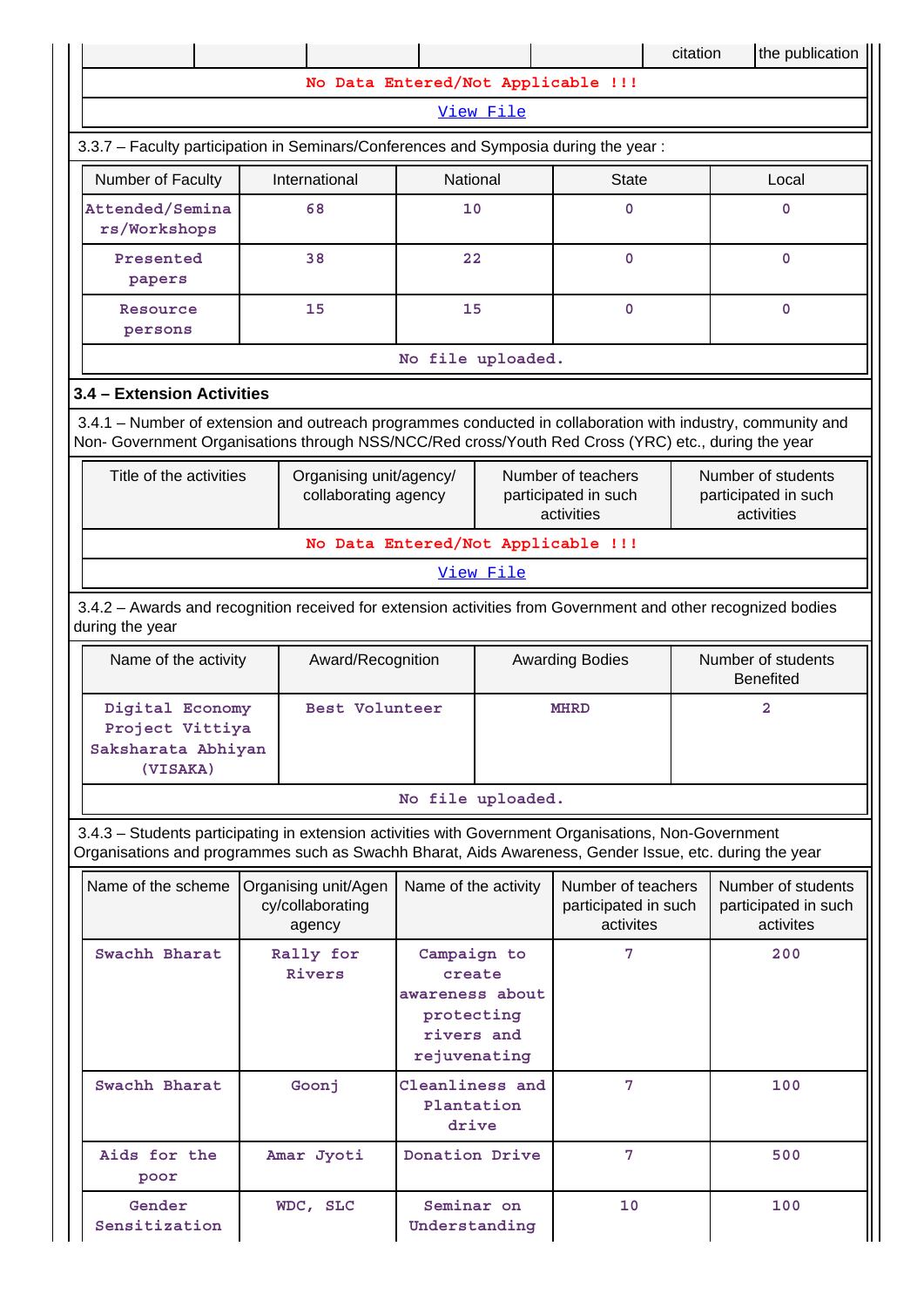|                                                                                                             |                | Issues in<br>Gender<br>Disparity                                    |                                                                                                                    |                             |                |  |
|-------------------------------------------------------------------------------------------------------------|----------------|---------------------------------------------------------------------|--------------------------------------------------------------------------------------------------------------------|-----------------------------|----------------|--|
| Defence                                                                                                     | Delhi Police   | Self Defence<br>camp                                                |                                                                                                                    | 7                           | 70             |  |
| Security                                                                                                    | Delhi Police   | Cyber Security<br><b>Awareness</b><br>programme                     |                                                                                                                    | 7                           | 80             |  |
| Swachh Bharart                                                                                              | NSS, SLC       | Campaign for<br>environment<br>friendly carry<br>bags               |                                                                                                                    | 7                           | 100            |  |
| Swachh Bharart                                                                                              | Eco Club, SLC  |                                                                     | 5<br>Door to door<br>campaign to<br>spread<br>awareness about<br>Safe Drinking<br>Water<br>Sanitation              |                             | 50             |  |
| Swachh Bharart                                                                                              | Eco Club, SLC  | Environment<br>drive for the                                        | 5<br>awareness and<br>Plantation<br>school children                                                                |                             | 100            |  |
| Swachh Bharart                                                                                              | Eco Club, SLC  | Cleanliness<br>drive to<br>neighbouring<br>areas of the<br>college. | 5                                                                                                                  |                             | 100            |  |
|                                                                                                             |                | No file uploaded.                                                   |                                                                                                                    |                             |                |  |
| 3.5 - Collaborations                                                                                        |                |                                                                     |                                                                                                                    |                             |                |  |
| 3.5.1 - Number of Collaborative activities for research, faculty exchange, student exchange during the year |                |                                                                     |                                                                                                                    |                             |                |  |
| Nature of activity                                                                                          | Participant    |                                                                     |                                                                                                                    | Source of financial support | Duration       |  |
| International<br>project and<br>exchange programme<br>(Teacher exchange)                                    | $\overline{2}$ |                                                                     |                                                                                                                    | CIMO Finland                | 30             |  |
| International<br>project and<br>exchange programme<br>(student exchange)                                    | 4              |                                                                     |                                                                                                                    | CIMO Finland                | 30             |  |
| Winter school<br>200                                                                                        |                |                                                                     | ICSSR (Indian<br>Council of Social<br>Science Research),<br>N.S.D.C (National<br>Skill Development<br>Corporation) |                             | $7\phantom{.}$ |  |
|                                                                                                             |                | No file uploaded.                                                   |                                                                                                                    |                             |                |  |

 3.5.2 – Linkages with institutions/industries for internship, on-the- job training, project work, sharing of research facilities etc. during the year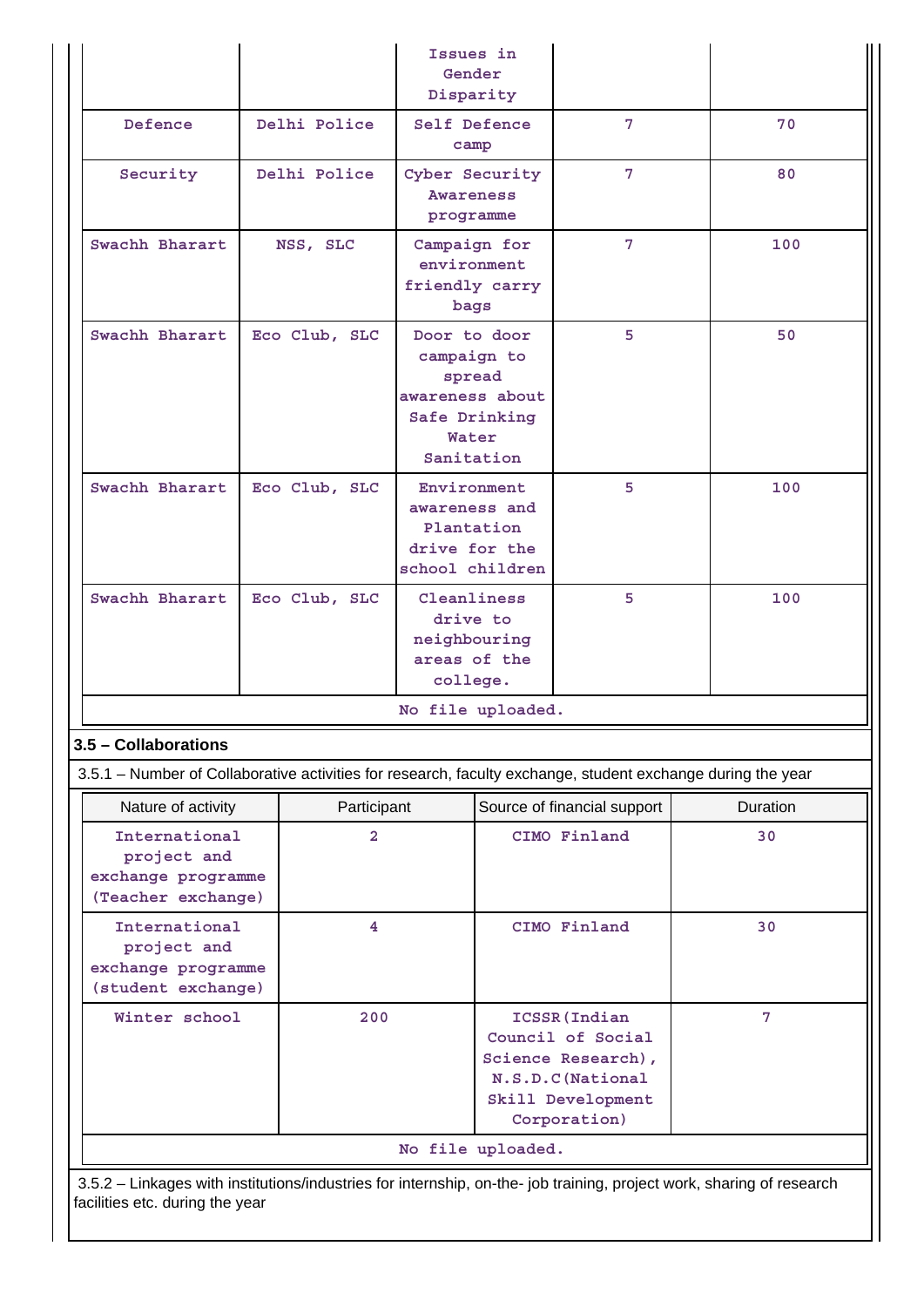| Nature of linkage           | Title of the<br>linkage                                                                                                                                                                                                                                                                             |  | Name of the<br>partnering<br>institution/<br>industry<br>/research lab<br>with contact<br>details                      | <b>Duration From</b>                                                  | <b>Duration To</b>                                                                                                                                                                                                                                              |                                                           | Participant |
|-----------------------------|-----------------------------------------------------------------------------------------------------------------------------------------------------------------------------------------------------------------------------------------------------------------------------------------------------|--|------------------------------------------------------------------------------------------------------------------------|-----------------------------------------------------------------------|-----------------------------------------------------------------------------------------------------------------------------------------------------------------------------------------------------------------------------------------------------------------|-----------------------------------------------------------|-------------|
| COLLABORATIO<br>N           | <b>INTERNSHIP</b>                                                                                                                                                                                                                                                                                   |  | Sharekhan                                                                                                              | 18/02/2018                                                            | 18/04/2018                                                                                                                                                                                                                                                      |                                                           | 14          |
| COLLABORATIO<br>N           | <b>INTERNSHIP</b>                                                                                                                                                                                                                                                                                   |  | Internshala                                                                                                            | 15/12/2017                                                            | 15/01/2018                                                                                                                                                                                                                                                      |                                                           | 20          |
| COLLABORATIO<br>N           | Certificate<br>Course In<br>How to<br>Master Stock<br>Market                                                                                                                                                                                                                                        |  | Bombay Stock<br>exchange<br>Institute                                                                                  | 01/08/2017                                                            | 30/07/2018                                                                                                                                                                                                                                                      |                                                           | 50          |
|                             |                                                                                                                                                                                                                                                                                                     |  | 3.5.3 - MoUs signed with institutions of national, international importance, other universities, industries, corporate | No file uploaded.                                                     |                                                                                                                                                                                                                                                                 |                                                           |             |
| houses etc. during the year |                                                                                                                                                                                                                                                                                                     |  |                                                                                                                        |                                                                       |                                                                                                                                                                                                                                                                 |                                                           |             |
| Organisation                |                                                                                                                                                                                                                                                                                                     |  | Date of MoU signed                                                                                                     | Purpose/Activities                                                    |                                                                                                                                                                                                                                                                 | Number of<br>students/teachers<br>participated under MoUs |             |
| <b>BSE</b>                  |                                                                                                                                                                                                                                                                                                     |  | 17/11/2017                                                                                                             | sector.                                                               | Familiarize and<br>give training to<br>students on trading<br>and stock exchange<br>and to enhance the<br>Investment Skills,<br>Trade Skills, and<br>Financial<br>Expertise. All<br>these will help<br>them get better job<br>opportunities in<br>the Financial |                                                           | 70          |
| Amar jyoti                  |                                                                                                                                                                                                                                                                                                     |  | 14/02/2017                                                                                                             | Socially relevant<br>interaction around<br>kids with special<br>needs |                                                                                                                                                                                                                                                                 | 80                                                        |             |
| group                       | 09/06/2017<br>Using intelligent<br>methods to Bridge<br>the Gap between the<br>Academia and<br>Industry needs.<br>Generating<br>placement reports<br>which are specific<br>to Department,<br>Course, Batches as<br>well as Students.<br>Managing the Entire<br>Student Database of<br>one institute |  | Josh Technology                                                                                                        |                                                                       |                                                                                                                                                                                                                                                                 | 1000                                                      |             |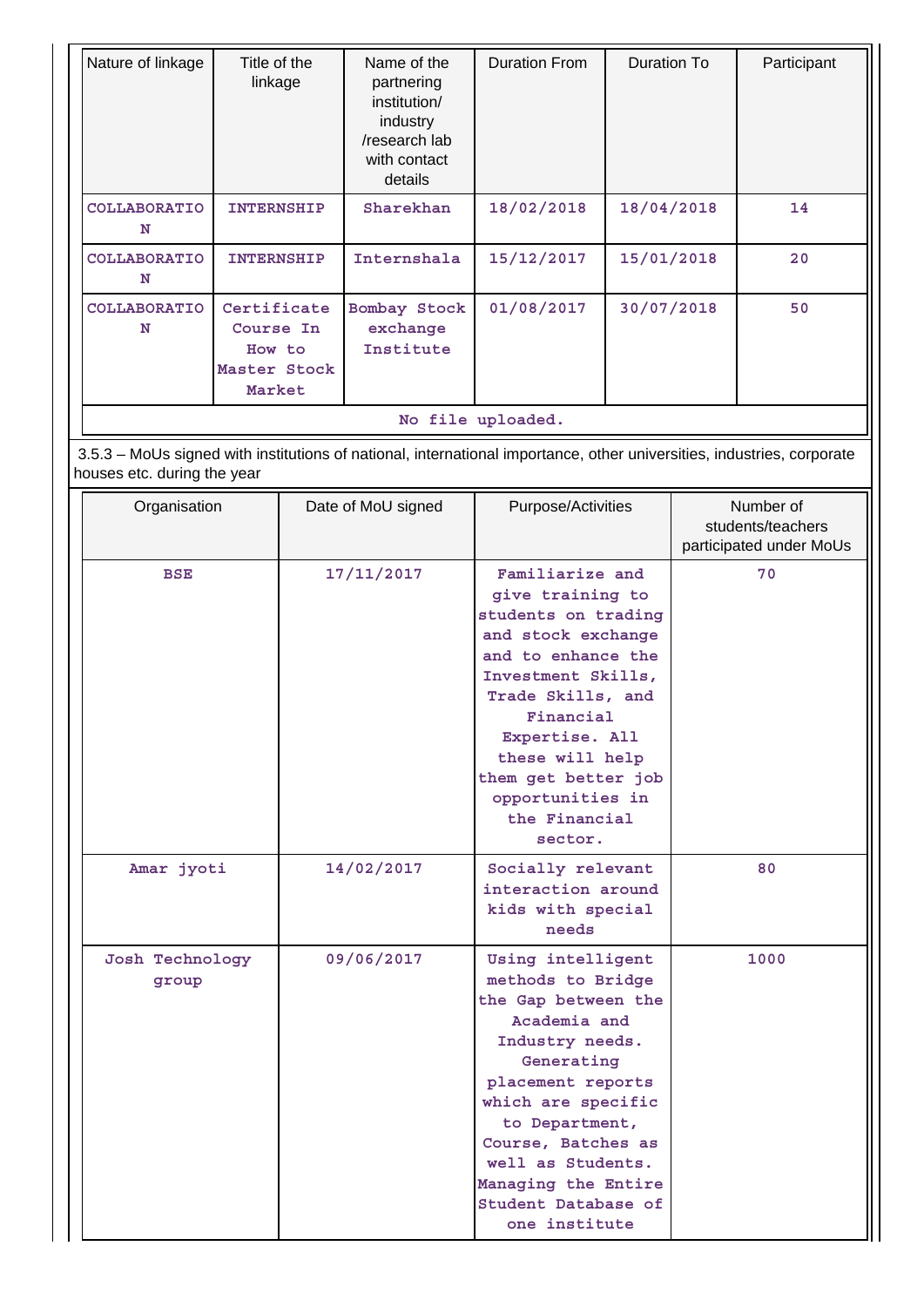|                                                                                                | No file uploaded. |                                                                                                         |                   |           |             |                                                |          |  |  |
|------------------------------------------------------------------------------------------------|-------------------|---------------------------------------------------------------------------------------------------------|-------------------|-----------|-------------|------------------------------------------------|----------|--|--|
| <b>CRITERION IV - INFRASTRUCTURE AND LEARNING RESOURCES</b>                                    |                   |                                                                                                         |                   |           |             |                                                |          |  |  |
| 4.1 - Physical Facilities                                                                      |                   |                                                                                                         |                   |           |             |                                                |          |  |  |
| 4.1.1 - Budget allocation, excluding salary for infrastructure augmentation during the year    |                   |                                                                                                         |                   |           |             |                                                |          |  |  |
|                                                                                                |                   | Budget allocated for infrastructure augmentation                                                        |                   |           |             | Budget utilized for infrastructure development |          |  |  |
|                                                                                                | 6333340           |                                                                                                         |                   |           |             | 3262956                                        |          |  |  |
| 4.1.2 - Details of augmentation in infrastructure facilities during the year                   |                   |                                                                                                         |                   |           |             |                                                |          |  |  |
|                                                                                                | <b>Facilities</b> |                                                                                                         |                   |           |             | <b>Existing or Newly Added</b>                 |          |  |  |
|                                                                                                |                   | Others                                                                                                  |                   |           |             | Newly Added                                    |          |  |  |
|                                                                                                |                   | Value of the equipment purchased<br>during the year (rs. in lakhs)                                      |                   |           |             | Newly Added                                    |          |  |  |
| Number of important equipments<br>purchased (Greater than 1-0 lakh)<br>during the current year |                   |                                                                                                         |                   |           |             | Newly Added                                    |          |  |  |
|                                                                                                |                   | Video Centre                                                                                            |                   |           | Existing    |                                                |          |  |  |
|                                                                                                |                   | Seminar halls with ICT facilities                                                                       |                   |           | Newly Added |                                                |          |  |  |
| Classrooms with LCD facilities                                                                 |                   |                                                                                                         |                   |           |             | Existing                                       |          |  |  |
| Seminar Halls                                                                                  |                   |                                                                                                         |                   |           | Newly Added |                                                |          |  |  |
| Laboratories                                                                                   |                   |                                                                                                         |                   |           |             | Existing                                       |          |  |  |
|                                                                                                | Class rooms       |                                                                                                         |                   |           |             | Existing                                       |          |  |  |
|                                                                                                |                   | Campus Area                                                                                             |                   | Existing  |             |                                                |          |  |  |
|                                                                                                |                   |                                                                                                         |                   | View File |             |                                                |          |  |  |
| 4.2 - Library as a Learning Resource                                                           |                   |                                                                                                         |                   |           |             |                                                |          |  |  |
|                                                                                                |                   | 4.2.1 - Library is automated {Integrated Library Management System (ILMS)}                              |                   |           |             |                                                |          |  |  |
| Name of the ILMS<br>software                                                                   |                   | Nature of automation (fully<br>or patially)                                                             |                   |           | Version     | Year of automation                             |          |  |  |
| LSEase (Libsys)                                                                                |                   | Fully                                                                                                   |                   |           | 6.2         |                                                | 2013     |  |  |
| 4.2.2 - Library Services                                                                       |                   |                                                                                                         |                   |           |             |                                                |          |  |  |
| Library<br>Service Type                                                                        |                   | Existing                                                                                                |                   |           | Newly Added |                                                | Total    |  |  |
| Text Books                                                                                     | 78801             | 7500000                                                                                                 | 114               |           | 32976       | 78915                                          | 7532976  |  |  |
| Reference<br><b>Books</b>                                                                      | 574               | 429813                                                                                                  | 33                |           | 17622       | 607                                            | 447435   |  |  |
| e-Books                                                                                        | 30000000          | 5900                                                                                                    | $\mathbf 0$       |           | $\mathbf 0$ | 30000000                                       | 5900     |  |  |
| Journals                                                                                       | 40                | $\mathbf 0$                                                                                             | 1                 |           | 25000       | 41                                             | 25000    |  |  |
| e-Journals                                                                                     | 35000             | 40000000                                                                                                | $\mathbf 0$       |           | 0           | 35000                                          | 40000000 |  |  |
| Digital<br>Database                                                                            | 108               | 40000000                                                                                                | $\mathbf 0$       |           | $\mathbf 0$ | 108                                            | 40000000 |  |  |
|                                                                                                |                   |                                                                                                         | No file uploaded. |           |             |                                                |          |  |  |
|                                                                                                |                   | 4.2.3 - E-content developed by teachers such as: e-PG- Pathshala, CEC (under e-PG- Pathshala CEC (Under |                   |           |             |                                                |          |  |  |

Graduate) SWAYAM other MOOCs platform NPTEL/NMEICT/any other Government initiatives & institutional (Learning Management System (LMS) etc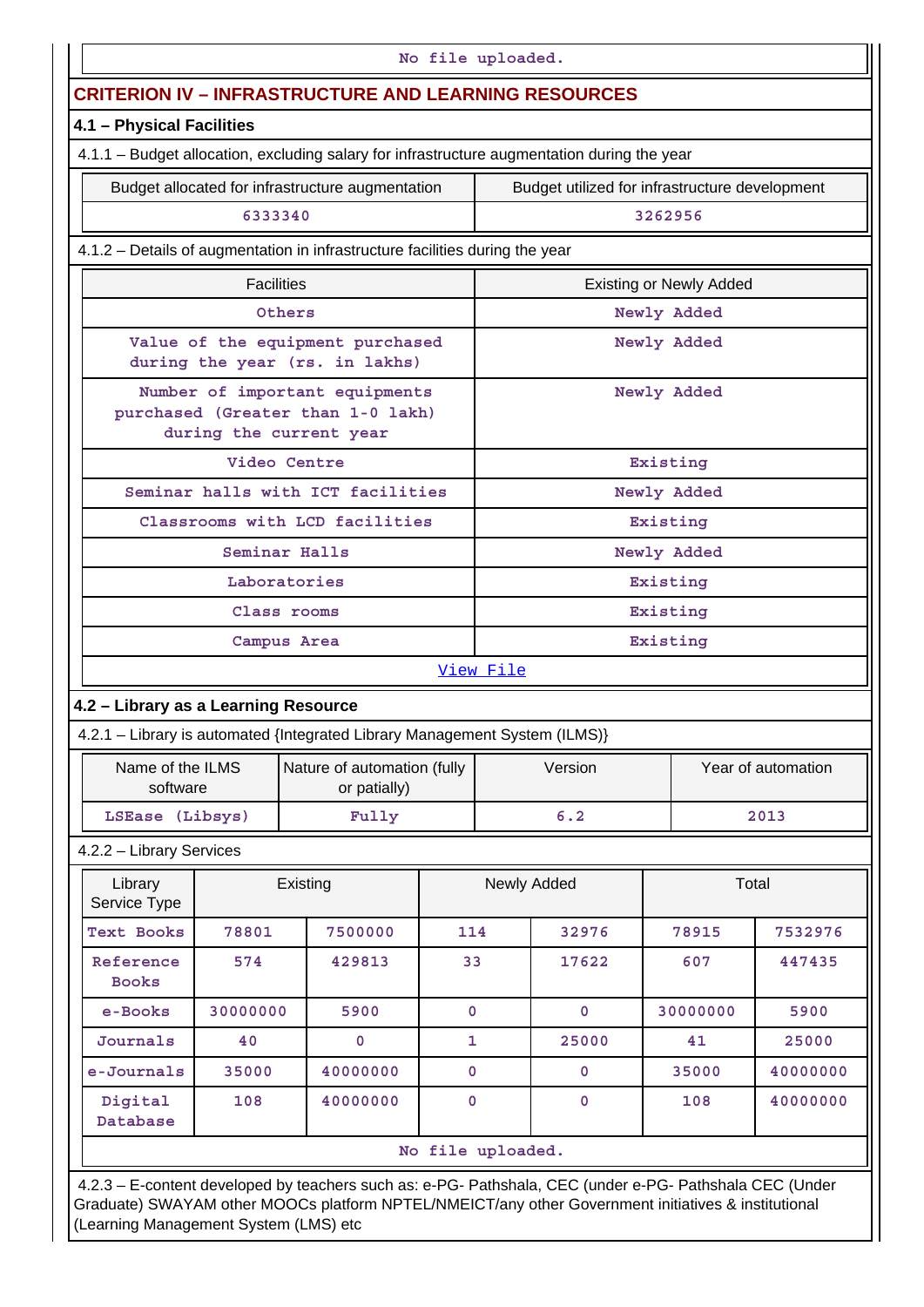| Name of the Teacher                                                                                                                                |                                                                                                                                                                                                                                                                                                                                                                                                                                                                                                                                                                                                                                                                                                                                                                                                                                                                                                                                                                                                                                                                                                                                                                                                                                                                                                                                                                                      |                 | Name of the Module                                               |                            | Platform on which module<br>is developed  |                |                 | Date of launching e-<br>content                                |                         |
|----------------------------------------------------------------------------------------------------------------------------------------------------|--------------------------------------------------------------------------------------------------------------------------------------------------------------------------------------------------------------------------------------------------------------------------------------------------------------------------------------------------------------------------------------------------------------------------------------------------------------------------------------------------------------------------------------------------------------------------------------------------------------------------------------------------------------------------------------------------------------------------------------------------------------------------------------------------------------------------------------------------------------------------------------------------------------------------------------------------------------------------------------------------------------------------------------------------------------------------------------------------------------------------------------------------------------------------------------------------------------------------------------------------------------------------------------------------------------------------------------------------------------------------------------|-----------------|------------------------------------------------------------------|----------------------------|-------------------------------------------|----------------|-----------------|----------------------------------------------------------------|-------------------------|
|                                                                                                                                                    | Dr. Monika Goyal                                                                                                                                                                                                                                                                                                                                                                                                                                                                                                                                                                                                                                                                                                                                                                                                                                                                                                                                                                                                                                                                                                                                                                                                                                                                                                                                                                     |                 | Time dependent<br>Schrodinger<br>equation                        |                            | Institute of<br>Lifelong Learning         |                |                 | 20/01/2017                                                     |                         |
|                                                                                                                                                    |                                                                                                                                                                                                                                                                                                                                                                                                                                                                                                                                                                                                                                                                                                                                                                                                                                                                                                                                                                                                                                                                                                                                                                                                                                                                                                                                                                                      |                 |                                                                  |                            | No file uploaded.                         |                |                 |                                                                |                         |
| 4.3 - IT Infrastructure                                                                                                                            |                                                                                                                                                                                                                                                                                                                                                                                                                                                                                                                                                                                                                                                                                                                                                                                                                                                                                                                                                                                                                                                                                                                                                                                                                                                                                                                                                                                      |                 |                                                                  |                            |                                           |                |                 |                                                                |                         |
| 4.3.1 - Technology Upgradation (overall)                                                                                                           |                                                                                                                                                                                                                                                                                                                                                                                                                                                                                                                                                                                                                                                                                                                                                                                                                                                                                                                                                                                                                                                                                                                                                                                                                                                                                                                                                                                      |                 |                                                                  |                            |                                           |                |                 |                                                                |                         |
| <b>Type</b>                                                                                                                                        | <b>Total Co</b><br>mputers                                                                                                                                                                                                                                                                                                                                                                                                                                                                                                                                                                                                                                                                                                                                                                                                                                                                                                                                                                                                                                                                                                                                                                                                                                                                                                                                                           | Computer<br>Lab | Internet                                                         | <b>Browsing</b><br>centers | Computer<br>Centers                       | Office         | Departme<br>nts | Available<br><b>Bandwidt</b><br>h (MBPS/<br>GBPS)              | <b>Others</b>           |
| Existin<br>g                                                                                                                                       | 151                                                                                                                                                                                                                                                                                                                                                                                                                                                                                                                                                                                                                                                                                                                                                                                                                                                                                                                                                                                                                                                                                                                                                                                                                                                                                                                                                                                  | 4               | 151                                                              | $\overline{\mathbf{4}}$    | $\overline{\mathbf{4}}$                   | $\overline{2}$ | 9               | 100                                                            | $\overline{\mathbf{2}}$ |
| Added                                                                                                                                              | 5                                                                                                                                                                                                                                                                                                                                                                                                                                                                                                                                                                                                                                                                                                                                                                                                                                                                                                                                                                                                                                                                                                                                                                                                                                                                                                                                                                                    | $\mathbf 0$     | 5                                                                | $\mathbf{0}$               | $\mathbf 0$                               | $\mathbf 0$    | $\mathbf 0$     | $\mathbf 0$                                                    | $\mathbf 0$             |
| Total                                                                                                                                              | 156                                                                                                                                                                                                                                                                                                                                                                                                                                                                                                                                                                                                                                                                                                                                                                                                                                                                                                                                                                                                                                                                                                                                                                                                                                                                                                                                                                                  | 4               | 156                                                              | 4                          | 4                                         | $\overline{a}$ | 9               | 100                                                            | 2                       |
| 4.3.2 - Bandwidth available of internet connection in the Institution (Leased line)                                                                |                                                                                                                                                                                                                                                                                                                                                                                                                                                                                                                                                                                                                                                                                                                                                                                                                                                                                                                                                                                                                                                                                                                                                                                                                                                                                                                                                                                      |                 |                                                                  |                            |                                           |                |                 |                                                                |                         |
|                                                                                                                                                    |                                                                                                                                                                                                                                                                                                                                                                                                                                                                                                                                                                                                                                                                                                                                                                                                                                                                                                                                                                                                                                                                                                                                                                                                                                                                                                                                                                                      |                 |                                                                  | 50 MBPS/ GBPS              |                                           |                |                 |                                                                |                         |
| 4.3.3 - Facility for e-content                                                                                                                     |                                                                                                                                                                                                                                                                                                                                                                                                                                                                                                                                                                                                                                                                                                                                                                                                                                                                                                                                                                                                                                                                                                                                                                                                                                                                                                                                                                                      |                 |                                                                  |                            |                                           |                |                 |                                                                |                         |
|                                                                                                                                                    | Provide the link of the videos and media centre and<br>Name of the e-content development facility<br>recording facility                                                                                                                                                                                                                                                                                                                                                                                                                                                                                                                                                                                                                                                                                                                                                                                                                                                                                                                                                                                                                                                                                                                                                                                                                                                              |                 |                                                                  |                            |                                           |                |                 |                                                                |                         |
|                                                                                                                                                    |                                                                                                                                                                                                                                                                                                                                                                                                                                                                                                                                                                                                                                                                                                                                                                                                                                                                                                                                                                                                                                                                                                                                                                                                                                                                                                                                                                                      | Matic Pro       | Video recording software: Screencast-O-                          |                            |                                           |                |                 | http://slc.du.ac.in/video-lectures.php                         |                         |
| 4.4 - Maintenance of Campus Infrastructure                                                                                                         |                                                                                                                                                                                                                                                                                                                                                                                                                                                                                                                                                                                                                                                                                                                                                                                                                                                                                                                                                                                                                                                                                                                                                                                                                                                                                                                                                                                      |                 |                                                                  |                            |                                           |                |                 |                                                                |                         |
| 4.4.1 – Expenditure incurred on maintenance of physical facilities and academic support facilities, excluding salary<br>component, during the year |                                                                                                                                                                                                                                                                                                                                                                                                                                                                                                                                                                                                                                                                                                                                                                                                                                                                                                                                                                                                                                                                                                                                                                                                                                                                                                                                                                                      |                 |                                                                  |                            |                                           |                |                 |                                                                |                         |
|                                                                                                                                                    | Assigned Budget on<br>academic facilities                                                                                                                                                                                                                                                                                                                                                                                                                                                                                                                                                                                                                                                                                                                                                                                                                                                                                                                                                                                                                                                                                                                                                                                                                                                                                                                                            |                 | Expenditure incurred on<br>maintenance of academic<br>facilities |                            | Assigned budget on<br>physical facilities |                |                 | Expenditure incurredon<br>maintenance of physical<br>facilites |                         |
|                                                                                                                                                    | 8829437                                                                                                                                                                                                                                                                                                                                                                                                                                                                                                                                                                                                                                                                                                                                                                                                                                                                                                                                                                                                                                                                                                                                                                                                                                                                                                                                                                              |                 | 4852495                                                          |                            |                                           | 16300547       |                 | 7142886                                                        |                         |
| 4.4.2 - Procedures and policies for maintaining and utilizing physical, academic and support facilities - laboratory,                              |                                                                                                                                                                                                                                                                                                                                                                                                                                                                                                                                                                                                                                                                                                                                                                                                                                                                                                                                                                                                                                                                                                                                                                                                                                                                                                                                                                                      |                 |                                                                  |                            |                                           |                |                 |                                                                |                         |
|                                                                                                                                                    | library, sports complex, computers, classrooms etc. (maximum 500 words) (information to be available in<br>institutional Website, provide link)<br>The college has huge infrastructure with all academic, physical and support<br>facilities. The college has 60 classrooms, 07 laboratories, Library with<br>Reading room, 07 rooms in the Administrative block, 1413 computers (laptops and<br>desktops), huge sports ground for games like Cricket, Volleyball, Football,<br>Hockey, Netball, Baseball and various common facilities. The primary focus of<br>the infrastructure policy of the college is to arrange and manage basic<br>infrastructure necessities for the stakeholders for the smooth conduct of<br>classes, cultural activities and academic extension activities. The steps<br>regularly taken are . The college regularly upgrades outmoded items, existing<br>technology and software through annual maintenance contracts with the<br>particular vendors and companies. . With OBC expansion, the college constructed<br>a whole new Porta block to accommodate the increased enrolment of students. .<br>Sports facilities are regularly maintained and upgraded under the headship of<br>Sports In-charge. . Library facilities are regularly maintained and upgraded<br>under the headship of Library In-charge. Every year the college allocates funds |                 |                                                                  |                            |                                           |                |                 |                                                                |                         |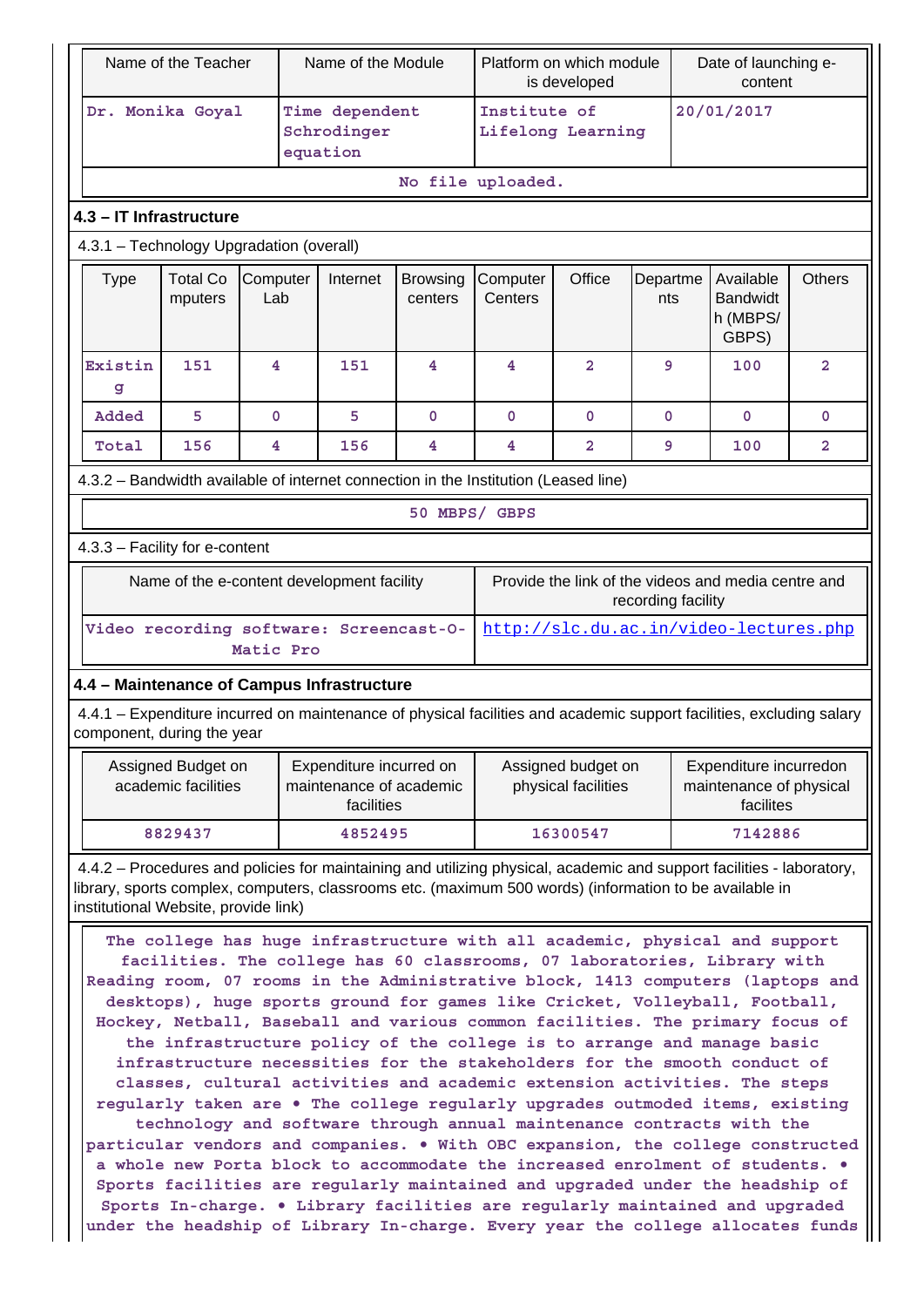**to different departments for adding new titles in the subject related books. • Fencing of the college boundary wall, CCTV surveillance, relocation of College bank, renovation of college cafeteria, installation of additional water coolers have improved the overall facilities of the college. • The college administration has ensured that good hygiene and cleanliness is maintained in the college. For the same, the college has engaged the services of Sulabh agency and continuous monitoring ensures proper hygiene is maintained. • The College put great emphasis on the security of the college amenities, studentteacher security in the campus. For the same, the college has engaged the services of Miraz agency to ensure proper security in the campus. The optimum and proper utilization of all academic, sports and administrative infrastructure is ensured by the active role of IQAC which has semester wise meetings with TICs, Timetable convenors, Workload committee and Administrative incharge.**

### <http://slc.du.ac.in/infrastructure.php>

### **CRITERION V – STUDENT SUPPORT AND PROGRESSION**

### **5.1 – Student Support**

5.1.1 – Scholarships and Financial Support

|                                    | Name/Title of the scheme | Number of students | Amount in Rupees |  |  |  |
|------------------------------------|--------------------------|--------------------|------------------|--|--|--|
| No Data Entered/Not Applicable !!! |                          |                    |                  |  |  |  |
|                                    |                          | View File          |                  |  |  |  |

 5.1.2 – Number of capability enhancement and development schemes such as Soft skill development, Remedial coaching, Language lab, Bridge courses, Yoga, Meditation, Personal Counselling and Mentoring etc.,

| Name of the capability<br>enhancement scheme | Date of implemetation | Number of students<br>enrolled | Agencies involved |
|----------------------------------------------|-----------------------|--------------------------------|-------------------|
|                                              |                       |                                |                   |

[View File](https://assessmentonline.naac.gov.in/public/Postacc/Development_Schemes/216_Development_Schemes_1583144328.xlsx)

 5.1.3 – Students benefited by guidance for competitive examinations and career counselling offered by the institution during the year

| Year | Name of the<br>scheme                                                                             | Number of<br>benefited<br>students for<br>competitive<br>examination | Number of<br>benefited<br>students by<br>career<br>counseling<br>activities | Number of<br>students who<br>have passedin<br>the comp. exam | Number of<br>studentsp placed |
|------|---------------------------------------------------------------------------------------------------|----------------------------------------------------------------------|-----------------------------------------------------------------------------|--------------------------------------------------------------|-------------------------------|
| 2018 | seminar on<br>"How to<br>Prepare for<br>IAS"                                                      | 200                                                                  | 200                                                                         | 5                                                            | 5                             |
| 2017 | The Journey<br>of an<br>Entrepreneur                                                              | 150                                                                  | $\mathbf 0$                                                                 | $\mathbf{0}$                                                 | $\mathbf 0$                   |
| 2017 | Panel<br>discussion<br>on whether a<br>student<br>after<br>graduation<br>should go<br>for jobs or | 200                                                                  | $\Omega$                                                                    | $\mathbf{0}$                                                 | $\mathbf 0$                   |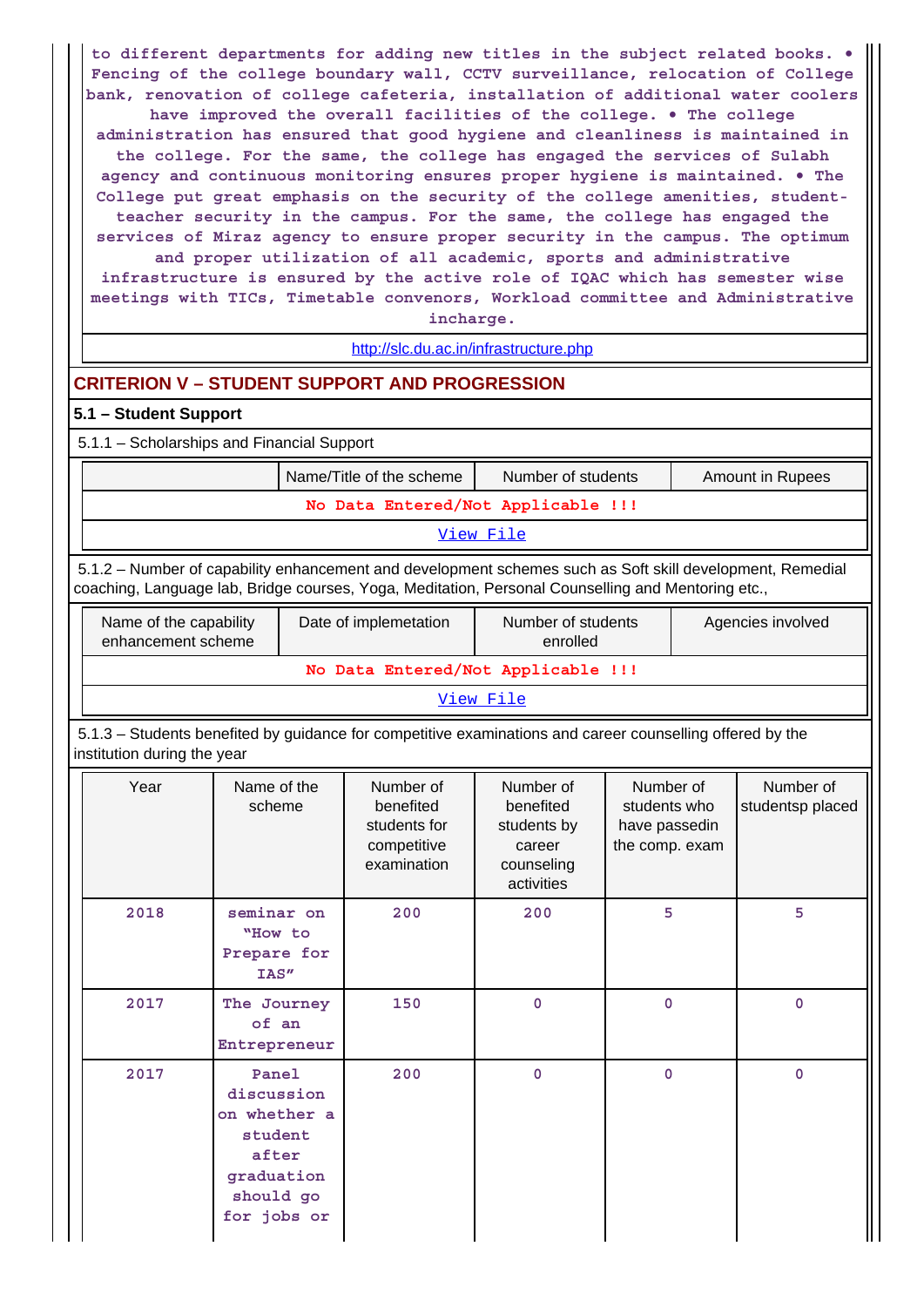|                                                                                                                                                                                        | for higher<br>studies                                                                                                                                          |                                |                                                                                                                                      |                                                |                                     |  |  |  |  |
|----------------------------------------------------------------------------------------------------------------------------------------------------------------------------------------|----------------------------------------------------------------------------------------------------------------------------------------------------------------|--------------------------------|--------------------------------------------------------------------------------------------------------------------------------------|------------------------------------------------|-------------------------------------|--|--|--|--|
| 2017                                                                                                                                                                                   | Coaching for<br><b>UPSC</b><br>competitive<br>exams                                                                                                            | 200                            | 0                                                                                                                                    | 5                                              | 0                                   |  |  |  |  |
| 2018                                                                                                                                                                                   | Career<br>counselling                                                                                                                                          | 0                              | 500                                                                                                                                  | $\mathbf{0}$                                   | $\mathbf 0$                         |  |  |  |  |
|                                                                                                                                                                                        |                                                                                                                                                                |                                | No file uploaded.                                                                                                                    |                                                |                                     |  |  |  |  |
|                                                                                                                                                                                        | 5.1.4 – Institutional mechanism for transparency, timely redressal of student grievances, Prevention of sexual<br>harassment and ragging cases during the year |                                |                                                                                                                                      |                                                |                                     |  |  |  |  |
|                                                                                                                                                                                        | Total grievances received                                                                                                                                      | Number of grievances redressed |                                                                                                                                      | Avg. number of days for grievance<br>redressal |                                     |  |  |  |  |
|                                                                                                                                                                                        | 5                                                                                                                                                              | 5                              |                                                                                                                                      | 30                                             |                                     |  |  |  |  |
| 5.2 - Student Progression                                                                                                                                                              |                                                                                                                                                                |                                |                                                                                                                                      |                                                |                                     |  |  |  |  |
| 5.2.1 - Details of campus placement during the year                                                                                                                                    |                                                                                                                                                                |                                |                                                                                                                                      |                                                |                                     |  |  |  |  |
|                                                                                                                                                                                        | On campus                                                                                                                                                      |                                |                                                                                                                                      | Off campus                                     |                                     |  |  |  |  |
| Nameof<br>organizations<br>visited                                                                                                                                                     | Number of<br>students<br>participated                                                                                                                          | Number of<br>stduents placed   | Nameof<br>organizations<br>visited                                                                                                   | Number of<br>students<br>participated          | Number of<br>stduents placed        |  |  |  |  |
| American<br>Express,<br>Royal Bank<br>of Scotland,<br><b>ICICI</b><br>Prudential<br>Insurance,<br>Others                                                                               | 507                                                                                                                                                            | 200                            | TCS,<br>INFOSYS,<br>Global<br>Screening<br>Service Pvt.<br>Ltd.,<br>Verifacts<br>, Integrated<br>Information<br>Service Pvt.<br>Ltd. | 80                                             | 56                                  |  |  |  |  |
|                                                                                                                                                                                        |                                                                                                                                                                |                                | No file uploaded.                                                                                                                    |                                                |                                     |  |  |  |  |
| 5.2.2 - Student progression to higher education in percentage during the year                                                                                                          |                                                                                                                                                                |                                |                                                                                                                                      |                                                |                                     |  |  |  |  |
| Year                                                                                                                                                                                   | Number of<br>students<br>enrolling into<br>higher education                                                                                                    | Programme<br>graduated from    | Depratment<br>graduated from                                                                                                         | Name of<br>institution joined                  | Name of<br>programme<br>admitted to |  |  |  |  |
|                                                                                                                                                                                        |                                                                                                                                                                |                                | No Data Entered/Not Applicable !!!                                                                                                   |                                                |                                     |  |  |  |  |
|                                                                                                                                                                                        |                                                                                                                                                                |                                | View File                                                                                                                            |                                                |                                     |  |  |  |  |
| 5.2.3 - Students qualifying in state/ national/ international level examinations during the year<br>(eg:NET/SET/SLET/GATE/GMAT/CAT/GRE/TOFEL/Civil Services/State Government Services) |                                                                                                                                                                |                                |                                                                                                                                      |                                                |                                     |  |  |  |  |
|                                                                                                                                                                                        | Items<br>Number of students selected/ qualifying                                                                                                               |                                |                                                                                                                                      |                                                |                                     |  |  |  |  |
|                                                                                                                                                                                        |                                                                                                                                                                |                                | No Data Entered/Not Applicable !!!                                                                                                   |                                                |                                     |  |  |  |  |
|                                                                                                                                                                                        |                                                                                                                                                                |                                | No file uploaded.                                                                                                                    |                                                |                                     |  |  |  |  |
| 5.2.4 – Sports and cultural activities / competitions organised at the institution level during the year                                                                               |                                                                                                                                                                |                                |                                                                                                                                      |                                                |                                     |  |  |  |  |
|                                                                                                                                                                                        | Activity                                                                                                                                                       | Level                          |                                                                                                                                      | Number of Participants                         |                                     |  |  |  |  |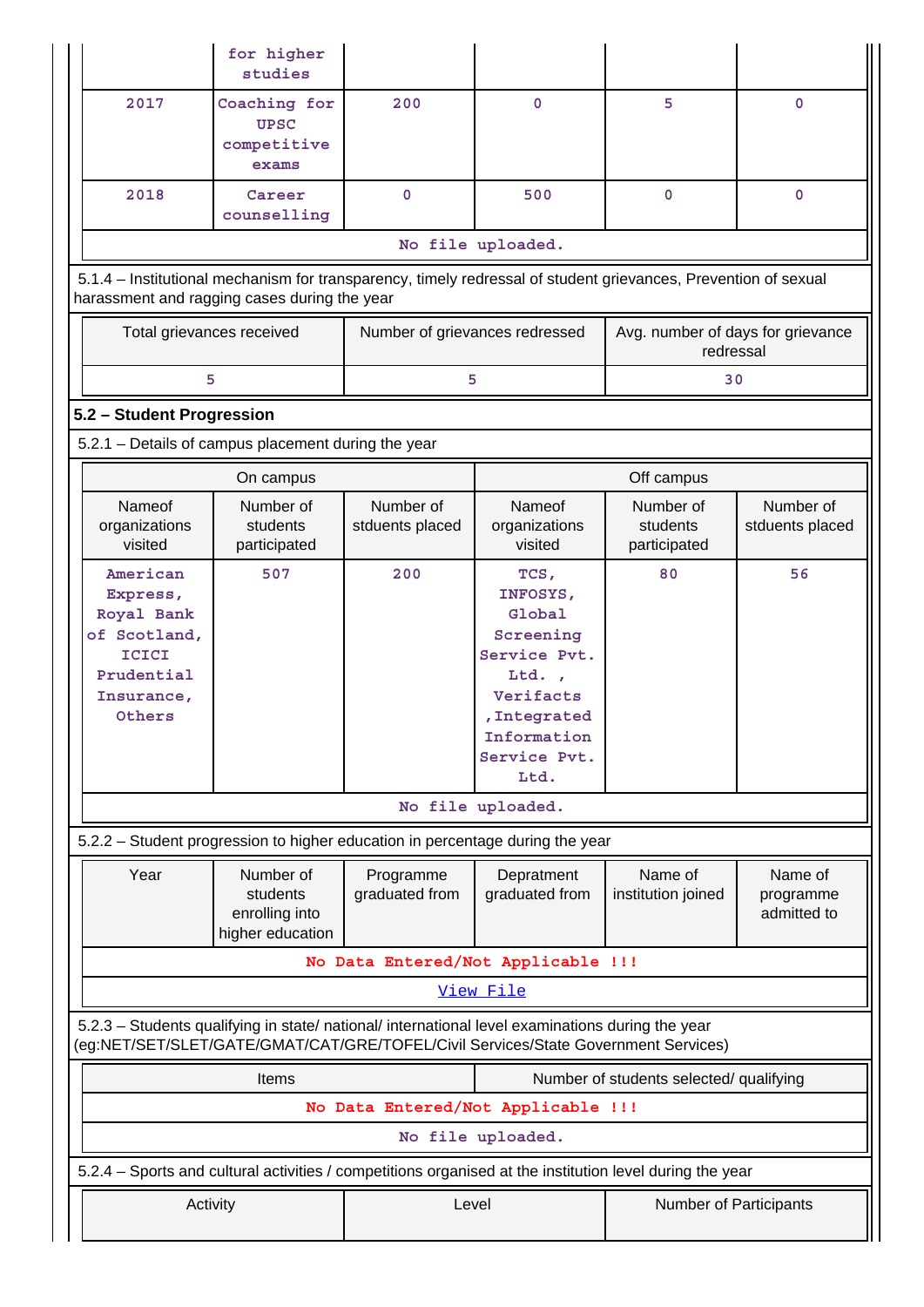| Cultural event for Annual<br>Day Celebration                                          | College           | 100 |  |  |  |  |
|---------------------------------------------------------------------------------------|-------------------|-----|--|--|--|--|
| Cultural event for<br>Republic Day Celebration                                        | College           | 50  |  |  |  |  |
| Cultural event for<br>Independence Day<br>Celebration                                 | College           | 50  |  |  |  |  |
| Annual poetry fest,<br>Mehfil-e-Qasida                                                | National          | 110 |  |  |  |  |
| Open Mic Cum Orientation<br>day                                                       | College           | 50  |  |  |  |  |
| Cultural Event for winter<br>school                                                   | College           | 50  |  |  |  |  |
| Annual Sports Meet                                                                    | State             | 200 |  |  |  |  |
| 7th Padmashree Shyam Lal<br>Memorial Invitational<br>Hockey Tournament (Men<br>Women) | <b>State</b>      | 200 |  |  |  |  |
|                                                                                       | No file uploaded. |     |  |  |  |  |
| 5.3 - Student Participation and Activities                                            |                   |     |  |  |  |  |

 5.3.1 – Number of awards/medals for outstanding performance in sports/cultural activities at national/international level (award for a team event should be counted as one)

| Year                               | Name of the<br>award/medal | National/<br>Internaional | Number of<br>awards for<br><b>Sports</b> | Number of<br>awards for<br>Cultural | Student ID<br>number | Name of the<br>student |  |  |
|------------------------------------|----------------------------|---------------------------|------------------------------------------|-------------------------------------|----------------------|------------------------|--|--|
| No Data Entered/Not Applicable !!! |                            |                           |                                          |                                     |                      |                        |  |  |
|                                    |                            |                           | ---                                      |                                     |                      |                        |  |  |

[View File](https://assessmentonline.naac.gov.in/public/Postacc/awards_in_activities/216_awards_in_activities_1583228653.xlsx)

 5.3.2 – Activity of Student Council & representation of students on academic & administrative bodies/committees of the institution (maximum 500 words)

 **• The college student council is constituted democratically through organizing college election by engaging EVMs. • The College has Students Union Advisory Committee which functions with the active participation of student members. Every year, the Union organizes an annual student festival which is a three day affair celebrated with much excitement. There are number of events like Singing, Debate, Solo Dance, Group Dance, Standup Comedy, D.J. Fashion Show. The Union is active on social issues and keeps informing the College community about various governmental schemes through social media. • Apart from this, Students are active members in many committees, centres and Cells. All the Cells – Skill Development Cell, Placement Cell, Centre for Holistic Development, E-Cell, Ambedkar Study Circle, Gandhi Study circle has student volunteers and members who contribute and participate in all the activities organized by these Cells throughout the year. • Internal Complaints Committee, with government mandate, recruits students as Gender Champions every year who organize and participate in gender sensitization programmes. • All the Department Associations recruit student Office bearers such as the President, Secretary, Treasurer, Members and organize academic and student related activities. The students are selected and recruited through a formal process of selection involving personal interviews. The College also has very active NSS and NCC student units. NSS unit of SLC is very dynamic and has been playing a major role towards the welfare of society by involving the youth in various social causes. Cleanliness and Women empowerment were selected as the focus**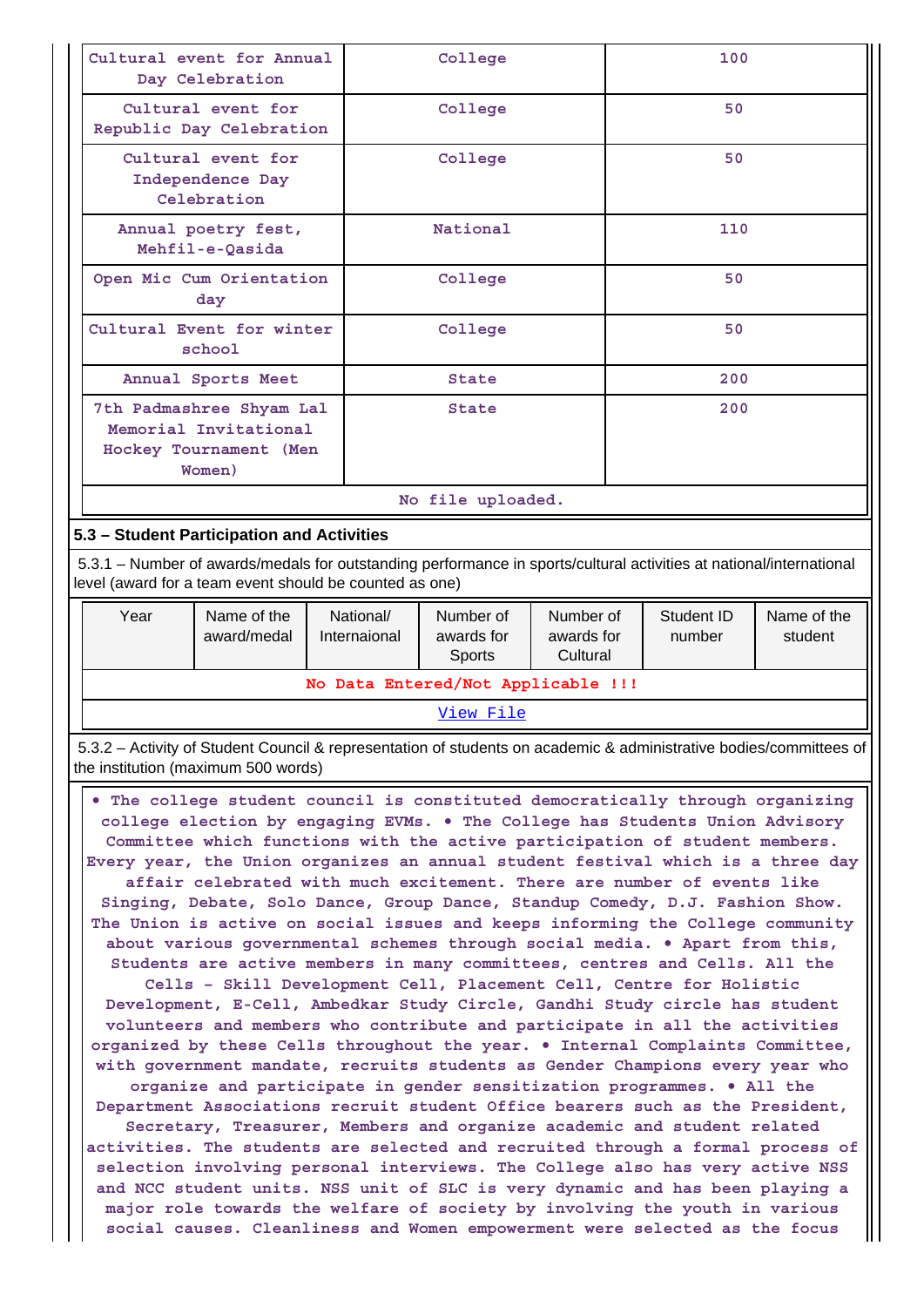### **areas by the NSS Centre of Delhi University in the year 2017-18. In line with these focus areas, various events and programs were organized to sensitize students and staff about these issues in the college premises during the session 2017-18.**

### **5.4 – Alumni Engagement**

5.4.1 – Whether the institution has registered Alumni Association?

 **Yes**

 **SLC has a vibrant alumni association which got registered on 20th February 2017 in the name of "SHYAM LAL COLLEGE ALUMNI ASSOCIATION". In our college, Alumni meet is organized annually where in alumni interact with the students and teachers. The primary objective of organizing the alumni meet is to make value addition to their alma mater and mobilizing all resources. In addition to this there is a lot of synergy between old, present students and teachers where the focus is college development. In addition to enrich friendship and maintaining contact amongst old students, it also aims to contribute towards the overall development of the college as the college has bigger plans like construction of auditorium and vertical expansion with active financial mobilization and support from alumni. Two alumni meets were held on 18th November, 2017 and 5th June 2018. Feedback was taken from the alumni and they appreciated the improvements in the facilities like Sports, Library, Knowledge Resource Centre, IT Network, Laboratories, Canteen, Bank, Recreational Facilities, Girls Common Room, Facilities for Differently abled Students, CCTV Surveillance System and Medical Facilities provided by the college in last few years. Alumni also acknowledge the transformation of the college in the recent past and promised all help. They feel proud to be associated with our alumni association and finally all the members of the association passed a resolution to extend cooperation to college for imparting quality education and for overall development of the college in terms of excellence in curricular and cocurricular activities.**

5.4.2 – No. of enrolled Alumni:

**1 500** 

5.4.3 – Alumni contribution during the year (in Rupees) :

**250**

5.4.4 – Meetings/activities organized by Alumni Association :

**2**

### **CRITERION VI – GOVERNANCE, LEADERSHIP AND MANAGEMENT**

### **6.1 – Institutional Vision and Leadership**

 6.1.1 – Mention two practices of decentralization and participative management during the last year (maximum 500 words)

 **• IQAC: Since inception of the IQAC, it is very active in managing college affairs towards academic excellence. The IQAC regularly convince meetings with the TICs of various departments to plan and monitor academic and co-curricular activities by finalizing the academic calendar, timely uploading of teaching plans, remedial classes, organization of training of non-teaching staff for professional development etc. which has resulted in academic excellence and professional efficiency by involving all the stakeholders • Teacher-in-Charges: The University of Delhi Ordinances are mandated for the governance of the colleges through delegation of authority to various departments and the Staff Council. The Teacher-in-Charges of various Departments supervise, and monitor the academic, administrative and other activities of their respective**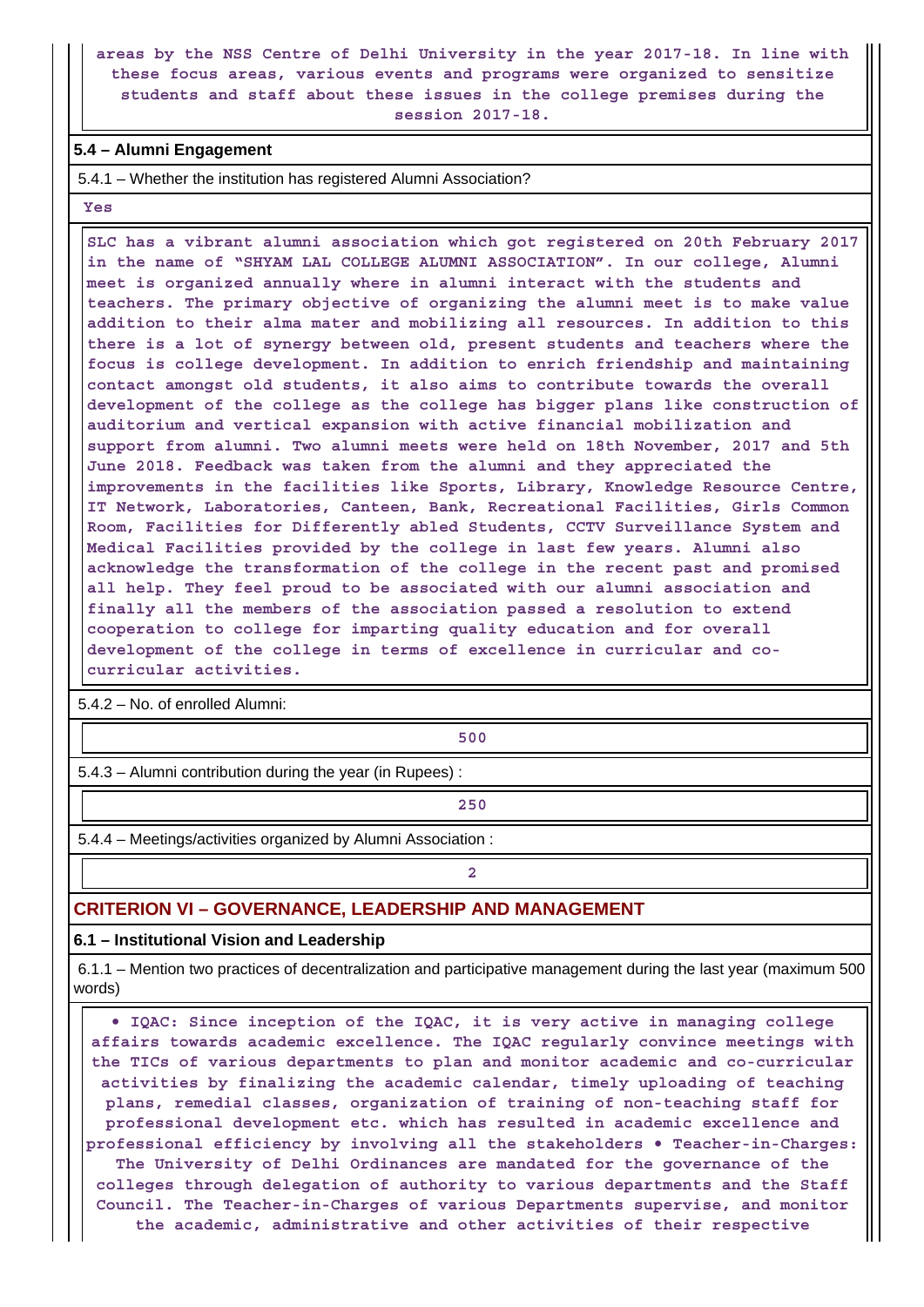**departments. The Departments have operational autonomy in matters of their teaching and learning, formation and functioning of departmental associations, and use of available funds. Thus, various units of the Institution work towards decentralized participative system. • Staff Council Committees: Most of the college operations are being managed through Committees constituted by the Staff Council. Major Committees comprise teachers, while some others include representatives of non-teaching staff students as well. The Committees formed by the Staff Council take care of various aspects related to the Institution, including admissions, work-load, time-table, internal assessment, students' welfare, discipline, etc. Above all, we have Academic Affairs and Monitoring Committee which participates in taking academic decisions. • Students' participation: In organizing seminars, conferences – national or international, students are encouraged to participate in various capacities and in this process they develop leadership qualities. This whole exercise spanned over three to four months prior to the conferences and resulted in the successful conduct of those events. The student representatives are also integrally associated with important decision making committees like IQAC, Internal Complaints Committee as Gender Champions and volunteers in different Cells.**

| 6.1.2 – Does the institution have a Management Information System (MIS)?                                              |                                                                                                                                                                                                                                                                                                                                                                                                                                                                                                                                                                               |  |  |  |  |  |  |  |
|-----------------------------------------------------------------------------------------------------------------------|-------------------------------------------------------------------------------------------------------------------------------------------------------------------------------------------------------------------------------------------------------------------------------------------------------------------------------------------------------------------------------------------------------------------------------------------------------------------------------------------------------------------------------------------------------------------------------|--|--|--|--|--|--|--|
|                                                                                                                       | Yes                                                                                                                                                                                                                                                                                                                                                                                                                                                                                                                                                                           |  |  |  |  |  |  |  |
| 6.2 - Strategy Development and Deployment                                                                             |                                                                                                                                                                                                                                                                                                                                                                                                                                                                                                                                                                               |  |  |  |  |  |  |  |
| 6.2.1 – Quality improvement strategies adopted by the institution for each of the following (with in 100 words each): |                                                                                                                                                                                                                                                                                                                                                                                                                                                                                                                                                                               |  |  |  |  |  |  |  |
| Details<br><b>Strategy Type</b>                                                                                       |                                                                                                                                                                                                                                                                                                                                                                                                                                                                                                                                                                               |  |  |  |  |  |  |  |
| Curriculum Development                                                                                                | Shyam Lal College, being a constituent<br>college of the University of Delhi,<br>follows the curriculum structure of the<br>University. However, the faculty<br>members participate in curriculum<br>development at the University level.<br>Teachers regularly attend curriculum<br>development workshops and meetings at<br>the respective Faculties in the<br>University. At the College level,<br>within the given scope, the heads of<br>various departments instruct the<br>faculty to extend a reading list<br>besides the curriculum for better<br>learning outcomes. |  |  |  |  |  |  |  |
| Teaching and Learning                                                                                                 | For the purpose of quality assurance,<br>the College has the feedback mechanism<br>which helps it in maintaining teaching-<br>learning standards. The College takes                                                                                                                                                                                                                                                                                                                                                                                                           |  |  |  |  |  |  |  |

**annual feedback from all the stakeholders: students, parents, alumni, teachers, employers of alumni etc. The IQAC and AAMC look after the qualitative analysis and recommend ways to foster enhanced teaching-learning experience. Based on the feedback of stakeholders and recommendations of IQAC several seminars, workshops, research projects and talks etc. are organised. Teachers also regularly attend faculty development programmes,**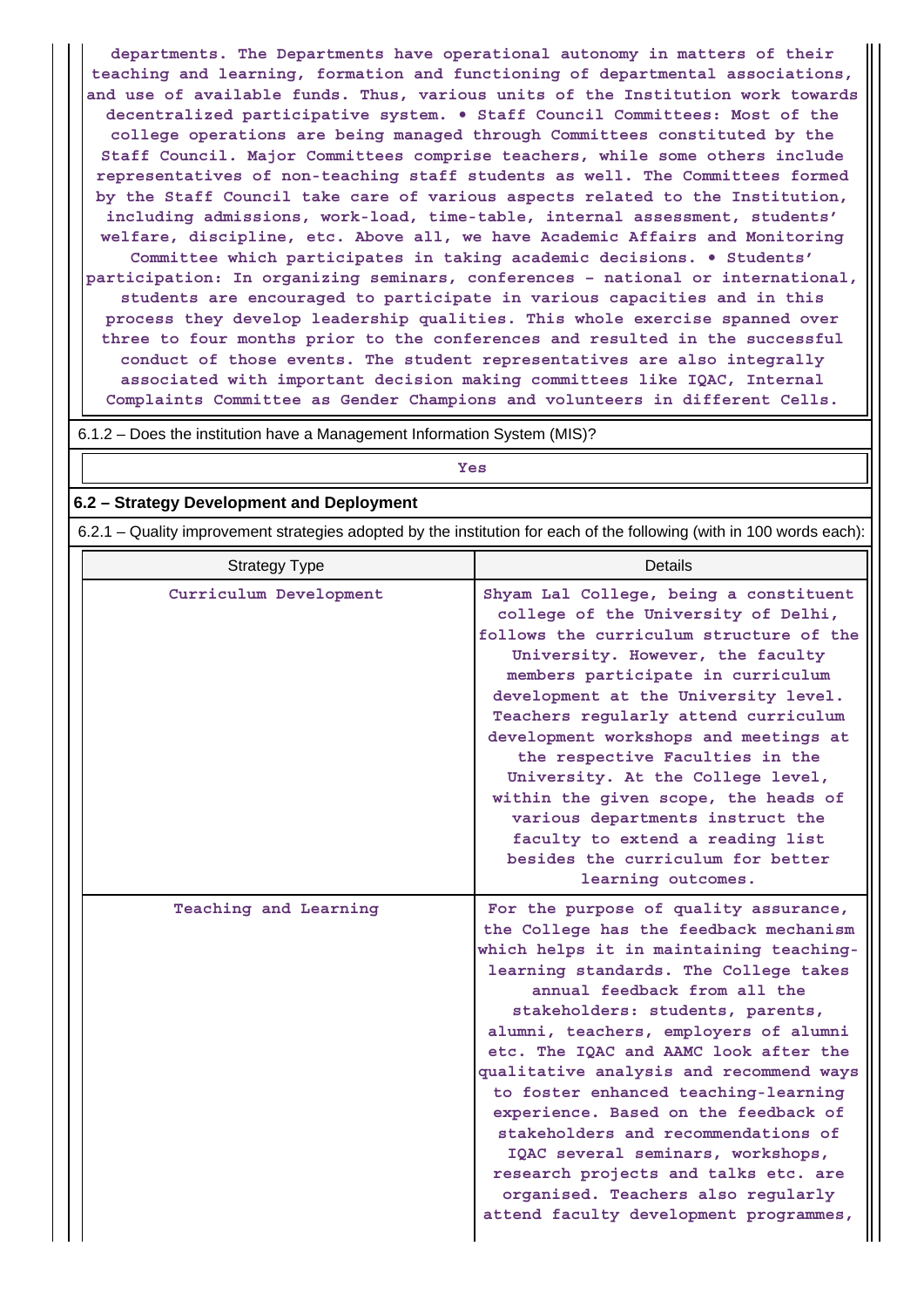|                            | refresher courses, orientation<br>programmes for updating themselves on<br>latest teaching-learning processes.                                                                                                                                                                                                                                                                                                                                                                                                                                                                                                                                                                                                                                                                                                                                                                                                                                                                                                                                                                                                                                                                                                                                                                                                                          |
|----------------------------|-----------------------------------------------------------------------------------------------------------------------------------------------------------------------------------------------------------------------------------------------------------------------------------------------------------------------------------------------------------------------------------------------------------------------------------------------------------------------------------------------------------------------------------------------------------------------------------------------------------------------------------------------------------------------------------------------------------------------------------------------------------------------------------------------------------------------------------------------------------------------------------------------------------------------------------------------------------------------------------------------------------------------------------------------------------------------------------------------------------------------------------------------------------------------------------------------------------------------------------------------------------------------------------------------------------------------------------------|
| Examination and Evaluation | The College follows the University<br>Academic Calendar for examination and<br>evaluation. However, SLC has its own<br>personalised academic calendar (in sync<br>with the University calendar) which is<br>uploaded on the college website for the<br>convenience of the stakeholders. The<br>department heads are requested to plan<br>the internal assessment of the students<br>according the date of examination<br>notified by the University. After the<br>recommendations of the moderation<br>committee the internal assessment marks<br>are displayed on the website for<br>student perusal and after that it is<br>uploaded in the online examination<br>portal. The Examination Committee, duly<br>constituted by Staff Council, looks<br>after the smooth functioning of<br>examination like allotting invigilation<br>duties to the teachers, seating plan,<br>and co-ordination with the University<br>Examination office and so on. For<br>evaluation, the faculty members receive<br>direct communication through e-mail<br>from the university examination branch<br>regarding evaluation centres and other<br>related clauses. The AECC and EVS<br>evaluation is conducted at the college<br>with instructions from the University<br>Examination branch. All the practical<br>examinations are successfully managed |
| Research and Development   | and conducted in the college campus.<br>The college has already completed the<br>two year International Project under<br>CIMO, Finland from 2016-18 involving<br>the participation of two SLC faculty<br>and four students. SLC has six<br>dedicated centres which focus on RD by<br>encouraging innovative thinking through<br>conferences and seminars. The<br>departments also on regular basis<br>conduct seminars, conferences,<br>workshops etc. The list is attached in<br>the previous criterion. The Academic<br>Affairs and Monitoring Committee of the<br>College has initiated a research<br>programme for the students under the<br>supervision of mentors to promote<br>academic research. Under this<br>programme, student teams are already<br>working on project themes. The College<br>is also actively participating in the<br>MHRD programmes like Smart India                                                                                                                                                                                                                                                                                                                                                                                                                                                      |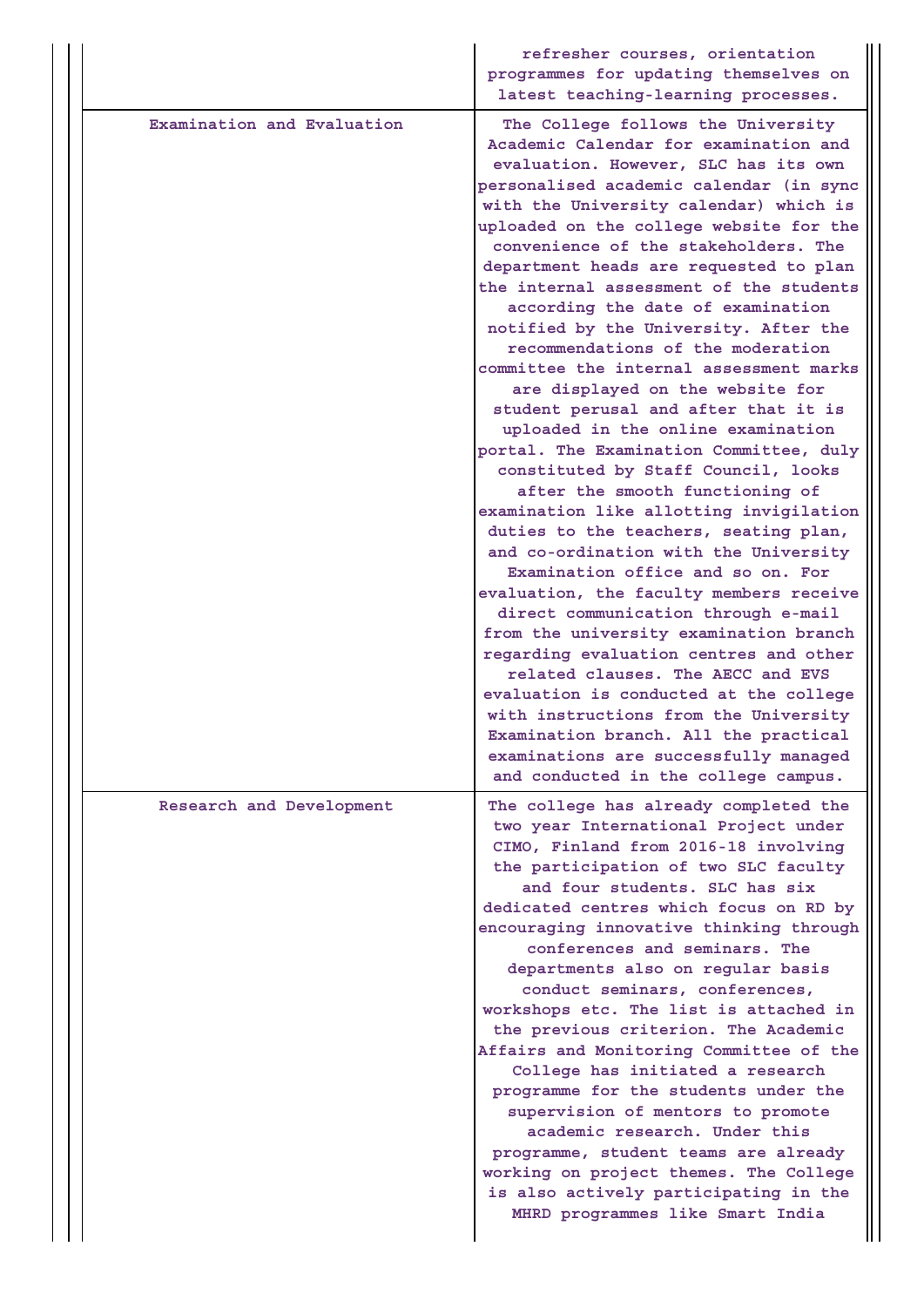|                                                               | Hackathon wherein our student teams<br>have participated in the project<br>competitions. The College also has<br>Innovation Cell under the guidelines of<br>MHRD's Innovation Council. The teachers<br>of the college have also completed 9<br>innovation projects and many teachers<br>are further exploring research<br>possibilities with National and<br>International research organizations.                                                                                                                                                                                                                                                                                                                                                                                                                                                                                                                                                                                                                                                                                                                                                                                                                                                                                                                                                                                                                                                                                                                                                                                                                                                                                                                                                                                                                                                                                                                                                                                         |
|---------------------------------------------------------------|--------------------------------------------------------------------------------------------------------------------------------------------------------------------------------------------------------------------------------------------------------------------------------------------------------------------------------------------------------------------------------------------------------------------------------------------------------------------------------------------------------------------------------------------------------------------------------------------------------------------------------------------------------------------------------------------------------------------------------------------------------------------------------------------------------------------------------------------------------------------------------------------------------------------------------------------------------------------------------------------------------------------------------------------------------------------------------------------------------------------------------------------------------------------------------------------------------------------------------------------------------------------------------------------------------------------------------------------------------------------------------------------------------------------------------------------------------------------------------------------------------------------------------------------------------------------------------------------------------------------------------------------------------------------------------------------------------------------------------------------------------------------------------------------------------------------------------------------------------------------------------------------------------------------------------------------------------------------------------------------|
| Library, ICT and Physical<br>Infrastructure / Instrumentation | Library: The Library had conducted<br>Library Orientation Programme for newly<br>admitted students to optimize the use<br>of the Library on 25th July, 2017. The<br>Library is automated and RIFD<br>technology will be introduced in the<br>Library in near future. The college<br>Library provides following services to<br>its users- . Borrowing of books .<br>Internet searches . Information<br>retrieval . OPAC . Current contents .<br>Inter Library Loan . NLIST . Reference<br>services . Reading Room facilities .<br>The college Library also provides<br>support services to visually impaired<br>students by providing Angle Pro device.<br>ICT: The whole campus is wi-fi enabled.<br>Username and password are assigned to<br>each student for the effective use of<br>the same Various parts of the college<br>is under CCTV surveillance. Projectors<br>are installed in classrooms. ICT is<br>regularly and effectively used by the<br>faculty members in teaching learning<br>process. Infrastructure: Reading Room<br>has been constructed with the seating<br>capacity of 75. Refurnished and<br>revamped the Conference Hall with state<br>of the art facilities. The College has<br>also introduced an important designated<br>facility for the PwD students of the<br>College in the form of PwD Facilitation<br>Centre which has dedicated computer<br>systems with all the relevant software<br>installed so as to facilitate the<br>smooth imparting of education to PwD<br>students. Constructed a Teacher<br>Facilitation Centre to promote research<br>aptitude among the teachers. A<br>Board/Committee Room with a seating<br>capacity of 50 has also become<br>functional. Constructed an Amphitheatre<br>for the benefit of the students.<br>Developed four Gardens that have<br>completely changed the landscape of the<br>College building. College now has an AC<br>furnished cafeteria and Bank with ATM.<br>Office layout has also been changed to |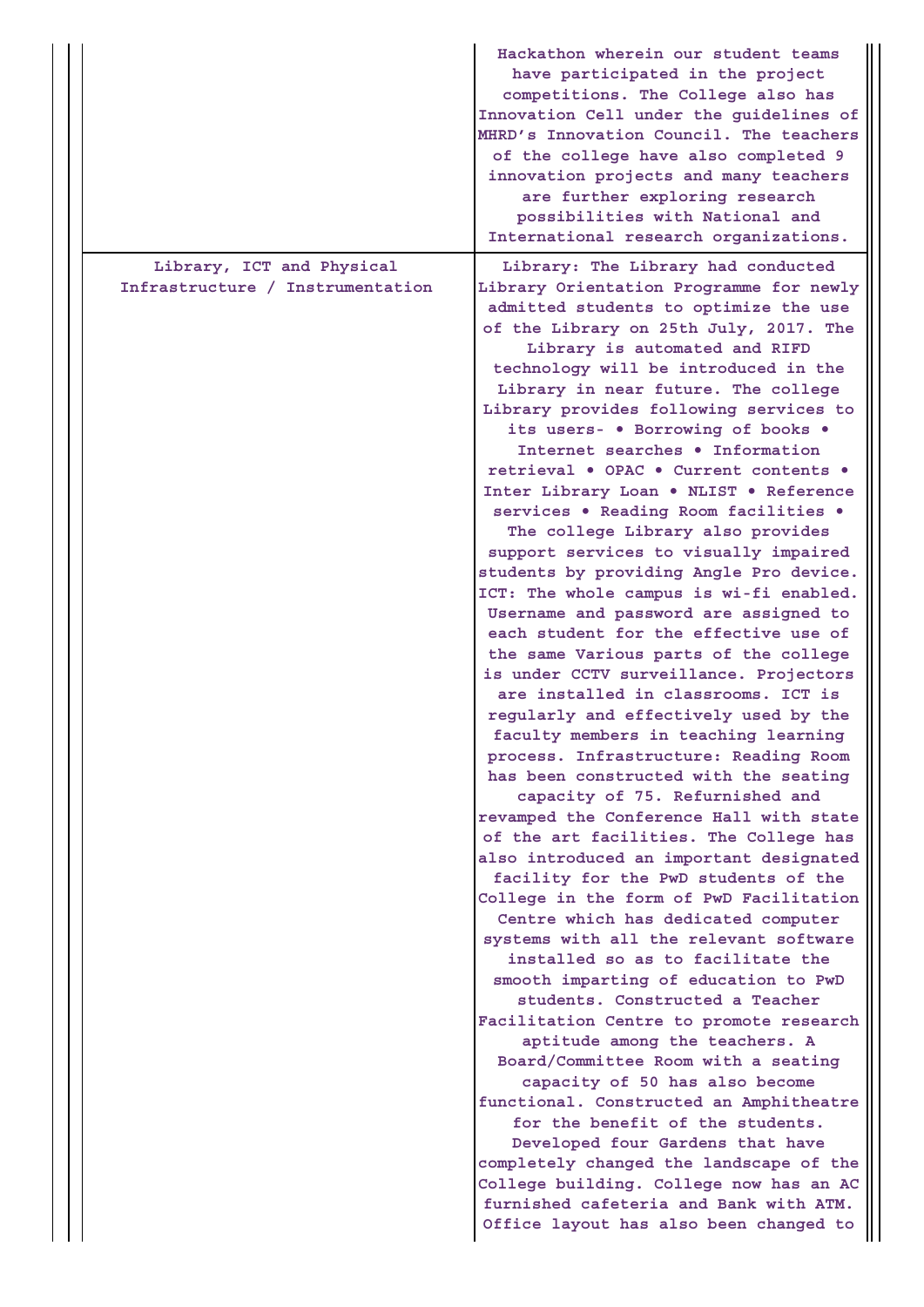|                                      | improve the functioning of the<br>administration.                                                                                                                                                                                                                                                                                                                                                                                                                                                                                                                                                                                                                                                                                                                                                                                              |
|--------------------------------------|------------------------------------------------------------------------------------------------------------------------------------------------------------------------------------------------------------------------------------------------------------------------------------------------------------------------------------------------------------------------------------------------------------------------------------------------------------------------------------------------------------------------------------------------------------------------------------------------------------------------------------------------------------------------------------------------------------------------------------------------------------------------------------------------------------------------------------------------|
| Human Resource Management            | The College appoints teachers as and<br>when the vacancies are created. The<br>teachers in the college are appointed<br>as per Central University and DU norms.<br>However, recruiting members on<br>permanent basis falls outside the<br>purview of the College and the college<br>has to follow the University/UGC<br>directives. The teaching staff is sent<br>for Refresher courses and Orientation<br>programme. They are also encouraged to<br>participate in training sessions to<br>enhance their teaching and research<br>skills. Besides this, the IQAC<br>regularly conducts FDPs Smart office<br>workshops for enhancing the abilities,<br>skills and methodologies of teaching<br>and non-teaching staff respectively.<br>The feedback from the stakeholders is<br>being also used to produce a better<br>work environment staff. |
| Industry Interaction / Collaboration | The College has Centre for Industry<br>Interaction and Skill Development<br>(CIISD) which has Placement Cell, Skill<br>Development Cell and E-Cell as its<br>integral part. These three Cells under<br>CIISD organise interaction with<br>industry on regular basis either<br>through industrial visits or by<br>inviting personalities for talk and<br>counselling and placement drives. Skill<br>Development Cell has organised various<br>workshops on resume writing and nuances<br>of other industry related topics which<br>help the Placement Cell in getting the<br>students placed with/hired by reputed<br>companies.                                                                                                                                                                                                                |
| Admission of Students                | The College follows the directions<br>received from the University of Delhi<br>for admission process which starts in<br>May every year. The Central Admission<br>Committee (CAC) of the College is<br>responsible for releasing cut-offs<br>based on previous year's trend, for<br>ensuring distribution of seats as per<br>Central Universities rules and DU norms<br>and for other admission related query<br>and so on. The admission related<br>information is mentioned in detail in<br>the prospectus issued by the College<br>and uploaded on the website with<br>details about admission criteria,<br>number of seats, college information,<br>course information etc. for public<br>consumption.                                                                                                                                      |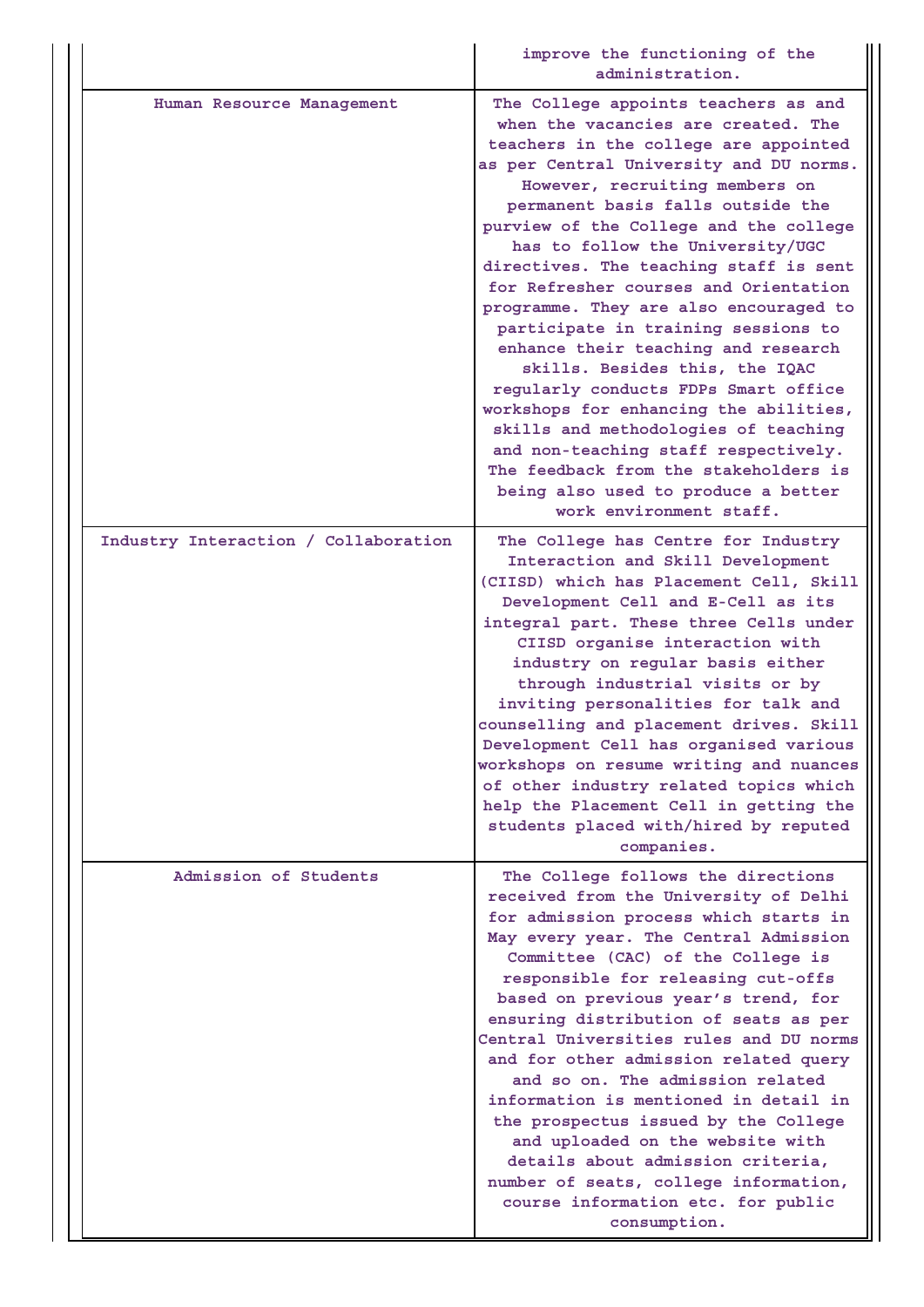|                                                                                                                                                                                             | 6.2.2 - Implementation of e-governance in areas of operations:                                                |  |                                                                                                                                                                                                                                                                                                                                                                                                                            |                                                                                                                                                                                                                                                                                                                                                                            |                |  |                                            |  |
|---------------------------------------------------------------------------------------------------------------------------------------------------------------------------------------------|---------------------------------------------------------------------------------------------------------------|--|----------------------------------------------------------------------------------------------------------------------------------------------------------------------------------------------------------------------------------------------------------------------------------------------------------------------------------------------------------------------------------------------------------------------------|----------------------------------------------------------------------------------------------------------------------------------------------------------------------------------------------------------------------------------------------------------------------------------------------------------------------------------------------------------------------------|----------------|--|--------------------------------------------|--|
|                                                                                                                                                                                             | E-governace area                                                                                              |  |                                                                                                                                                                                                                                                                                                                                                                                                                            |                                                                                                                                                                                                                                                                                                                                                                            | <b>Details</b> |  |                                            |  |
| Planning and Development                                                                                                                                                                    |                                                                                                               |  |                                                                                                                                                                                                                                                                                                                                                                                                                            | The college administration actively<br>encourages e-governance in managing the<br>affairs of the college. All the<br>officials of the college are assigned<br>tasks through real time google docs and<br>also monitored accordingly. The<br>developmental works are also being<br>conceptualized and initiated at the<br>local level through engagement of CAD<br>and CAM. |                |  |                                            |  |
| Administration                                                                                                                                                                              |                                                                                                               |  | All the works and functions of the<br>administration are managed through<br>computerized data based management<br>system. Online timetable is available<br>for smooth functioning and monitoring<br>of classes.                                                                                                                                                                                                            |                                                                                                                                                                                                                                                                                                                                                                            |                |  |                                            |  |
| Finance and Accounts                                                                                                                                                                        |                                                                                                               |  |                                                                                                                                                                                                                                                                                                                                                                                                                            | Our Accounts department uses Tally and<br>Webtell software and all accounting<br>functions have been completely<br>computerized and digitalized.                                                                                                                                                                                                                           |                |  |                                            |  |
| Student Admission and Support                                                                                                                                                               |                                                                                                               |  | The entire student related issues like<br>admissions, examination, timetable,<br>teaching plans, course syllabus,<br>student support services are managed<br>online. Students are also encouraged to<br>access online grievance system<br>developed by the college on the<br>website. The college also has<br>computerized/digitized library network<br>for better management of books issuance<br>and submission process. |                                                                                                                                                                                                                                                                                                                                                                            |                |  |                                            |  |
|                                                                                                                                                                                             | Examination                                                                                                   |  | The entire examination process is<br>conducted, managed implemented through<br>online examination portal of University<br>of Delhi.                                                                                                                                                                                                                                                                                        |                                                                                                                                                                                                                                                                                                                                                                            |                |  |                                            |  |
| 6.3 - Faculty Empowerment Strategies                                                                                                                                                        |                                                                                                               |  |                                                                                                                                                                                                                                                                                                                                                                                                                            |                                                                                                                                                                                                                                                                                                                                                                            |                |  |                                            |  |
| of professional bodies during the year                                                                                                                                                      | 6.3.1 – Teachers provided with financial support to attend conferences / workshops and towards membership fee |  |                                                                                                                                                                                                                                                                                                                                                                                                                            |                                                                                                                                                                                                                                                                                                                                                                            |                |  |                                            |  |
| Year<br>Name of Teacher<br>workshop attended<br>for which financial<br>support provided                                                                                                     |                                                                                                               |  | Name of the<br>Name of conference/<br>Amount of support<br>professional body for<br>which membership<br>fee is provided                                                                                                                                                                                                                                                                                                    |                                                                                                                                                                                                                                                                                                                                                                            |                |  |                                            |  |
|                                                                                                                                                                                             | No Data Entered/Not Applicable !!!                                                                            |  |                                                                                                                                                                                                                                                                                                                                                                                                                            |                                                                                                                                                                                                                                                                                                                                                                            |                |  |                                            |  |
|                                                                                                                                                                                             |                                                                                                               |  | View File                                                                                                                                                                                                                                                                                                                                                                                                                  |                                                                                                                                                                                                                                                                                                                                                                            |                |  |                                            |  |
|                                                                                                                                                                                             | 6.3.2 - Number of professional development / administrative training programmes organized by the College for  |  |                                                                                                                                                                                                                                                                                                                                                                                                                            |                                                                                                                                                                                                                                                                                                                                                                            |                |  |                                            |  |
| teaching and non teaching staff during the year<br>Year<br>Title of the<br>Title of the<br>From date<br>professional<br>administrative<br>development<br>training<br>programme<br>programme |                                                                                                               |  |                                                                                                                                                                                                                                                                                                                                                                                                                            | Number of<br>To Date<br>participants<br>(Teaching<br>staff)<br>staff)                                                                                                                                                                                                                                                                                                      |                |  | Number of<br>participants<br>(non-teaching |  |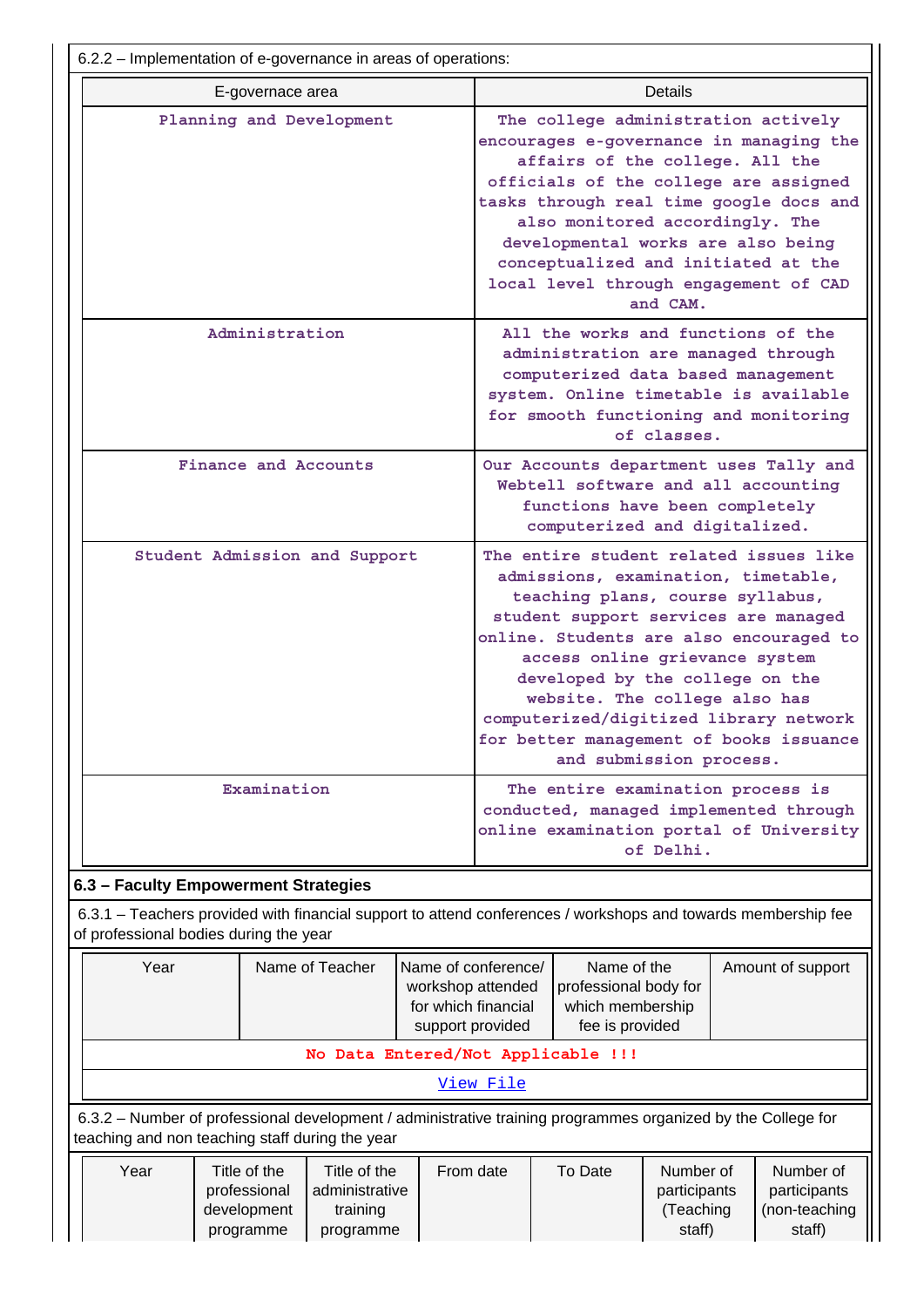|                                                                                                                                                                                                                                                                                                                                                                                                                                           | organised for<br>teaching staff                                                                                                                                                              | organised for<br>non-teaching<br>staff                                                                                                                                                     |                   |                                                                                                                                   |  |                                                                                                                 |             |  |
|-------------------------------------------------------------------------------------------------------------------------------------------------------------------------------------------------------------------------------------------------------------------------------------------------------------------------------------------------------------------------------------------------------------------------------------------|----------------------------------------------------------------------------------------------------------------------------------------------------------------------------------------------|--------------------------------------------------------------------------------------------------------------------------------------------------------------------------------------------|-------------------|-----------------------------------------------------------------------------------------------------------------------------------|--|-----------------------------------------------------------------------------------------------------------------|-------------|--|
| 2017                                                                                                                                                                                                                                                                                                                                                                                                                                      | Winter<br>School                                                                                                                                                                             | NA                                                                                                                                                                                         | 03/03/2017        | 07/03/2017                                                                                                                        |  | 200                                                                                                             | $\mathbf 0$ |  |
| 2017                                                                                                                                                                                                                                                                                                                                                                                                                                      | Faculty De<br>velopment<br>Programme<br>on E-<br>filing of<br><b>Income Tax</b><br>Return-2<br>on Excel<br>Utilities                                                                         | <b>NA</b>                                                                                                                                                                                  | 10/10/2017        | 10/10/2017                                                                                                                        |  | 40                                                                                                              | $\mathbf 0$ |  |
| 2018                                                                                                                                                                                                                                                                                                                                                                                                                                      | <b>NA</b>                                                                                                                                                                                    | Smart<br>office Adm<br>inistratio<br>n@2                                                                                                                                                   | 03/05/2018        | 04/05/2018                                                                                                                        |  | $\mathbf 0$                                                                                                     | 100         |  |
|                                                                                                                                                                                                                                                                                                                                                                                                                                           |                                                                                                                                                                                              |                                                                                                                                                                                            | No file uploaded. |                                                                                                                                   |  |                                                                                                                 |             |  |
|                                                                                                                                                                                                                                                                                                                                                                                                                                           |                                                                                                                                                                                              | 6.3.3 - No. of teachers attending professional development programmes, viz., Orientation Programme, Refresher<br>Course, Short Term Course, Faculty Development Programmes during the year |                   |                                                                                                                                   |  |                                                                                                                 |             |  |
|                                                                                                                                                                                                                                                                                                                                                                                                                                           | Title of the<br>Number of teachers<br>professional<br>who attended<br>development<br>programme                                                                                               |                                                                                                                                                                                            | From Date         | To date                                                                                                                           |  |                                                                                                                 | Duration    |  |
|                                                                                                                                                                                                                                                                                                                                                                                                                                           |                                                                                                                                                                                              | No Data Entered/Not Applicable !!!                                                                                                                                                         |                   |                                                                                                                                   |  |                                                                                                                 |             |  |
|                                                                                                                                                                                                                                                                                                                                                                                                                                           |                                                                                                                                                                                              |                                                                                                                                                                                            | View File         |                                                                                                                                   |  |                                                                                                                 |             |  |
|                                                                                                                                                                                                                                                                                                                                                                                                                                           |                                                                                                                                                                                              | 6.3.4 – Faculty and Staff recruitment (no. for permanent recruitment):                                                                                                                     |                   |                                                                                                                                   |  |                                                                                                                 |             |  |
|                                                                                                                                                                                                                                                                                                                                                                                                                                           | Teaching                                                                                                                                                                                     |                                                                                                                                                                                            |                   |                                                                                                                                   |  | Non-teaching                                                                                                    |             |  |
| Permanent                                                                                                                                                                                                                                                                                                                                                                                                                                 |                                                                                                                                                                                              | <b>Full Time</b>                                                                                                                                                                           |                   | Permanent                                                                                                                         |  |                                                                                                                 | Full Time   |  |
| $\Omega$                                                                                                                                                                                                                                                                                                                                                                                                                                  |                                                                                                                                                                                              | 63                                                                                                                                                                                         |                   | $\Omega$                                                                                                                          |  | 21                                                                                                              |             |  |
| $6.3.5$ – Welfare schemes for                                                                                                                                                                                                                                                                                                                                                                                                             |                                                                                                                                                                                              |                                                                                                                                                                                            |                   |                                                                                                                                   |  |                                                                                                                 |             |  |
|                                                                                                                                                                                                                                                                                                                                                                                                                                           |                                                                                                                                                                                              |                                                                                                                                                                                            |                   |                                                                                                                                   |  |                                                                                                                 |             |  |
|                                                                                                                                                                                                                                                                                                                                                                                                                                           | Teaching                                                                                                                                                                                     |                                                                                                                                                                                            | Non-teaching      |                                                                                                                                   |  | <b>Students</b>                                                                                                 |             |  |
|                                                                                                                                                                                                                                                                                                                                                                                                                                           | Medical fees, Children<br>education allowance,<br>Leave and home travel,<br>LTC, Conference<br>reimbursement,<br>Reimbursement of                                                            |                                                                                                                                                                                            |                   | Medical fees, Children<br>education allowance,<br>Leave and home travel,<br>LTC, Conference<br>reimbursement,<br>Reimbursement of |  | Fee Concession to the<br>economically backwards<br>students, Scholarship,<br>Students aid for books,<br>Awards. |             |  |
|                                                                                                                                                                                                                                                                                                                                                                                                                                           | professional development<br>professional development<br>fees, Vehicle and other<br>fees, Vehicle and other<br>loan disbursement, Group<br>loan disbursement, Group<br>insurance<br>insurance |                                                                                                                                                                                            |                   |                                                                                                                                   |  |                                                                                                                 |             |  |
|                                                                                                                                                                                                                                                                                                                                                                                                                                           |                                                                                                                                                                                              | 6.4 - Financial Management and Resource Mobilization                                                                                                                                       |                   |                                                                                                                                   |  |                                                                                                                 |             |  |
|                                                                                                                                                                                                                                                                                                                                                                                                                                           |                                                                                                                                                                                              |                                                                                                                                                                                            |                   |                                                                                                                                   |  |                                                                                                                 |             |  |
| 6.4.1 - Institution conducts internal and external financial audits regularly (with in 100 words each)<br>Appointment of Internal Audit: A panel of names of auditors, generally three is<br>suggested by the college and sanction is obtained from the college Governing<br>Body. Then the panel of auditors is forwarded to University of Delhi for its<br>approval. University sends the panel to the Institute of Charted Accountants |                                                                                                                                                                                              |                                                                                                                                                                                            |                   |                                                                                                                                   |  |                                                                                                                 |             |  |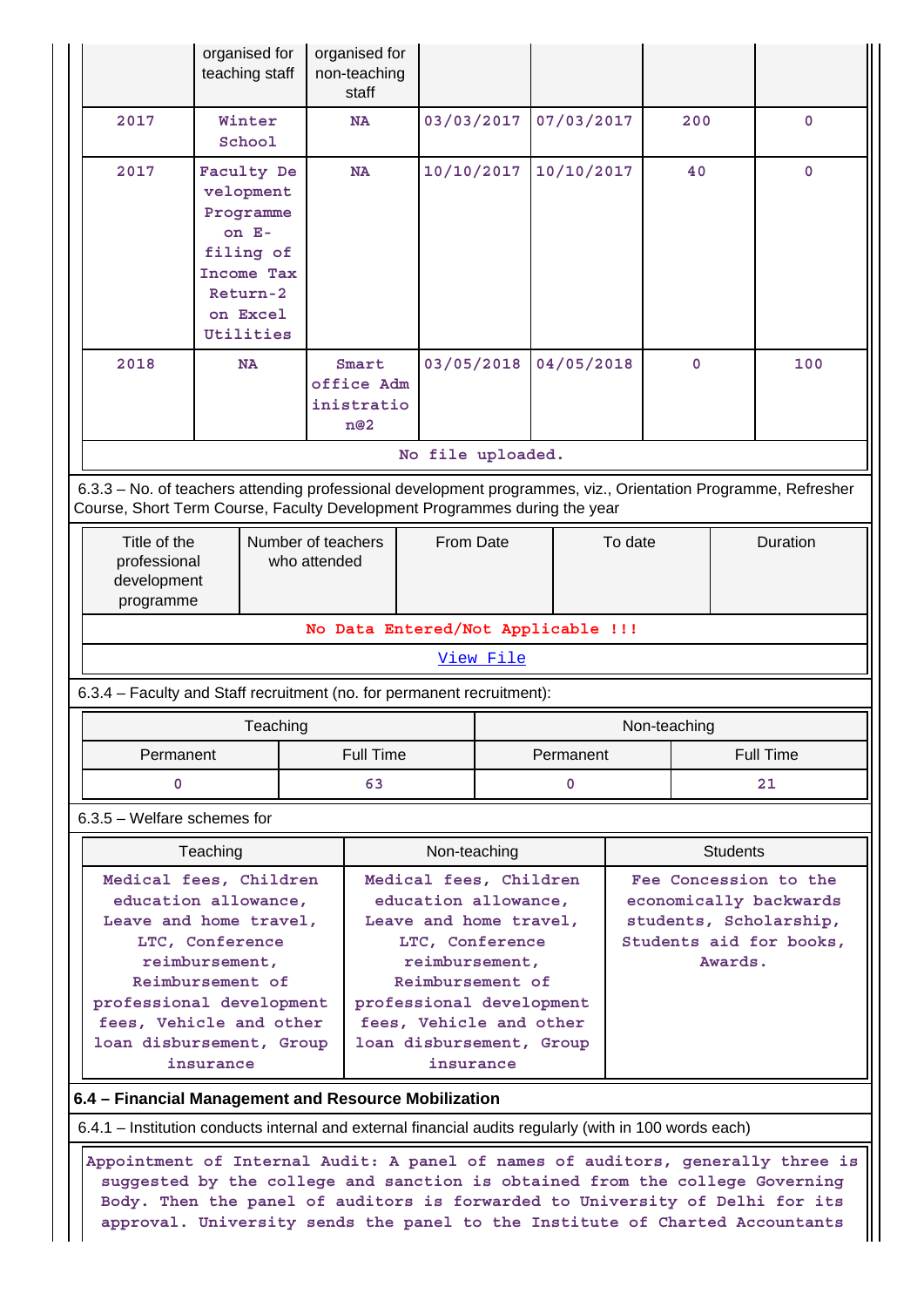**for verification of auditor's status. After approval from ICA, University conveys the approval of panel of auditors to the college for appointment of one auditor subject to the condition that none of the auditors has audited the college accounts for more than three consecutive years. After searching one auditor out of the panel, the names of auditor is intimated to the university, External Auditor: External audit is conducted by CAG and the last one was conducted for the cycle 2011-12 to 2013-14**

 6.4.2 – Funds / Grants received from management, non-government bodies, individuals, philanthropies during the year(not covered in Criterion III)

| Name of the non government<br>funding agencies /individuals | Funds/ Grnats received in Rs. | Purpose     |
|-------------------------------------------------------------|-------------------------------|-------------|
| Shyam Lal Charitable<br>Trust                               | 1600000                       | Maintenance |
|                                                             |                               |             |

**No file uploaded.**

6.4.3 – Total corpus fund generated

**1600000**

### **6.5 – Internal Quality Assurance System**

6.5.1 – Whether Academic and Administrative Audit (AAA) has been done?

| Audit Type     | External         |            | Internal |           |  |
|----------------|------------------|------------|----------|-----------|--|
|                | Yes/No<br>Agency |            | Yes/No   | Authority |  |
| Academic       | Yes              | <b>NA</b>  | Yes      | IQAC      |  |
| Administrative | Yes              | <b>CAG</b> | Yes      | GOI       |  |

6.5.2 – Activities and support from the Parent – Teacher Association (at least three)

 **There is no Parent Teacher Association in the college but the interaction with parents is done during various college events like orientation day, annual day and prize distribution to students. Feedback is also taken from parents of enrolled students.**

6.5.3 – Development programmes for support staff (at least three)

 **1. Smart office training Programme organised by the college for non-teaching staff. 2. The non-teaching staff of the Laboratory and Library participated in the training programme at University of Delhi. 3. Members of Non-teaching staff also attended the training programme conducted by Computer Department University of Delhi**

6.5.4 – Post Accreditation initiative(s) (mention at least three)

 **Major Academic initiatives including organizing 1. International Winter School for student – teacher exchange on "Fostering Collaborative Innovations and Solutions for Sustainable Development" in collaboration with Turku University of Applied Sciences, South Eastern Finland University of Applied Sciences and Pori School of Economics, Finland. 2. International Conference on "Developing Countries and Sustainable Development: Reconnecting Past with Present", 3. International Workshop I on Entrepreneurship in Emerging Economies: Path Ahead 4. International Workshop II on International Experiences of Skill Development and its Adoption 5. Seminar on "Understanding Issues in Gender Disparity" 6. Smart office training workshop for imparting up-date skill to non-teaching staff 7. The International Conference on "India's Ascendancy in the Emerging World Transitional Dynamics: New Upsurges, Strategic Challenges and Opportunities"**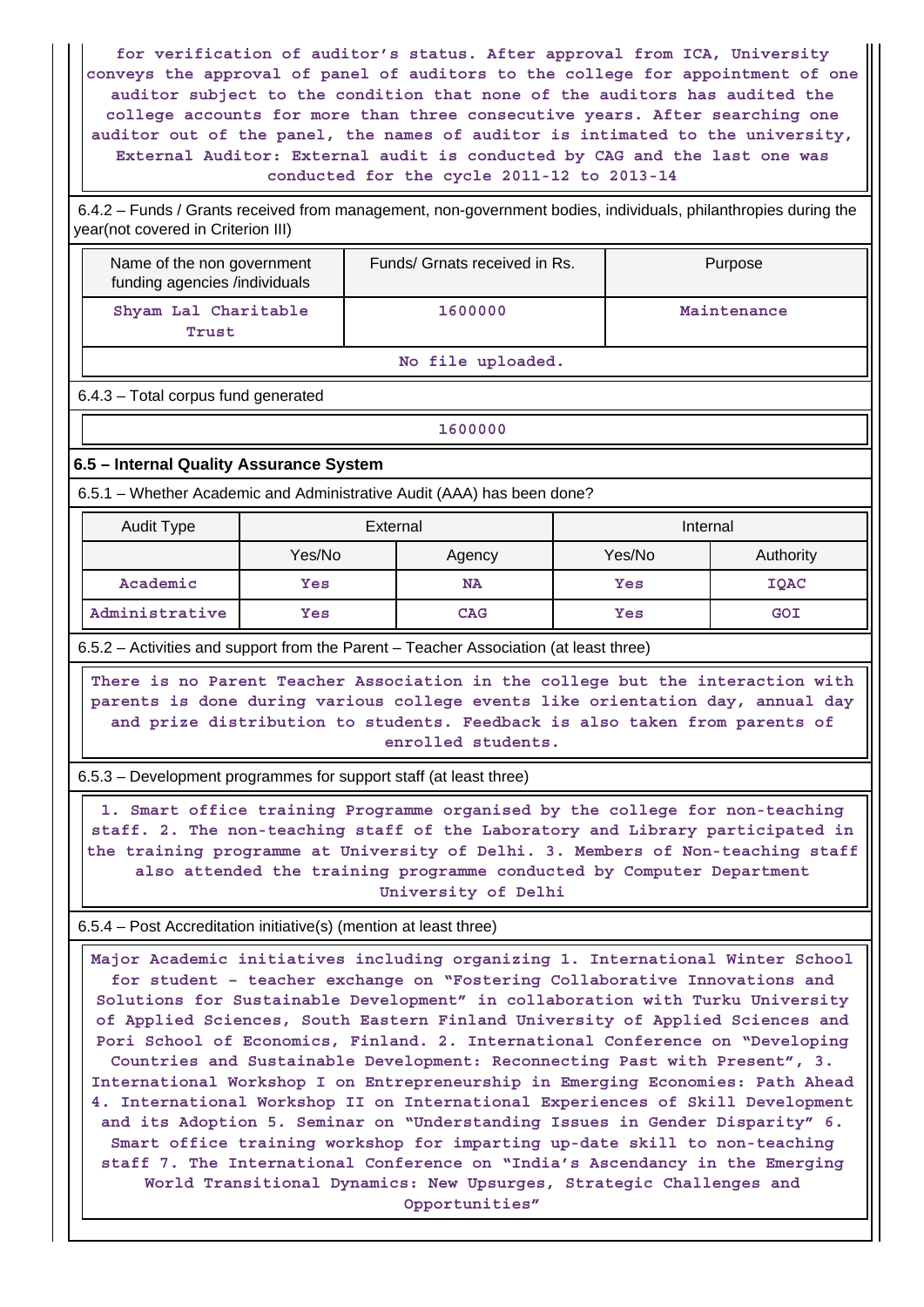| 6.5.5 - Internal Quality Assurance System Details |                                                                                                                                                |            |            |                    |                           |  |  |  |
|---------------------------------------------------|------------------------------------------------------------------------------------------------------------------------------------------------|------------|------------|--------------------|---------------------------|--|--|--|
|                                                   | a) Submission of Data for AISHE portal                                                                                                         |            | Yes        |                    |                           |  |  |  |
|                                                   | b) Participation in NIRF                                                                                                                       |            |            | Yes                |                           |  |  |  |
|                                                   | c)ISO certification                                                                                                                            |            | No         |                    |                           |  |  |  |
|                                                   | d)NBA or any other quality audit                                                                                                               |            |            | No                 |                           |  |  |  |
|                                                   | 6.5.6 - Number of Quality Initiatives undertaken during the year                                                                               |            |            |                    |                           |  |  |  |
| Year                                              | Date of<br>Name of quality<br>initiative by IQAC<br>conducting IQAC                                                                            |            |            | <b>Duration To</b> | Number of<br>participants |  |  |  |
| 2018                                              | Internationa<br>1 Winter<br>School on<br>"Fostering C<br>ollaborative<br>Innovations<br>and<br>Solutions<br>for<br>Sustainable<br>Development" | 03/03/2018 | 03/03/2018 | 07/03/2018         | 200                       |  |  |  |
| 2018                                              | Internationa<br>1 Conference<br>on<br>"Developing<br>Countries<br>and<br>Sustainable<br>Development:<br>Reconnecting<br>Past with<br>Present", | 05/03/2018 | 05/03/2018 | 06/03/2018         | 200                       |  |  |  |
| 2018                                              | Internationa<br>1 Workshop I<br>on Entrepren<br>eurship in<br>Emerging<br>Economies:<br>Path Ahead                                             | 03/03/2018 | 03/03/2018 | 03/03/2018         | 200                       |  |  |  |
| 2018                                              | Internationa<br>1 Workshop<br>II on Intern<br>ational<br>Experiences<br>of Skill<br>Development<br>and its<br>Adoption                         | 07/03/2018 | 07/03/2018 | 07/03/2018         | 200                       |  |  |  |
| 2018                                              | Smart office<br>Administrati<br>on@2                                                                                                           | 03/05/2018 | 03/05/2018 | 04/05/2018         | 80                        |  |  |  |
| 2017                                              | The Internat<br>ional<br>Conference                                                                                                            | 26/10/2017 | 26/10/2017 | 27/10/2017         | 100                       |  |  |  |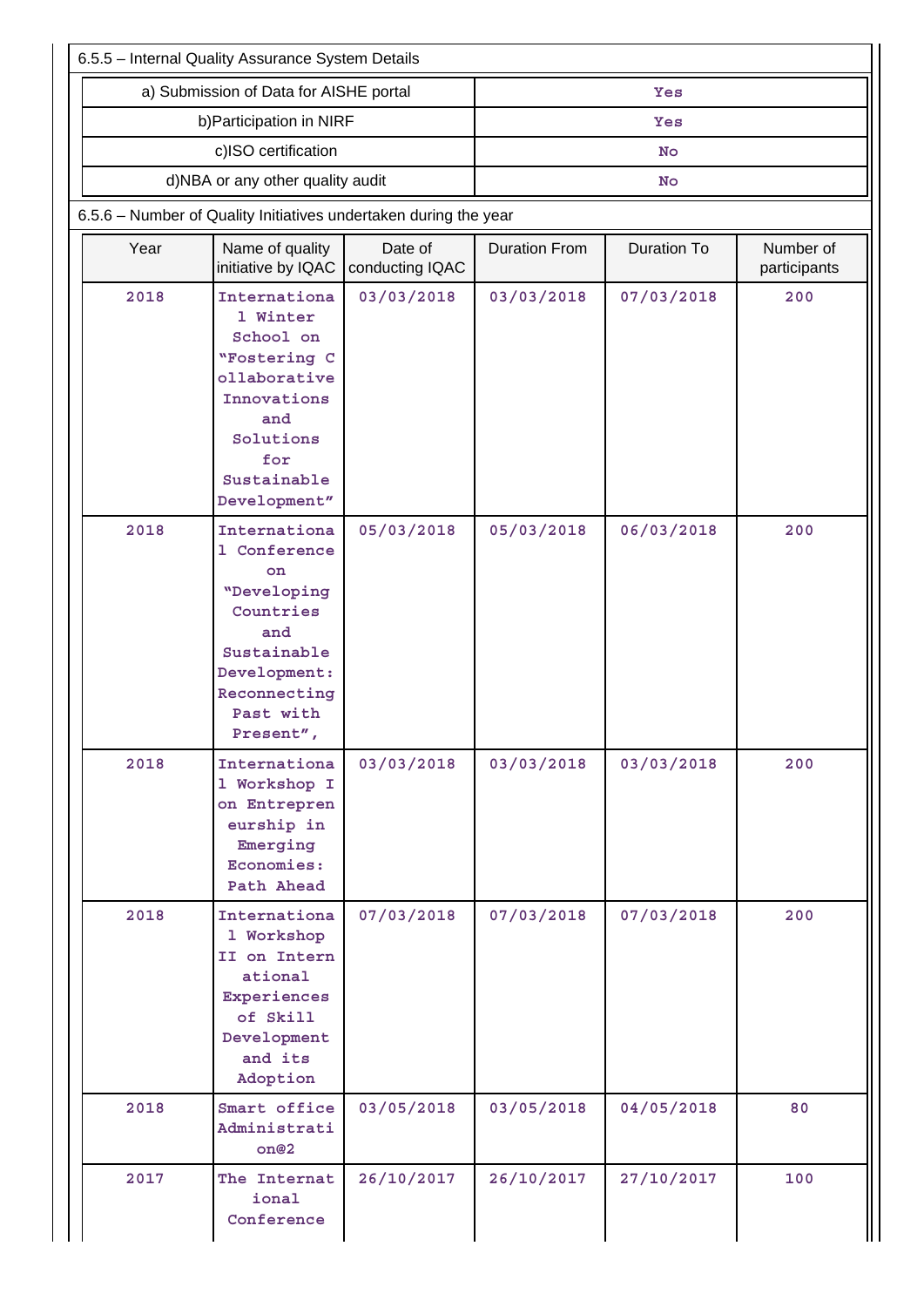|      | on "India's<br>Ascendancy<br>in the<br>Emerging<br>World<br>Transitional<br>Dynamics:<br><b>New</b><br>Upsurges,<br>Strategic<br>Challenges<br>and Opportun<br>ities" |            |                   |            |      |
|------|-----------------------------------------------------------------------------------------------------------------------------------------------------------------------|------------|-------------------|------------|------|
| 2017 | Seminar on "<br>Understandin<br>Issues in<br>$\sigma$<br>Gender<br>Disparity"                                                                                         | 07/11/2017 | 07/11/2017        | 07/11/2017 | 100  |
| 2017 | Mentoring<br>Programme                                                                                                                                                | 20/07/2017 | 20/07/2017        | 20/04/2018 | 3000 |
| 2017 | Feedback                                                                                                                                                              | 20/07/2017 | 20/07/2017        | 20/04/2018 | 3000 |
|      |                                                                                                                                                                       |            | No file uploaded. |            |      |

# **CRITERION VII – INSTITUTIONAL VALUES AND BEST PRACTICES**

## **7.1 – Institutional Values and Social Responsibilities**

 7.1.1 – Gender Equity (Number of gender equity promotion programmes organized by the institution during the year)

| Title of the<br>programme                                                                                                                                                                                                                          | Period from | Period To  | <b>Number of Participants</b> |      |  |  |
|----------------------------------------------------------------------------------------------------------------------------------------------------------------------------------------------------------------------------------------------------|-------------|------------|-------------------------------|------|--|--|
|                                                                                                                                                                                                                                                    |             |            | Female                        | Male |  |  |
| Lectures by<br>Prof. Kapil<br>Kumar Centre<br>for Freedom<br>Struggle and<br>Diaspora<br>Studies on<br>topic "Indian<br>Women Past,<br>Present and<br>Future" Another<br>women activist<br>Sunita Duggal<br>talked about<br>"Women<br>Empowerment" | 06/04/2018  | 06/04/2018 | 70                            | 30   |  |  |
| 7.1.2 - Environmental Consciousness and Sustainability/Alternate Energy initiatives such as:                                                                                                                                                       |             |            |                               |      |  |  |
| Percentage of power requirement of the University met by the renewable energy sources                                                                                                                                                              |             |            |                               |      |  |  |
| Solar Panel of 75.5 KWP has been installed in the College to provide renewal<br>1.<br>energy 2. Rain water harvesting 3. Paper recycling and e waste management                                                                                    |             |            |                               |      |  |  |

**energy 2. Rain water harvesting 3. Paper recycling and e waste management system 4. Compost Generation 5. Overall development of green area in the**

**campus.**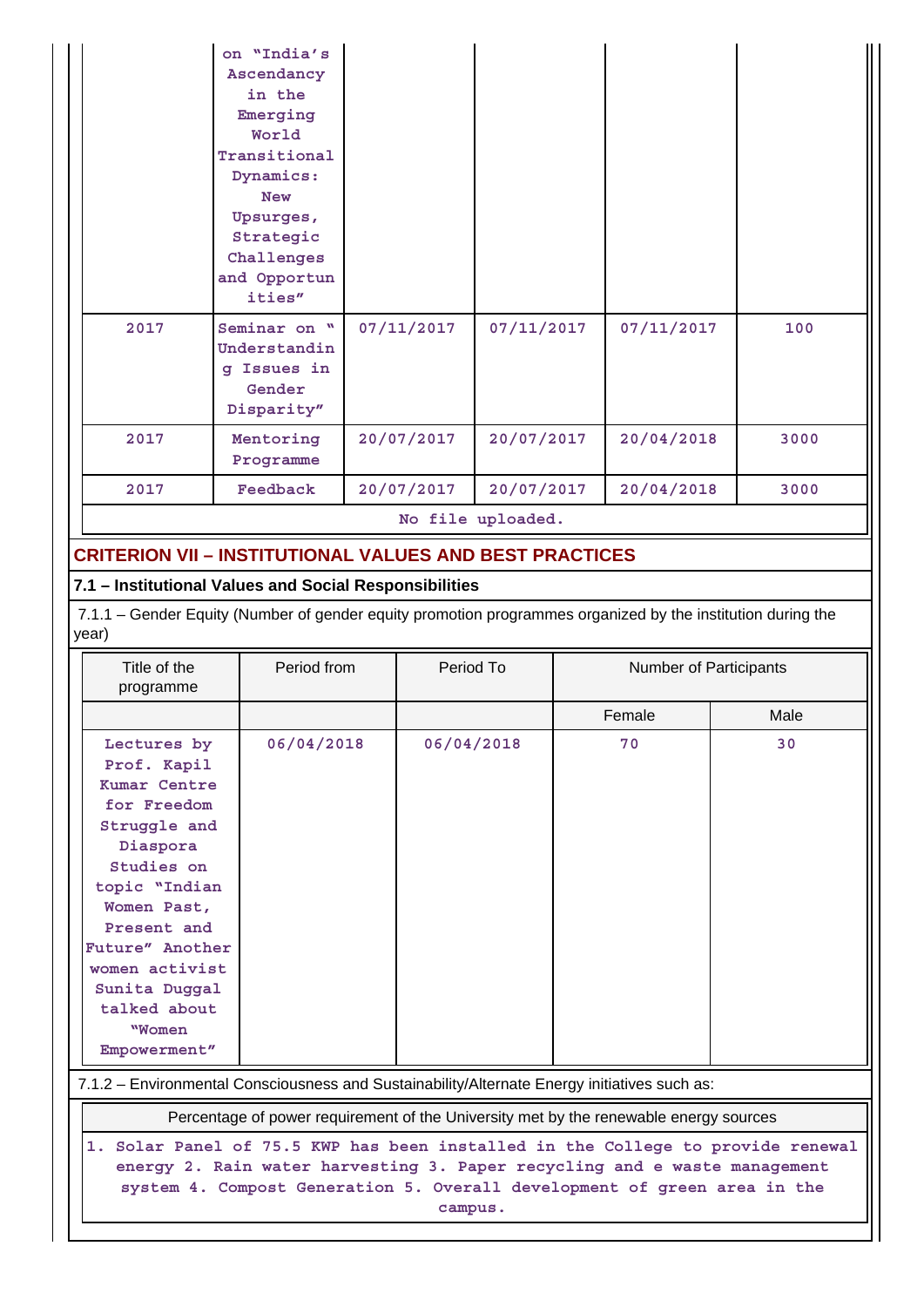|                                                                | Item facilities                                                                             |                                                                                                   | Yes/No         |                |                                                                                                            | Number of beneficiaries                     |                                                     |  |
|----------------------------------------------------------------|---------------------------------------------------------------------------------------------|---------------------------------------------------------------------------------------------------|----------------|----------------|------------------------------------------------------------------------------------------------------------|---------------------------------------------|-----------------------------------------------------|--|
| Physical facilities                                            |                                                                                             |                                                                                                   | Yes            |                |                                                                                                            | 22                                          |                                                     |  |
| Provision for lift                                             |                                                                                             |                                                                                                   | Yes            |                |                                                                                                            | 22                                          |                                                     |  |
| Ramp/Rails                                                     |                                                                                             |                                                                                                   | Yes            |                |                                                                                                            | 22                                          |                                                     |  |
| <b>Braille</b>                                                 |                                                                                             |                                                                                                   | Yes            |                |                                                                                                            | 13                                          |                                                     |  |
| Software/facilities                                            |                                                                                             |                                                                                                   |                |                |                                                                                                            |                                             |                                                     |  |
| Rest Rooms                                                     |                                                                                             |                                                                                                   | Yes            |                |                                                                                                            | 22                                          |                                                     |  |
| Scribes for examination                                        |                                                                                             |                                                                                                   | Yes            |                | 13                                                                                                         |                                             |                                                     |  |
| Special skill development<br>for differently abled<br>students |                                                                                             |                                                                                                   | Yes            |                |                                                                                                            | 50                                          |                                                     |  |
|                                                                | 7.1.4 - Inclusion and Situatedness                                                          |                                                                                                   |                |                |                                                                                                            |                                             |                                                     |  |
| Year                                                           | Number of<br>initiatives to<br>address<br>locational<br>advantages<br>and disadva<br>ntages | Number of<br>initiatives<br>taken to<br>engage with<br>and<br>contribute to<br>local<br>community | Date           | Duration       | Name of<br>initiative                                                                                      | <b>Issues</b><br>addressed                  | Number of<br>participating<br>students<br>and staff |  |
| 2017                                                           | $\mathbf 0$                                                                                 | $\mathbf{1}$                                                                                      | 15/03/201<br>7 | $\overline{a}$ | Door to<br>door<br>campaign<br>to spread<br>awareness<br>about<br>Safe<br>Drinking<br>Water San<br>itation | Public<br>health<br>and Clean<br>liness     | 50                                                  |  |
| 2018                                                           | $\mathbf 0$                                                                                 | $\mathbf{1}$                                                                                      | 08/03/201<br>8 | $\mathbf{1}$   | nt<br>awareness<br>and Plant<br>ation<br>drive for<br>the<br>school<br>children                            | Environme Environme<br>nt Consci<br>ousness | 100                                                 |  |
| 2018                                                           | 1                                                                                           | $\mathbf{0}$                                                                                      | 30/01/201<br>8 | $\mathbf{1}$   | Cleanline<br>ss drive<br>to neighb<br>ouring<br>areas of<br>the<br>college.                                | Public<br>health                            | 100                                                 |  |
| 2018                                                           | 1                                                                                           | $\mathbf 0$                                                                                       | 03/01/201<br>8 | 10             | $\mathbf{A}$<br>Donation<br>Drive -<br>Donating                                                            | Social<br>Aid                               | 500                                                 |  |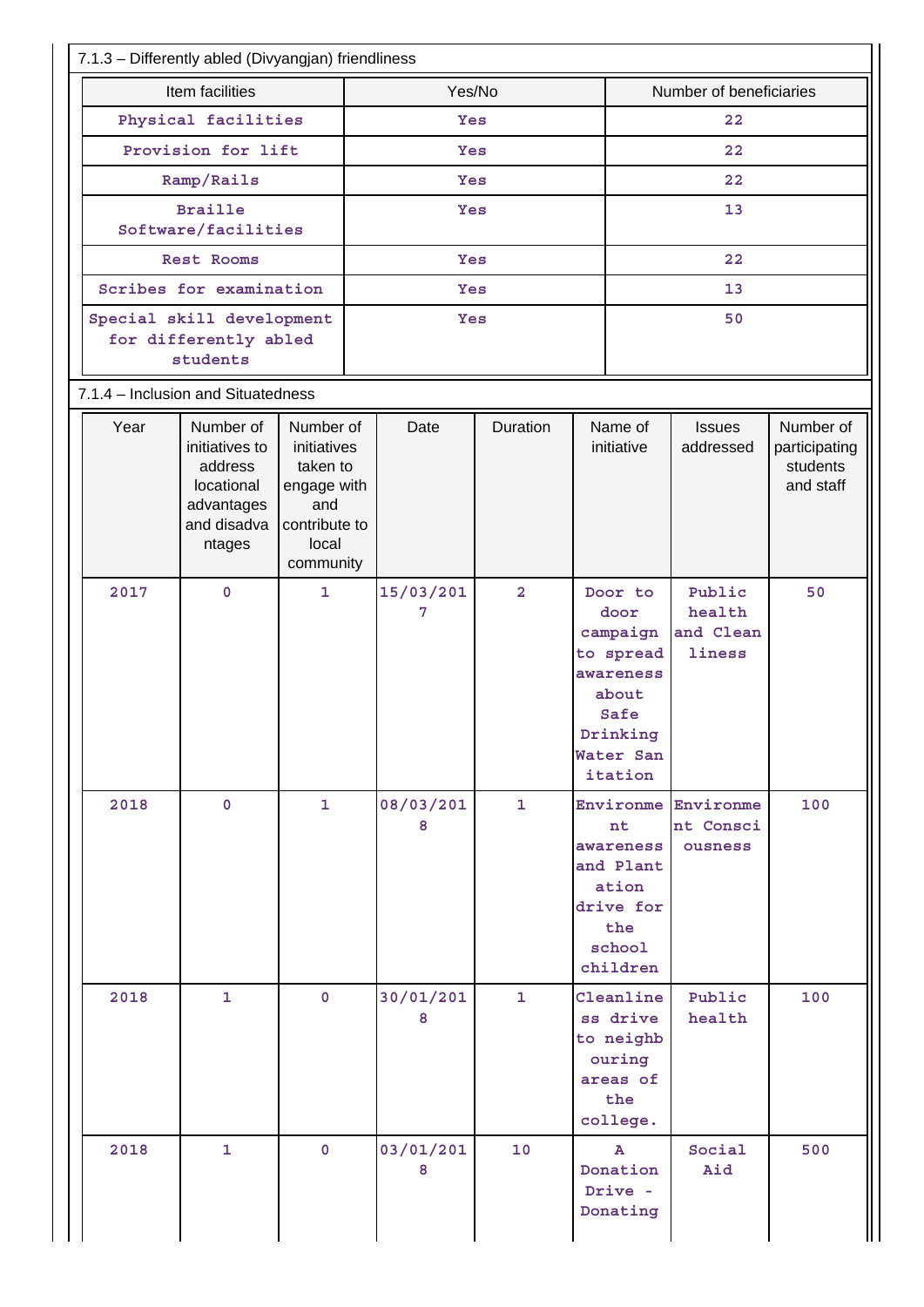| Activity                                                                                                            | <b>Duration From</b> | Duration To | Number of participants |
|---------------------------------------------------------------------------------------------------------------------|----------------------|-------------|------------------------|
| National Symposium<br>on the topic<br>"Ethics and Values:<br>Reconnecting Past<br>with Present"<br>organized by CHD | 09/11/2017           | 09/11/2017  | 200                    |

**No file uploaded.**

7.1.7 – Initiatives taken by the institution to make the campus eco-friendly (at least five)

 **1. Solar Panel of 75.5 KWP has been installed in the College to provide renewal energy 2. Rain water harvesting 3. Paper recycling and e waste management system 4. Compost Generation 5. NSS unit undertook a Cleanliness and Plantation drive on Independence Day in accordance to the nationwide Swachh Bharat Abhiyan 6. The NSS team organized a Cleanliness Drive on 25th January, 2018. The students actively participated in the Drive and cleaned the campus as well as nearby areas.**

```
7.2 – Best Practices
```
7.2.1 – Describe at least two institutional best practices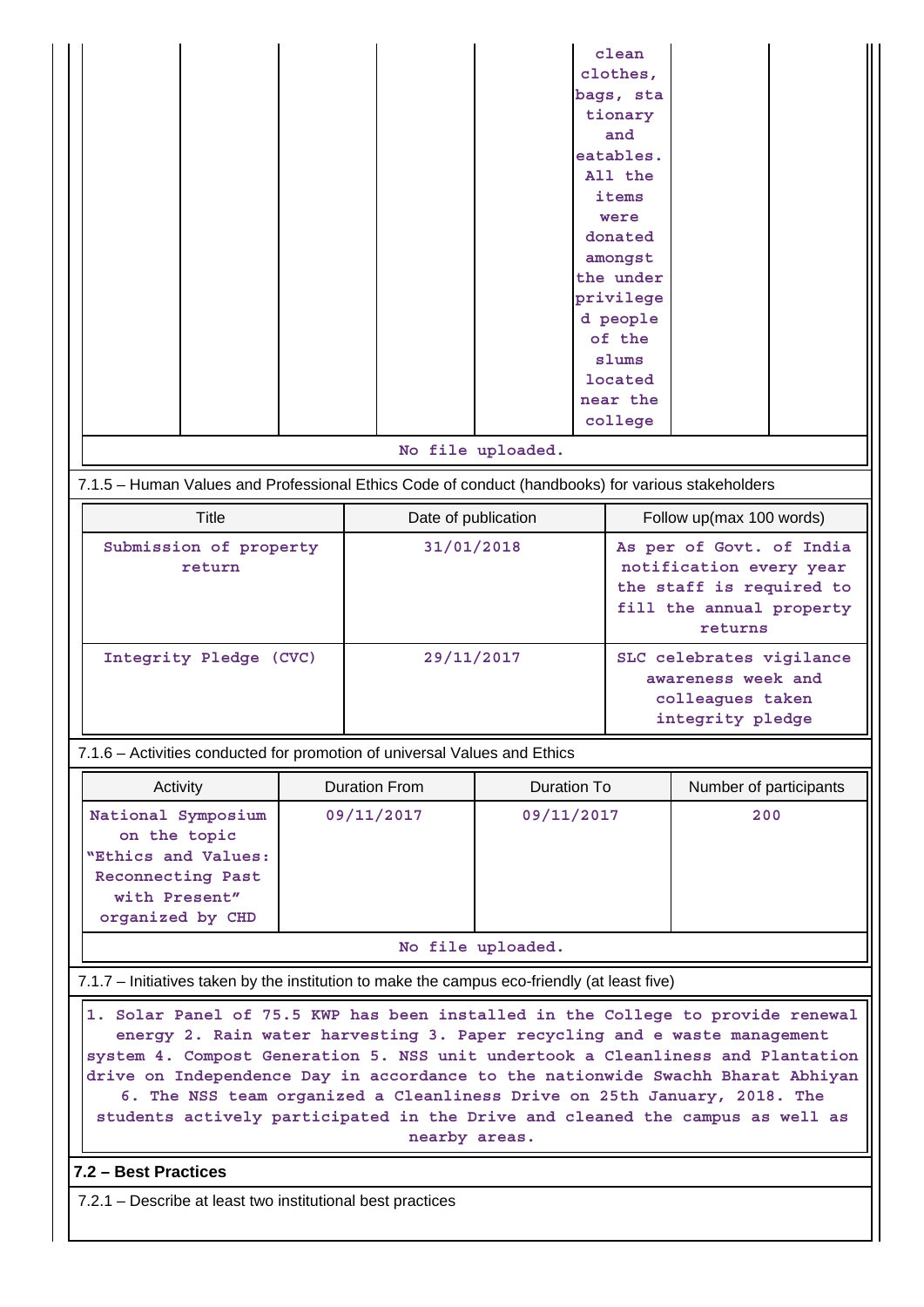**Two best practices 1) Going Digital The College is highly committed to adopt digital practices in all office and students related work. IQAC collaborates with various departments to organize virtual lectures and talks and interviews of imminent personalities across the world. The College also encourages the faculty to record lectures through screencast-o-matic v2.0 software for future reference and benefit of the students. The Administration took the digitalization one step further by transfiguring the students' I-cards into Single Sign-on (SSO) card. This card bearing bar-code is an in-house product developed by the technical team of the college. This one stop card is revolutionary as it makes the entire data just one click away and so is less time-consuming with minimum chances of being faulty and ensures better access to the on-campus facilities like, a) Issuing books in library- the students can issue books with the help of SSO card and they would not require any separate library card. b) Security- It makes screening easier on special days like students elections, College fest, annual function etc. to avoid any scuffles and untoward incidents in the campus. c) Payment of bills- the College is also thinking of creating a pay wallet which will be connected with students' account so as to make their campus experience better. The Administration is virtually in touch with the non-teaching staff all the time during office hours. All the officials of the College are connected with the principal through Google worksheet where routine jobs are assigned to concerned officials and are routinely monitored. The College teaching staff is always updated with real-time LED display in the staffroom which is used for the display of timetable and other important notices. 2) Inclusive Education and Development The practice of Inclusive Education and Development continues from the last year as it serves meaningful benefit for the students. Since the location of the College is very strategic, the students from NCR/East Delhi get the maximum benefit of studying in a premier Delhi University college. The College gives the value-based education of the students (as is the vision of the College) and also takes care of the professionalism of the Industry/market and prepares the students for the competitive world outside. Remedial classes, workshops organized by Placement Cell and Skill Development Cell, industry interaction through CIISD give the students enough exposure and feel of the professional world. The practices of the previous year are continuing in full swing this year as well like charging nominal annual and affordable fee, scholarships to advanced learners (besides the scholarships from the GOI), Personality Development Classes for the needy students, promoting girl education through 1 concession in the cut-offs, gender sensitization and counselling through Women Development Cell, Screen reading software for Blind students, more empowered and participatory SC/ST/OBC/PwD Cells, improved infrastructure for Physically challenged students like installation of lifts, providing sports ground and coaching to the nearby school students and so on. The College is highly sensitive towards the uplifting the under-privileged classes and works for their betterment within the provided window of law and statutes.**

 Upload details of two best practices successfully implemented by the institution as per NAAC format in your institution website, provide the link

<http://slc.du.ac.in/pdf/IQAC/Best-Parctices.pdf>

#### **7.3 – Institutional Distinctiveness**

 7.3.1 – Provide the details of the performance of the institution in one area distinctive to its vision, priority and thrust in not more than 500 words

 **In order to assess the distinctiveness of SLC in terms of priority and thrust area, we need to take both vision and mission of the College into consideration. Vision SLC strives for meaningful transformation of learners to responsible citizens by providing them with an all-inclusive and value based education. Mission SLC provides a constantly caring, supportive and secure**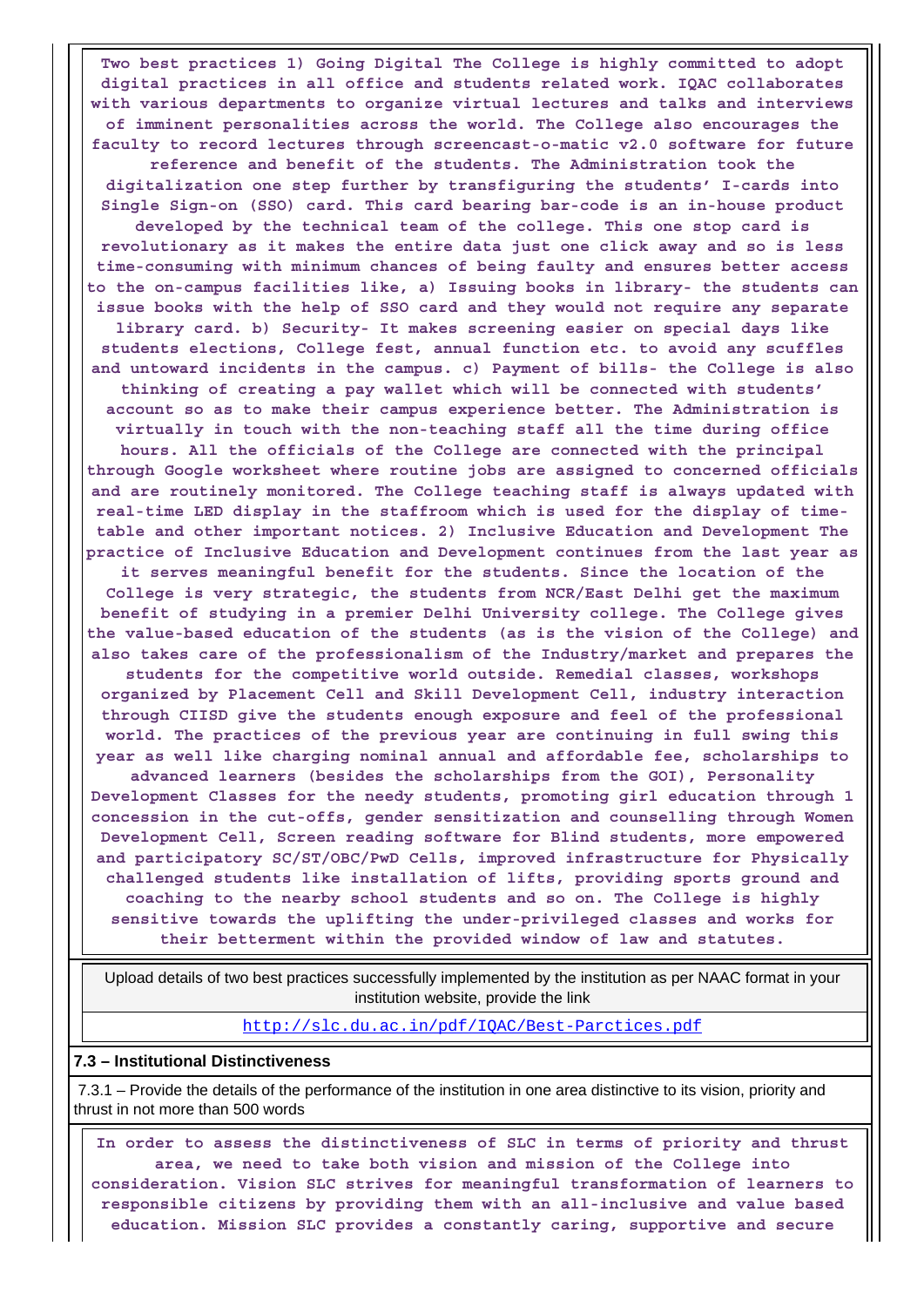**teaching and learning environment for engagement with the students and other stakeholders to achieve excellence in academics, sports, extra-curricular activities and develop analytical temper with a focus on instilling strong values to prepare them as leaders. SLC adopts environment friendly practices and formulates strategies for strengthening research and innovation in the college that expand the realm of knowledge. The College, as put in the Vision, continuously works towards creating forums, opportunities and platforms for students to become not only achievers in academics but also learn and imbibe values of becoming a responsible citizens. When they take admission in college, they are school passed out kids and the three years that they spend with us gives them immense exposure to opportunities of learning, experiencing, experimenting and honing their skills in different areas of engagement. The vision of the college prioritises the value based education which we provide them by combining course learning practices with co-curricular activities that the students themselves manage under the guidance and mentorship of teachers. Cells like Centre for Holistic Development, Centre for Industry Interaction and Development, E-Cell and Skill Development Cell give student volunteers and members opportunity to explore possibilities in entrepreneurship, skill enhancement, moral value interactions, industry interactions etc. Centre for Holistic Development continually organizes lectures, symposiums on importance of moral education in the educational institutions. The Ambedkar Study Circle and the Gandhi Study Circle organize student meetings, lectures, workshops to emphasize the significance of Ambedkar's teachings and Gandhian philosophy as well as to instil a better understanding of the nation and the Constitution. Women Development Cell organises sensitization programmes/ counselling sessions on gender education on regular intervals. The outreach programmes by the NSS unit of the college is very dynamic and has been playing a major role towards the welfare of society by involving the youth in various social causes. For the Academic year 2017-18, Cleanliness and Women empowerment were selected as the focus areas by the NSS Centre of Delhi University. In line with these focus areas, various events and programs were organized to sensitize students and staff about these issues in the college premises during the session. To further achieve the impacts of its Vision and Mission, the college has SC/ST/OBC/Pwd/women/Kashmiri migrants/north east/minority Nodal Officers. These Nodal Officers have regular meetings with the students and counsel them in times of need. These initiatives also help fulfil the Mission of the College to provide inclusive and equal learning opportunities to students coming from different background and strata of society. These initiatives foster the sense of self-worth and espouse professional outlook among them. For this purpose to be fulfilled, the College provides students with ample infrastructure.**

Provide the weblink of the institution

### **8.Future Plans of Actions for Next Academic Year**

 **SLC pursues the following path to achieve academic excellence. In this context, we have a road map of certain short term action plans which is in sync with our long term strategic plan. (Short-term Plan)-Academics ? Academics. ? Organisation of Successful LTP Teaching System ? Introduction of Hons. and Post-Graduate Courses. ? Permanent appointment of faculty. ? Continuously Innovating in teaching and learning. ? Outreach/Extension programme for the underprivileged/weaker sections of the students. ? Clinching further academic collaborations for student/faculty exchange programme. ? Organising National and International Conferences in collaboration with reputed Institutions and Organisations for enhancing the brand value addition for the students. ? Promoting research and academic innovation (11 Projects completed successfully). (Short-term Plan)-Infrastructural Most of the plans have achieved which includes Powered by Non-conventional Energy, Making the College a Green Campus and Eco-**